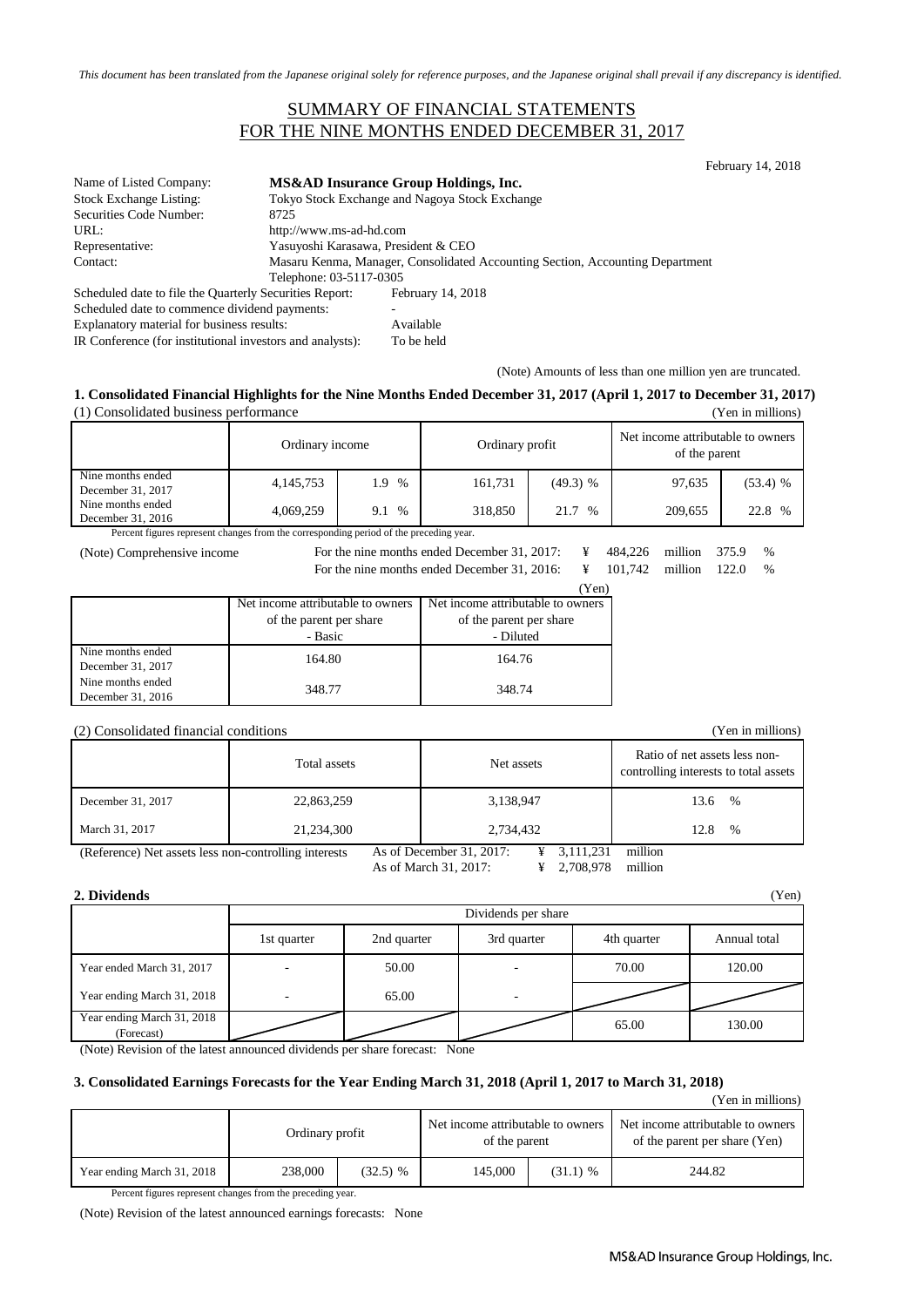#### **\* Notes**

- (1) Changes in significant subsidiaries for the period (changes in specified subsidiaries resulting in changes in scope of consolidation): Yes
	- Increase 0

Decrease 2 (Solo Absolute Bonds and Currency Fund, Amlin Bermuda Holdings, Ltd.)

- (2) Adoption of special accounting methods allowed to be applied to quarterly consolidated financial statements: Yes (Note) For details, please refer to "Adoption of Special Accounting Methods Allowed to be Applied to Quarterly Consolidated Financial Statements" on page 6 of the Appendix.
- (3) Changes in accounting policies and accounting estimates and restatements
	- 1. Changes in accounting policies due to revisions of accounting standards: None
	- 2. Changes in accounting policies other than above: None
	- 3. Changes in accounting estimates: None
	- 4. Restatements: None

#### (4) Number of shares of issued stock (common stock)

| 1. Number of shares of issued stock (including treasury stock)    |                    |
|-------------------------------------------------------------------|--------------------|
| As of December 31, 2017:                                          | 593,291,754 shares |
| As of March 31, 2017:                                             | 633,291,754 shares |
| 2. Number of shares of treasury stock                             |                    |
| As of December 31, 2017:                                          | 876,388 shares     |
| As of March 31, 2017:                                             | 40,884,055 shares  |
| 3. Average number of shares of outstanding stock                  |                    |
| For the nine months ended December 31, 2017: $592,420,410$ shares |                    |
| For the nine months ended December 31, 2016: 601,117,174 shares   |                    |
|                                                                   |                    |

#### **\* This report is outside the scope of the external auditor's quarterly review.**

#### **\* Notes to the earnings forecasts**

Any earnings forecasts in this report have been made based on the information available to the Company as of the disclosure date of the report and certain assumptions, and therefore do not guarantee future performance. Actual results may differ substantially from these forecasts depending on various factors. The forecast of consolidated ordinary income for the current fiscal year is not disclosed due to difficulties in calculating reasonable forecast figures stemming from a high susceptibility to natural disasters and market conditions.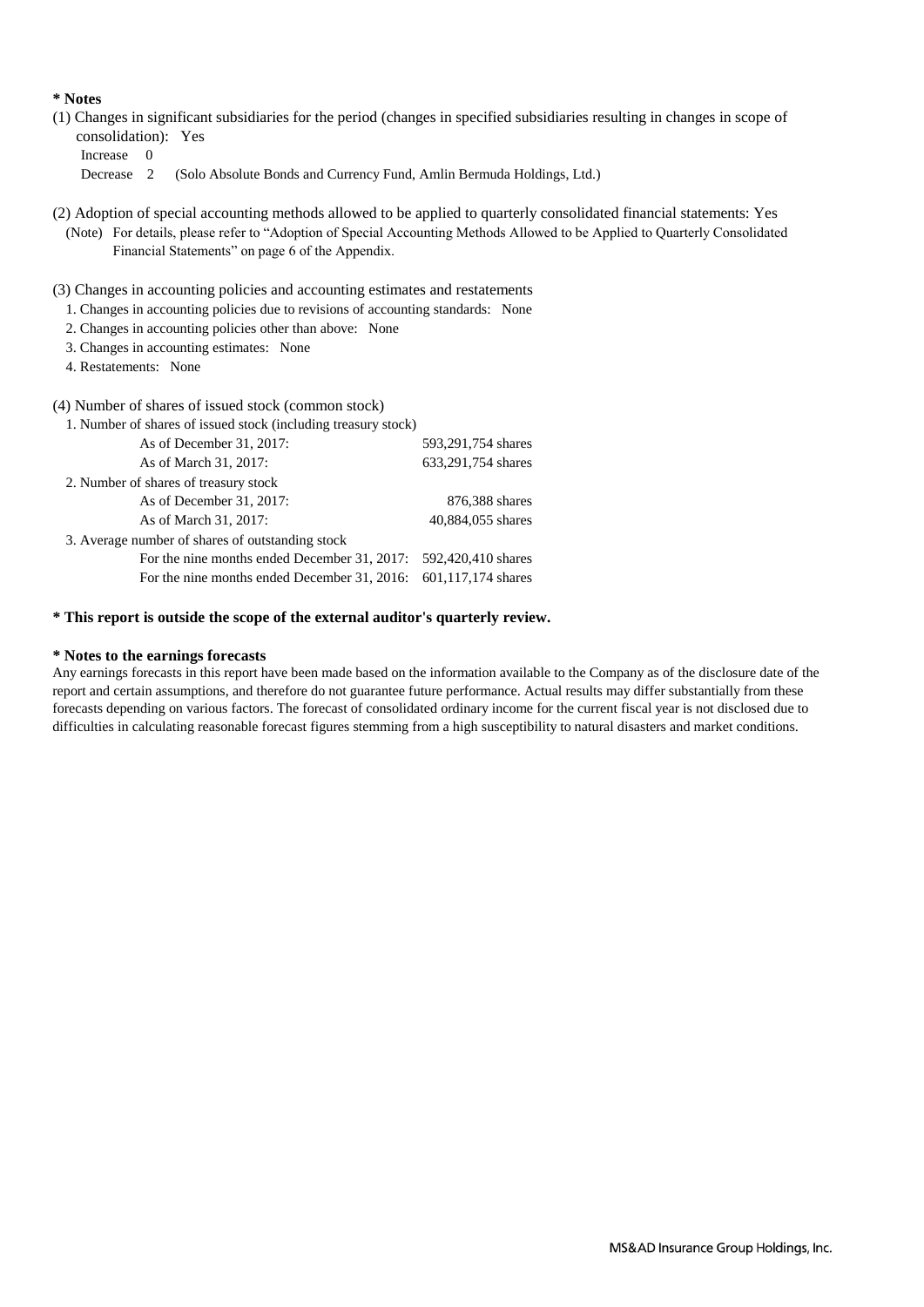## [Appendix]

# **Contents**

|                                                                                                                    | Page           |  |
|--------------------------------------------------------------------------------------------------------------------|----------------|--|
| 1. Qualitative Information on Business Results                                                                     |                |  |
|                                                                                                                    | $\overline{2}$ |  |
|                                                                                                                    | $\mathfrak{D}$ |  |
| (3) Explanation for Future Forecast Information including Consolidated Earnings Forecasts $\cdots$                 | 2              |  |
| 2. Consolidated Financial Statements and Main Notes                                                                |                |  |
|                                                                                                                    | 3              |  |
|                                                                                                                    | $\overline{4}$ |  |
| (3) Notes to Consolidated Financial Statements (and the context of the consolidated Financial Statements (context) | 6              |  |
|                                                                                                                    | 6              |  |
| (Notes to Significant Changes in Shareholders' Equity) ··························                                  | 6              |  |
| (Adoption of Special Accounting Methods Allowed to be Applied to Quarterly Consolidated                            |                |  |
|                                                                                                                    | 6              |  |
| <b>Explanatory Material for Business Results</b>                                                                   |                |  |
|                                                                                                                    |                |  |
| 2. Non-Consolidated Business Results of Mitsui Sumitomo Insurance Co., Ltd.                                        | 10             |  |
| 3. Non-Consolidated Business Results of Aioi Nissay Dowa Insurance Co., Ltd.                                       | 14             |  |
| <b>4. Supplementary Information</b>                                                                                |                |  |
| (1) Supplementary Information on Consolidated Business Results ······················                              | 18             |  |
| (2) Summary of Business Results of Main Consolidated Subsidiaries                                                  | 20             |  |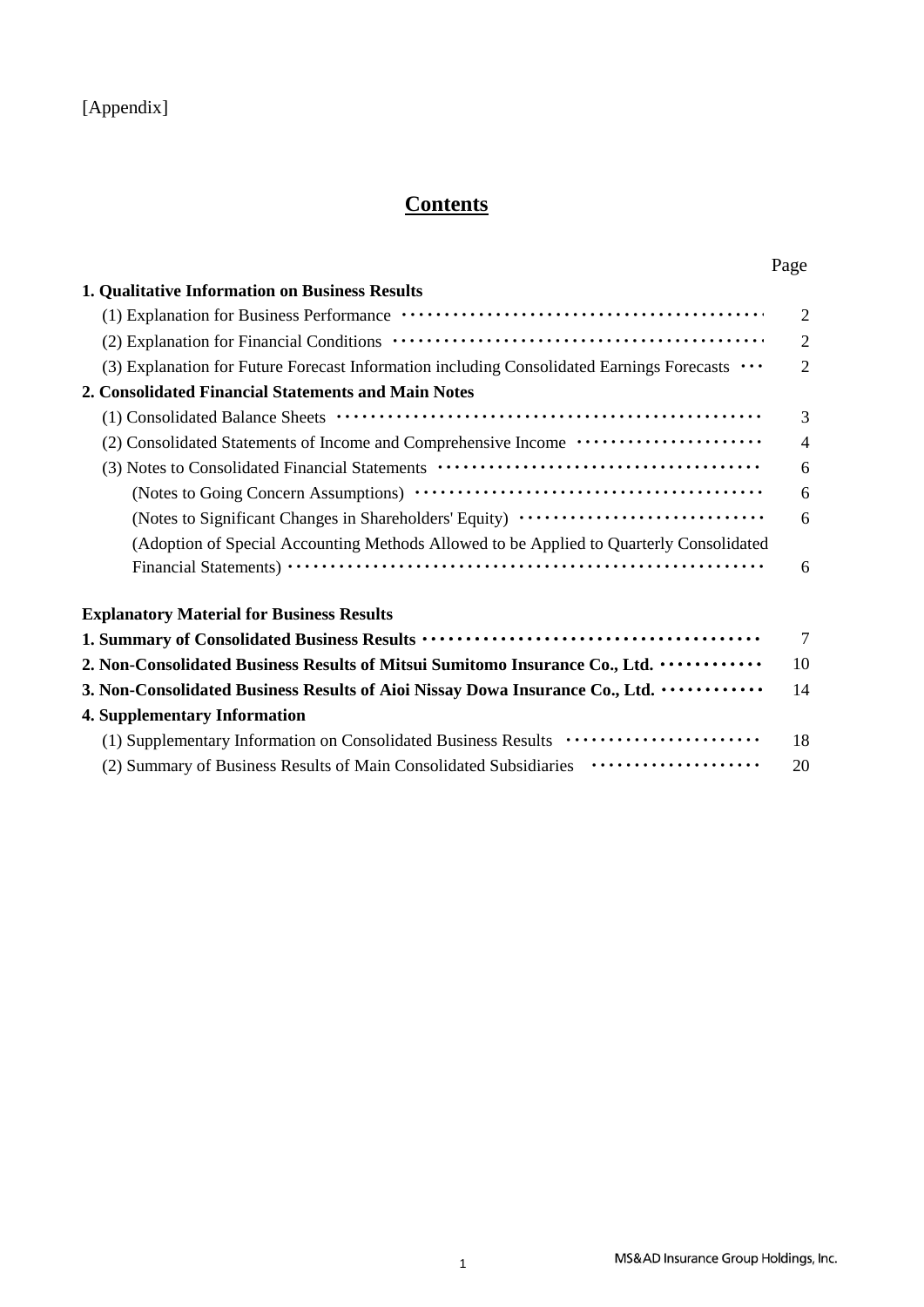#### **1. Qualitative Information on Business Results**

#### **(1) Explanation for Business Performance**

During the nine months ended December 31, 2017, the global economy has been on a gradual recovery trend with a continuing recovery in the US and Europe. Asian economy also showed the bright sign for a recovery.

Japanese economy also moderately recovered with an improvement in corporate earnings and a turning the corner in consumer spending.

However, the non-life insurance industry in Japan was significantly affected by natural disasters including the typhoons in Japan and the hurricanes in North America.

Under these conditions, the business performance of the Group for the nine months ended December 31, 2017 was as follows.

Underwriting income was ¥3,500.8 billion (of which net premiums written were ¥2,623.9 billion), investment income was ¥631.8 billion and other ordinary income was ¥13.0 billion, resulting in total ordinary income of ¥4,145.7 billion. Ordinary expenses amounted to ¥3,984.0 billion. This breaks down into underwriting expenses of ¥3,462.3 billion (of which net claims paid were ¥1,398.8 billion), investment expenses of ¥23.8 billion, operating expenses and general and administrative expenses of ¥485.7 billion and other ordinary expenses of ¥12.1 billion.

As a result, the Company posted an ordinary profit of ¥161.7 billion, marking a decrease of ¥157.1 billion from the same period last year. After factoring in extraordinary income and losses, income taxes and other factors, net income attributable to owners of the parent of ¥97.6 billion was reported with a decrease of ¥112.0 billion year on year.

#### **(2) Explanation for Financial Conditions**

As of December 31, 2017, total assets stood at ¥22,863.2 billion with an increase of ¥1,628.9 billion from March 31, 2017. Investments in securities stood at ¥16,389.8 billion with an increase of ¥1,086.7 billion from March 31, 2017.

#### **(3) Explanation for Future Forecast Information including Consolidated Earnings Forecasts**

The Company keeps the previously announced forecasts of ordinary profit of ¥238.0 billion and net income attributable to owners of the parent of ¥145.0 billion on a consolidated basis for the year ending March 31, 2018 unchanged.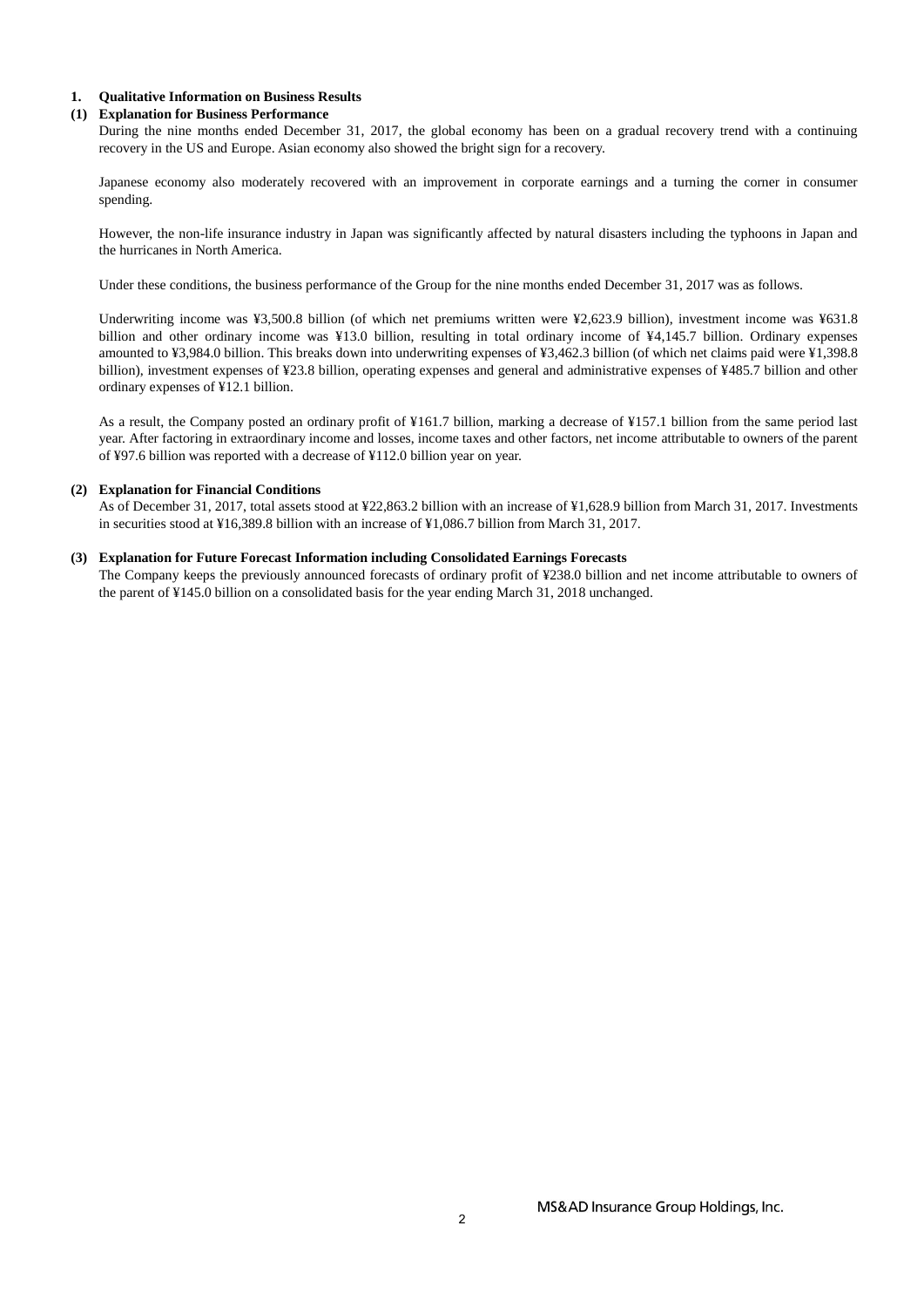## **2. Consolidated Financial Statements and Main Notes**

## **(1) Consolidated Balance Sheets**

|                                                             |                         | (Yen in millions)    |
|-------------------------------------------------------------|-------------------------|----------------------|
|                                                             | March 31, 2017          | December 31, 2017    |
| Assets                                                      |                         |                      |
| Cash, deposits and savings                                  | 1,419,267               | 1,600,425            |
| Call loans                                                  | 15,000                  |                      |
| Receivables under resale agreements                         | 6,999                   | 6,999                |
| Receivables under securities borrowing transactions         | 285,455                 | 268,786              |
| Monetary claims bought                                      | 111,320                 | 126,371              |
| Money trusts                                                | 971,119                 | 1,105,313            |
| Investments in securities                                   | 15,303,103              | 16,389,865           |
| Loans                                                       | 886,316                 | 902,648              |
| Tangible fixed assets                                       | 464,955                 | 454,610              |
| Intangible fixed assets                                     | 417,156                 | 546,292              |
| Other assets                                                | 1,225,719               | 1,321,148            |
| Assets for retirement benefits                              | 32,452                  | 31,343               |
| Deferred tax assets                                         | 55,660                  | 67,337               |
| Customers' liabilities under acceptances and guarantees     | 50,530                  | 51,500               |
| Bad debt reserve                                            | (10,756)                | (9, 383)             |
| Total assets                                                | 21,234,300              | 22,863,259           |
| Liabilities                                                 |                         |                      |
| Policy liabilities:                                         | 16,156,153              | 17, 193, 194         |
| Outstanding claims                                          | 1,982,354               | 2,232,437            |
| Underwriting reserves                                       | 14,173,799              | 14,960,757           |
| Bonds issued                                                | 456,191                 | 558,191              |
| Other liabilities                                           | 1,226,769               | 1,189,163            |
| Liabilities for pension and retirement benefits             | 190,562                 | 190,414              |
| Reserve for retirement benefits for officers                | 640                     | 526                  |
| Accrued bonuses for employees                               | 28,396                  | 7,483                |
| Reserve for reorganization by function                      | 22,097                  | 18,115               |
| Reserves under the special laws:                            | 194,960                 | 207,163              |
| Reserve for price fluctuation                               | 194,960                 | 207,163              |
| Deferred tax liabilities                                    | 173,566                 | 308,558              |
|                                                             |                         |                      |
| Acceptances and guarantees<br><b>Total liabilities</b>      | 50,530                  | 51,500<br>19,724,311 |
| Net assets                                                  | 18,499,867              |                      |
| Shareholders' equity:                                       |                         |                      |
| Common stock                                                | 100,000                 | 100,000              |
| Capital surplus                                             | 669,458                 | 551,757              |
| Retained earnings                                           | 775,877                 | 793,536              |
| Treasury stock                                              | (120,050)               | (2,583)              |
| Total shareholders' equity                                  | 1,425,285               | 1,442,710            |
| Accumulated other comprehensive income:                     |                         |                      |
| Net unrealized gains/(losses) on investments in securities  | 1,360,859               | 1,720,544            |
|                                                             | 23,472                  | 21,554               |
| Net deferred gains/(losses) on hedges                       |                         |                      |
| Foreign currency translation adjustments                    | (91,219)                | (70, 334)            |
| Accumulated actuarial gains/(losses) on retirement benefits | (9,420)                 | (3,242)              |
| Total accumulated other comprehensive income                | 1,283,692               | 1,668,521            |
| Stock acquisition rights                                    | 307                     | 566                  |
| Non-controlling interests                                   | 25,147                  | 27,149               |
| Total net assets                                            | 2,734,432               | 3,138,947            |
| Total liabilities and net assets                            | $\overline{21,234,300}$ | 22,863,259           |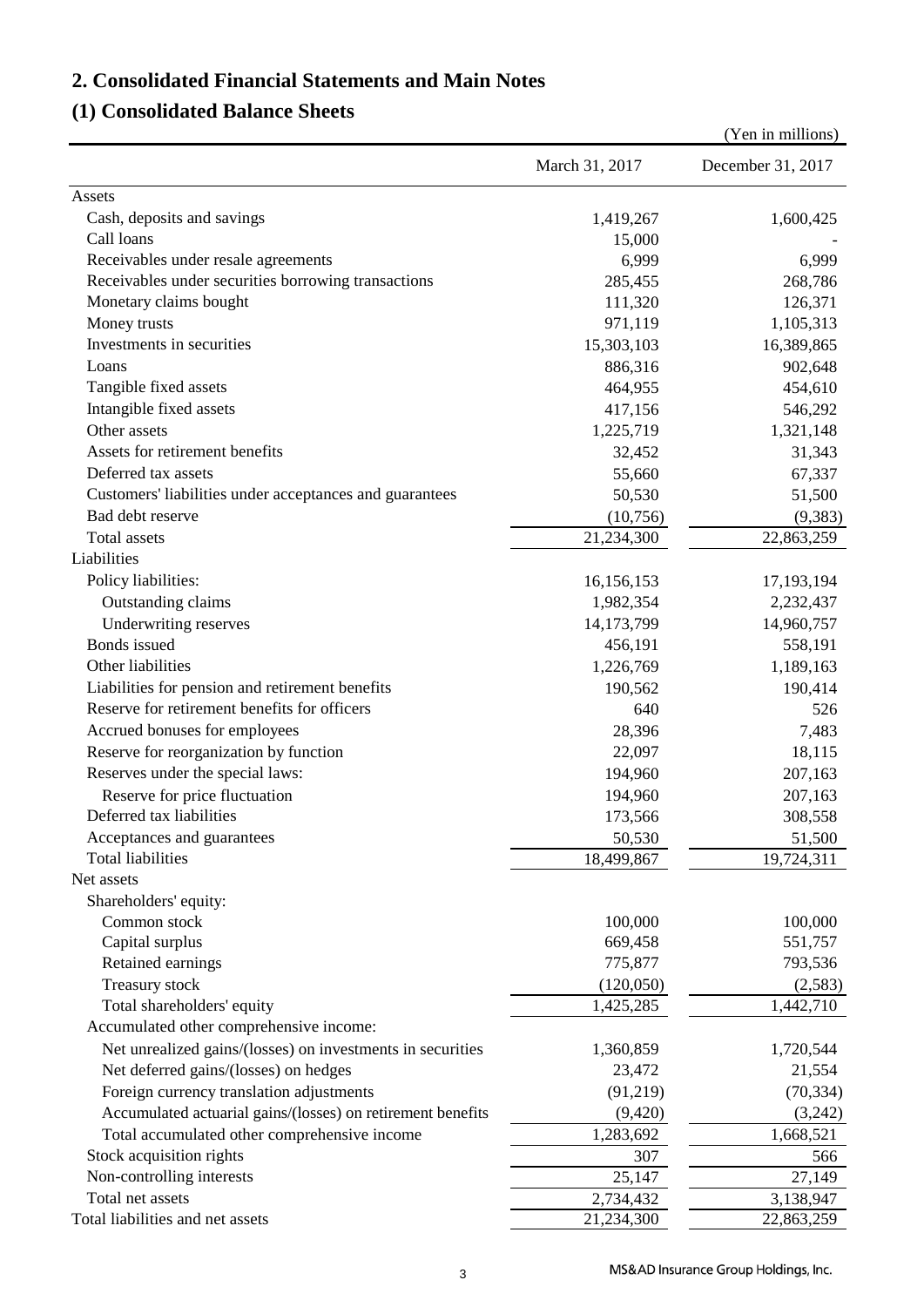# **(2) Consolidated Statements of Income and Comprehensive Income**

## **(Consolidated Statements of Income)**

|                                                                      |                   | (Yen in millions) |
|----------------------------------------------------------------------|-------------------|-------------------|
|                                                                      | Nine months ended | Nine months ended |
|                                                                      | December 31, 2016 | December 31, 2017 |
| Ordinary income:                                                     | 4,069,259         | 4,145,753         |
| Underwriting income:                                                 | 3,665,530         | 3,500,860         |
| Net premiums written                                                 | 2,608,957         | 2,623,955         |
| Deposit premiums from policyholders                                  | 79,361            | 68,815            |
| Investment income on deposit premiums from policyholders             | 36,353            | 32,631            |
| Life insurance premiums                                              | 935,551           | 758,351           |
| Investment income:                                                   | 393,507           | 631,848           |
| Interest and dividends income                                        | 208,625           | 224,189           |
| Investment gains on money trusts                                     | 10,869            | 64,331            |
| Investment gains on trading securities                               | 40,739            | 20,382            |
| Gains on sales of securities                                         | 68,915            | 97,179            |
| Investment gains on separate accounts                                | 73,415            | 201,324           |
| Transfer of investment income on deposit premiums from policyholders | (36, 353)         | (32, 631)         |
| Other ordinary income                                                | 10,221            | 13,044            |
| Ordinary expenses:                                                   | 3,750,408         | 3,984,021         |
| Underwriting expenses:                                               | 3,208,361         | 3,462,382         |
| Net claims paid                                                      | 1,347,843         | 1,398,856         |
| Loss adjustment expenses                                             | 123,937           | 125,395           |
| Commissions and collection expenses                                  | 510,947           | 516,375           |
| Maturity refunds to policyholders                                    | 181,211           | 181,810           |
| Life insurance claims                                                | 244,930           | 273,086           |
| Provision for outstanding claims                                     | 67,126            | 197,979           |
| Provision for underwriting reserves                                  | 706,505           | 764,757           |
| Investment expenses:                                                 | 52,066            | 23,816            |
| Investment losses on money trusts                                    | 13,298            |                   |
| Losses on sales of securities                                        | 6,938             | 5,451             |
| Impairment losses on securities                                      | 1,589             | 1,376             |
| Losses on derivative transactions                                    | 25,390            | 14,520            |
| Operating expenses and general and administrative expenses           | 478,403           | 485,712           |
| Other ordinary expenses:                                             | 11,577            | 12,109            |
| Interest expense                                                     | 6,573             | 6,615             |
| Ordinary profit                                                      | 318,850           | 161,731           |
| Extraordinary income:                                                | 1,695             | 7,780             |
| Gains on sales of fixed assets                                       | 1,695             | 7,780             |
| <b>Extraordinary losses:</b>                                         | 35,101            | 16,947            |
| Losses on sales of fixed assets                                      | 933               | 2,924             |
| Impairment losses on fixed assets                                    | 2,187             | 1,808             |
| Provision for reserves under the special laws:                       | 6,335             | 12,202            |
| Provision for reserve for price fluctuation                          | 6,335             | 12,202            |
| Losses on reduction of tangible fixed assets                         |                   | 11                |
| Other extraordinary losses                                           | 25,646            |                   |
| Income before income taxes                                           |                   | 152,565           |
| Income taxes                                                         | 285,444<br>74,618 | 53,877            |
| Net income                                                           |                   |                   |
| Net income attributable to non-controlling interests                 | 210,826           | 98,687            |
|                                                                      | 1,170             | 1,052             |
| Net income attributable to owners of the parent                      | 209,655           | 97,635            |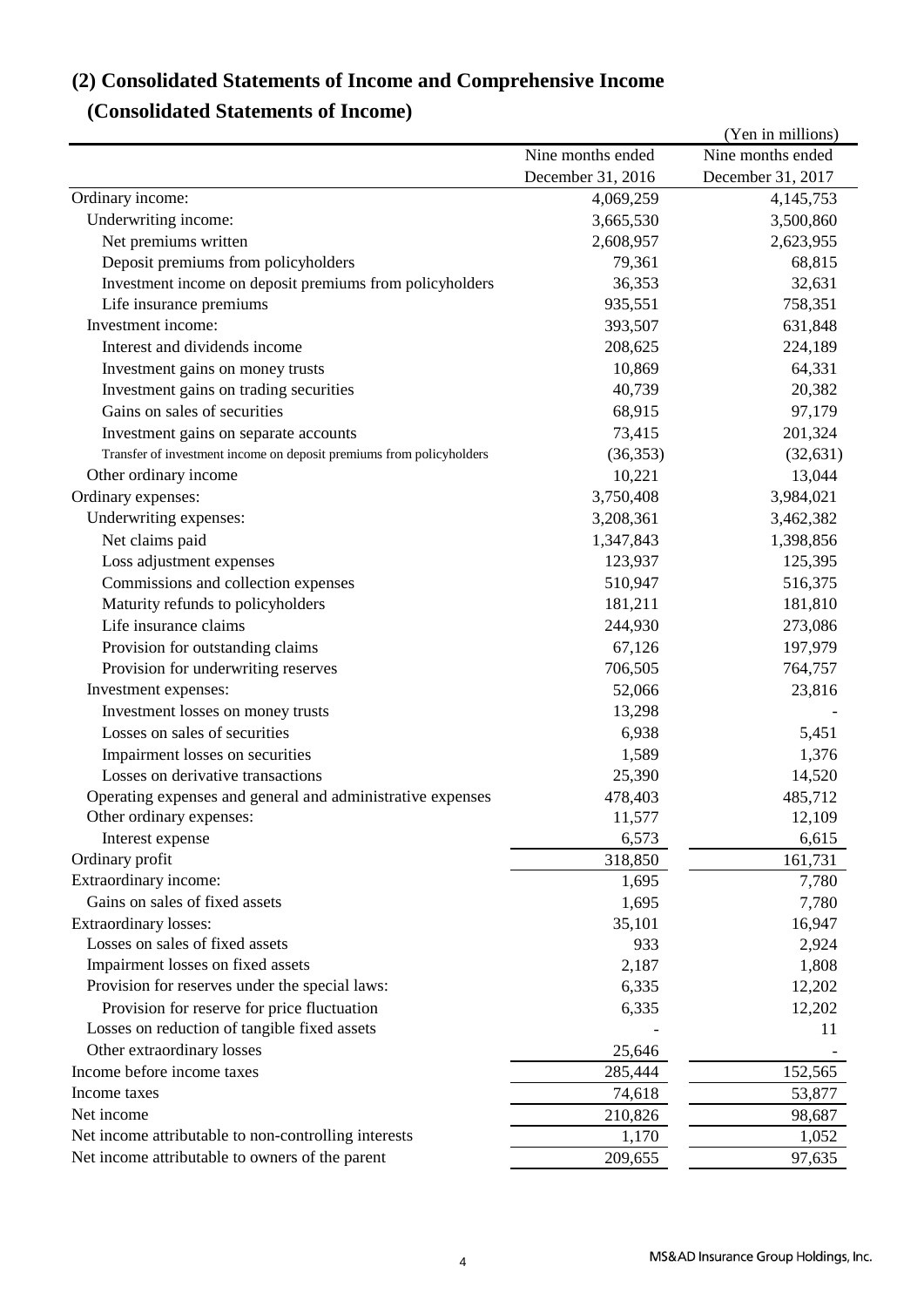|                                                                  |                   | (Yen in millions) |
|------------------------------------------------------------------|-------------------|-------------------|
|                                                                  | Nine months ended | Nine months ended |
|                                                                  | December 31, 2016 | December 31, 2017 |
| Net income                                                       | 210,826           | 98,687            |
| Other comprehensive income:                                      |                   |                   |
| Net unrealized gains/(losses) on investments in securities       | 122,899           | 356,689           |
| Net deferred gains/(losses) on hedges                            | (11, 849)         | (1,792)           |
| Foreign currency translation adjustments                         | (219, 179)        | 21,904            |
| Accumulated actuarial gains/(losses) on retirement benefits      | 2,059             | 6,176             |
| Share of other comprehensive income of equity method investments | (3,013)           | 2,561             |
| Total other comprehensive income                                 | (109, 083)        | 385,538           |
| Total comprehensive income                                       | 101,742           | 484,226           |
| Allocation:                                                      |                   |                   |
| Comprehensive income attributable to owners of the parent        | 103,907           | 482,464           |
| Comprehensive income attributable to non-controlling interests   | (2,164)           | 1,762             |

# **(Consolidated Statements of Comprehensive Income)**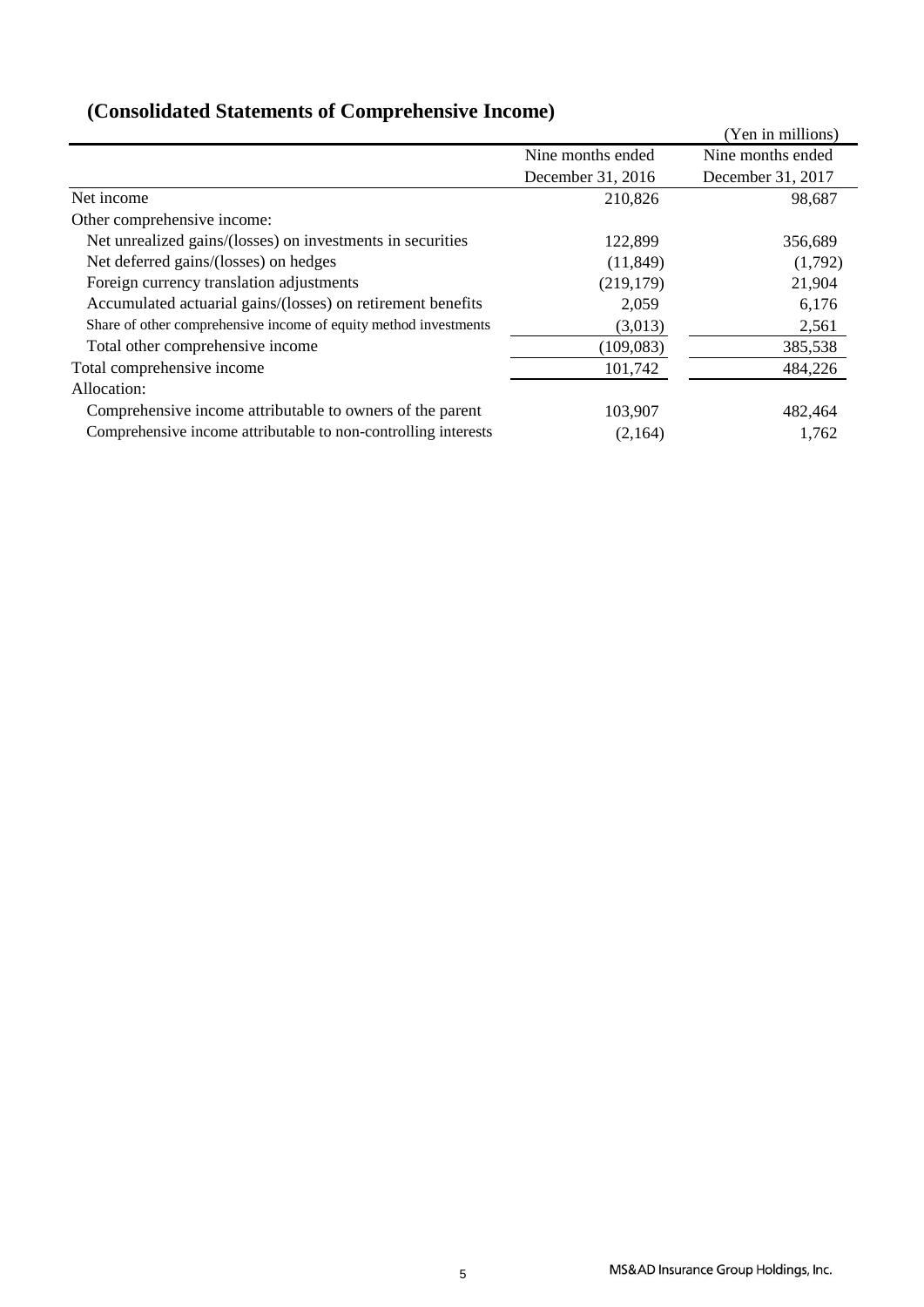## **(3) Notes to Consolidated Financial Statements**

### **(Notes to Going Concern Assumptions)**

Not applicable.

#### **(Notes to Significant Changes in Shareholders' Equity)**

Cancellation of treasury stock

On June 30, 2017, the Company cancelled its treasury stock in accordance with the resolution approved at the Board Meeting held on May 19, 2017. As a result, the balances of capital surplus and treasury stock as of December 31, 2017 were ¥551,757 million and ¥2,583 million respectively, with decreases of ¥117,455 million for the nine months ended December 31, 2017.

### **(Adoption of Special Accounting Methods Allowed to be Applied to Quarterly Consolidated Financial Statements)**

(Calculation of income tax expenses)

The domestic consolidated companies calculate their income tax expenses primarily by multiplying income before income taxes by the effective income tax rate, after adding or deducting the permanent difference if this amount is significant.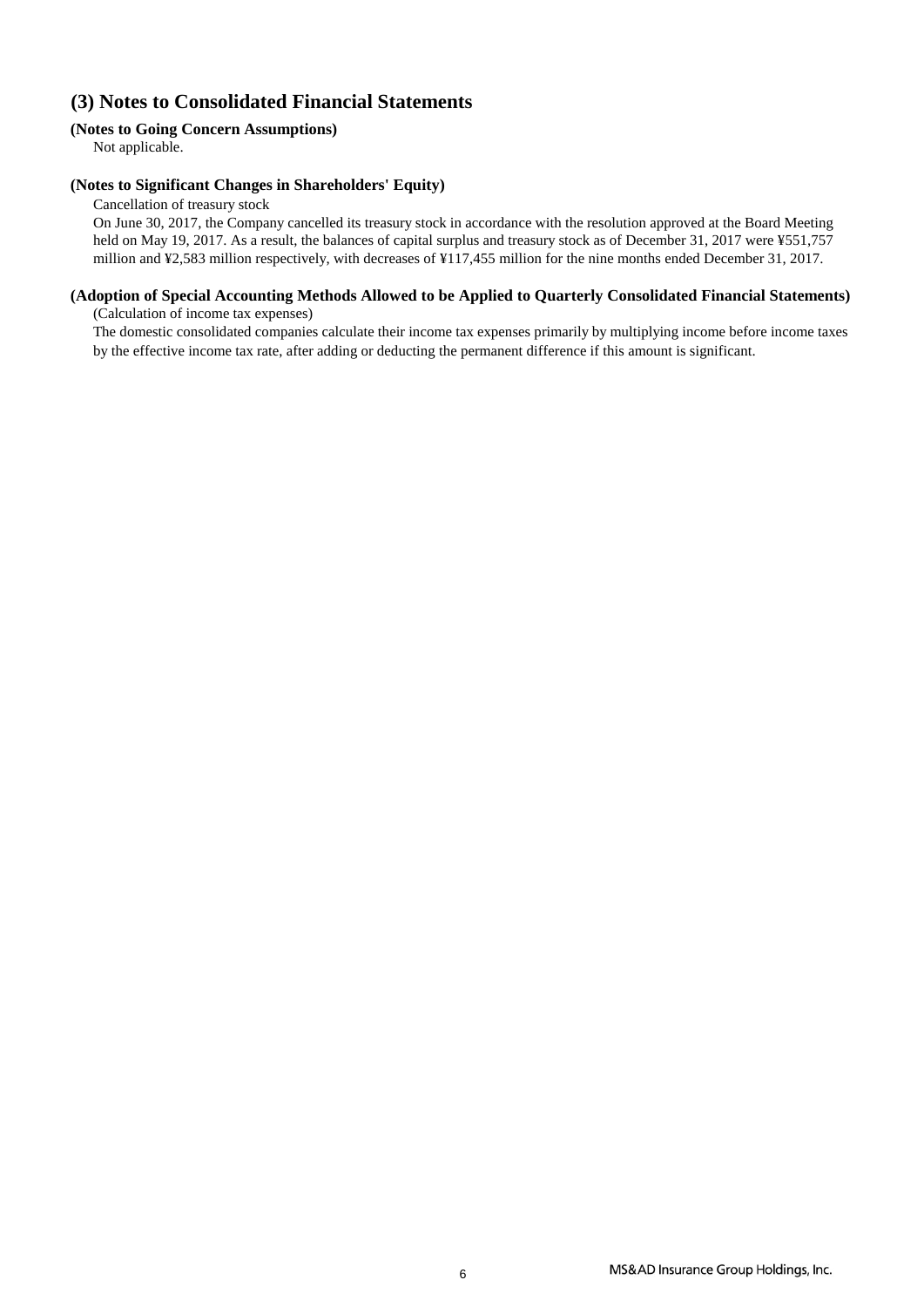## **Explanatory Material for Business Results**

### **1. Summary of Consolidated Business Results**

### **(1) Consolidated Business Performance**

|                                                      |                |                   |                   |               | (Yen in 100 millions) |
|------------------------------------------------------|----------------|-------------------|-------------------|---------------|-----------------------|
|                                                      | Items          | Nine months ended | Nine months ended | <b>Change</b> | <b>Change ratio</b>   |
| Ordinary income and expenses:                        |                | December 31, 2016 | December 31, 2017 |               |                       |
|                                                      |                |                   |                   |               |                       |
| <b>Underwriting income:</b>                          | 1              | 36,651            | 35,051            | (1,600)       | (4.4) %               |
| Net premiums written                                 | $\overline{2}$ | 26,086            | 26,282            | 196           | 0.8                   |
| Deposit premiums from policyholders                  | 3              | 793               | 688               | (105)         | (13.3)                |
| Life insurance premiums                              | 4              | 9,355             | 7,583             | (1,771)       | (18.9)                |
| <b>Underwriting expenses:</b>                        | 5              | 32,080            | 34,666            | 2,586         | 8.1                   |
| Net claims paid                                      | 6              | 13,478            | 13,988            | 510           | 3.8                   |
| Loss adjustment expenses                             | 7              | 1,239             | 1,253             | 14            | 1.2                   |
| Commissions and collection expenses                  | 8              | 5,109             | 5,163             | 54            | 1.1                   |
| Maturity refunds to policyholders                    | 9              | 1,812             | 1,818             | 5             | 0.3                   |
| Life insurance claims                                | 10             | 2,449             | 2,730             | 281           | 11.5                  |
| Provision for outstanding claims                     | 11             | 671               | 1,979             | 1,308         | 194.9                 |
| Provision for underwriting reserves                  | 12             | 7,061             | 7,690             | 628           | 8.9                   |
| <b>Investment income:</b>                            | 13             | 3,935             | 6,318             | 2,383         | 60.6                  |
| Interest and dividends income                        | 14             | 2,086             | 2,241             | 155           | 7.5                   |
| Investment gains on money trusts                     | 15             | 108               | 643               | 534           | 491.8                 |
| Gains on sales of securities                         | 16             | 689               | 971               | 282           | 41.0                  |
| Investment gains on separate accounts                | 17             | 734               | 2,013             | 1,279         | 174.2                 |
| <b>Investment expenses:</b>                          | 18             | 520               | 238               | (282)         | (54.3)                |
| Investment losses on money trusts                    | 19             | 132               |                   | (132)         | (100.0)               |
| Losses on sales of securities                        | 20             | 69                | 54                | (14)          | (21.4)                |
| Impairment losses on securities                      | 21             | 15                | 13                | (2)           | (13.4)                |
| Operating expenses and general and administrative    | 22             | 4,784             | 4,857             | 73            | 1.5                   |
| expenses                                             |                |                   |                   |               |                       |
| Other ordinary income and expenses:                  | 23             | (13)              | 9                 | 22            |                       |
| Gains/(losses) on equity method investments          | 24             | 8                 | 16                | $\tau$        | 90.1                  |
| <b>Ordinary</b> profit                               | 25             | 3,188             | 1,617             | (1,571)       | (49.3)                |
| <b>Extraordinary income and losses:</b>              |                |                   |                   |               |                       |
| <b>Extraordinary income</b>                          | 26             | 16                | 77                | 60            | 358.9                 |
| <b>Extraordinary losses</b>                          | 27             | 351               | 169               | (181)         | (51.7)                |
| <b>Extraordinary income/(losses)</b>                 | 28             | (334)             | (91)              | 242           |                       |
| Income before income taxes                           | 29             | 2,854             | 1,525             | (1,328)       | (46.6)                |
| <b>Income taxes</b>                                  | 30             | 746               | 538               | (207)         | (27.8)                |
| Net income                                           | 31             | 2,108             | 986               | (1,121)       | (53.2)                |
| Net income attributable to non-controlling interests | 32             | 11                | 10                | (1)           | (10.1)                |
| Net income attributable to owners of the parent      | 33             | 2,096             | 976               | (1,120)       | (53.4)                |

 insurance product "ModoRich", which contains a special clause related to premium adjustment and refund at maturity. (Notes) 1. The figures in the above table are presented exclusive of Good Result Return premiums of Mitsui Sumitomo Insurance's proprietary automobile

 2. Extraordinary losses for the nine months ended December 31, 2016 include system-related costs that were recognized by the reorganization by function at domestic insurance consolidated subsidiaries under the umbrella of the Company in the amount of ¥21.4 billion.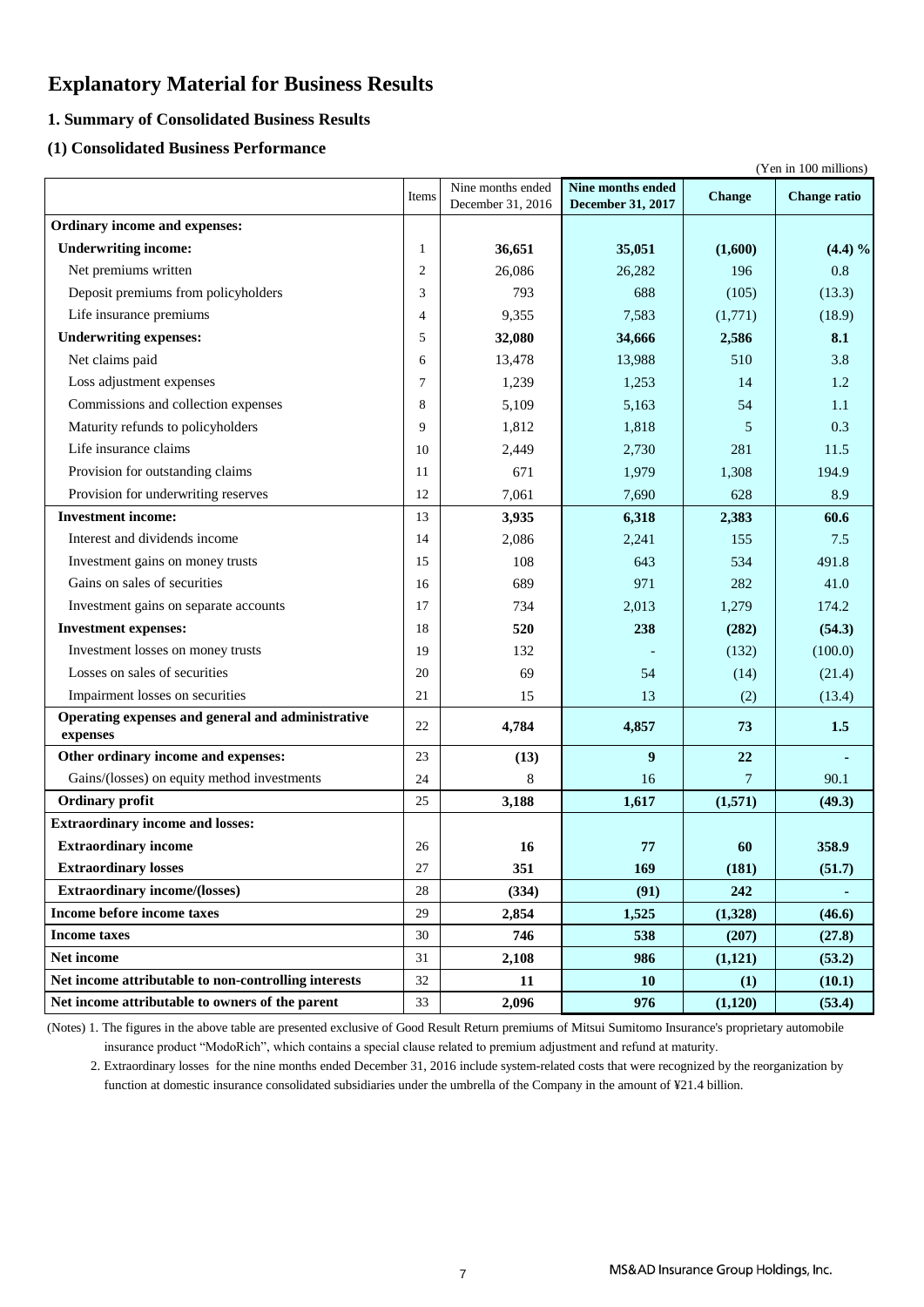| (2) Breakdown of Results by Company (Net Premiums Written, Ordinary Profit and Net Income Attributable to Owners of the Parent) |
|---------------------------------------------------------------------------------------------------------------------------------|
| $(37 \t100 \t11')$                                                                                                              |

|                                                  |                |                                        |                                                      |               | (Yen in 100 millions) |
|--------------------------------------------------|----------------|----------------------------------------|------------------------------------------------------|---------------|-----------------------|
|                                                  | <b>Items</b>   | Nine months ended<br>December 31, 2016 | <b>Nine months ended</b><br><b>December 31, 2017</b> | <b>Change</b> | <b>Change ratio</b>   |
|                                                  |                |                                        |                                                      |               | $\frac{0}{0}$         |
| Net premiums written $^{\text{(Note 1)}}$        |                | 26,086                                 | 26,282                                               | 196           | 0.8                   |
| Mitsui Sumitomo Insurance<br>$^{\rm (Note \ 1)}$ | $\overline{c}$ | 11,043                                 | 11,280                                               | 236           | 2.1                   |
| Aioi Nissay Dowa Insurance                       | 3              | 9,051                                  | 9,254                                                | 203           | 2.2                   |
| Mitsui Direct General Insurance                  | 4              | 274                                    | 275                                                  | $\bf{0}$      | 0.3                   |
| Overseas insurance subsidiaries                  | 5              | 5,672                                  | 5,437                                                | (235)         | (4.2)                 |
| Ordinary profit                                  | 6              | 3,188                                  | 1,617                                                | (1,571)       | (49.3)                |
| Mitsui Sumitomo Insurance                        | 7              | 1,689                                  | 1,950                                                | 260           | 15.4                  |
| Aioi Nissay Dowa Insurance                       | 8              | 800                                    | 288                                                  | (512)         | (64.0)                |
| Net income attributable to owners of the parent  | 9              | 2,096                                  | 976                                                  | (1,120)       | (53.4)                |
| Mitsui Sumitomo Insurance                        | 10             | 1,251                                  | 1,501                                                | 250           | 20.0                  |
| Aioi Nissay Dowa Insurance                       | 11             | 563                                    | 190                                                  | (372)         | (66.1)                |
| Mitsui Direct General Insurance                  | 12             | (0)                                    | 10                                                   | 10            |                       |
| Mitsui Sumitomo Aioi Life Insurance              | 13             | 61                                     | 61                                                   | $\bf{0}$      | 0.1                   |
| Mitsui Sumitomo Primary Life Insurance           | 14             | 338                                    | 253                                                  | (85)          | (25.2)                |
| Overseas insurance subsidiaries                  | 15             | 284                                    | (729)                                                | (1,013)       | (356.9)               |
| Others, consolidation adjustments, etc.          | 16             | (401)                                  | (311)                                                | 90            |                       |

(Notes) 1. The figures in the above table are presented exclusive of Good Result Return premiums of Mitsui Sumitomo Insurance's proprietary

automobile insurance product "ModoRich", which contains a special clause related to premium adjustment and refund at maturity.

 its subsidiaries. 2. Items 10 to 15 represent the net income or loss on a non-consolidated basis after taking into account the Company's ownership interests in

### **(3) Breakdown of Results of Overseas Insurance Subsidiaries**

| (Yen in 100 millions)                                  |              |                   |                          |               |                     |  |  |  |
|--------------------------------------------------------|--------------|-------------------|--------------------------|---------------|---------------------|--|--|--|
|                                                        |              | Nine months ended | Nine months ended        | <b>Change</b> | <b>Change ratio</b> |  |  |  |
|                                                        | <b>Items</b> | December 31, 2016 | <b>December 31, 2017</b> |               |                     |  |  |  |
|                                                        |              |                   |                          |               | $\frac{6}{6}$       |  |  |  |
| Net premiums written                                   | -1           | 5,672             | 5,437                    | (235)         | (4.2)               |  |  |  |
| Asia                                                   | 2            | 1,167             | 1,217                    | 49            | 4.3                 |  |  |  |
| Europe:                                                | 3            | 4,165             | 3,843                    | (321)         | (7.7)               |  |  |  |
| MS Amlin <sup>(Note)</sup>                             | 4            | 3,870             | 3,520                    | (350)         | (9.1)               |  |  |  |
| Americas                                               | 5            | 339               | 375                      | 36            | 10.7                |  |  |  |
| Net income/(loss) attributable to owners of the parent | 6            | 284               | (729)                    | (1,013)       | (356.9)             |  |  |  |
| Asia                                                   | 7            | 113               | 129                      | 15            | 13.3                |  |  |  |
| Europe:                                                | 8            | 150               | (885)                    | (1,035)       | (689.3)             |  |  |  |
| $MS$ Amlin <sup>(Note)</sup>                           | 9            | 186               | (849)                    | (1,035)       | (556.0)             |  |  |  |
| Americas                                               | 10           | 19                | 26                       | 6             | 31.2                |  |  |  |

(Note) The figures of "MS Amlin" for the nine months ended December 31, 2016 include the results of the other subsidiaries which were integrated into MS Amlin, due to the reorganization of Lloyd's and reinsurance business occurred on December 31, 2016.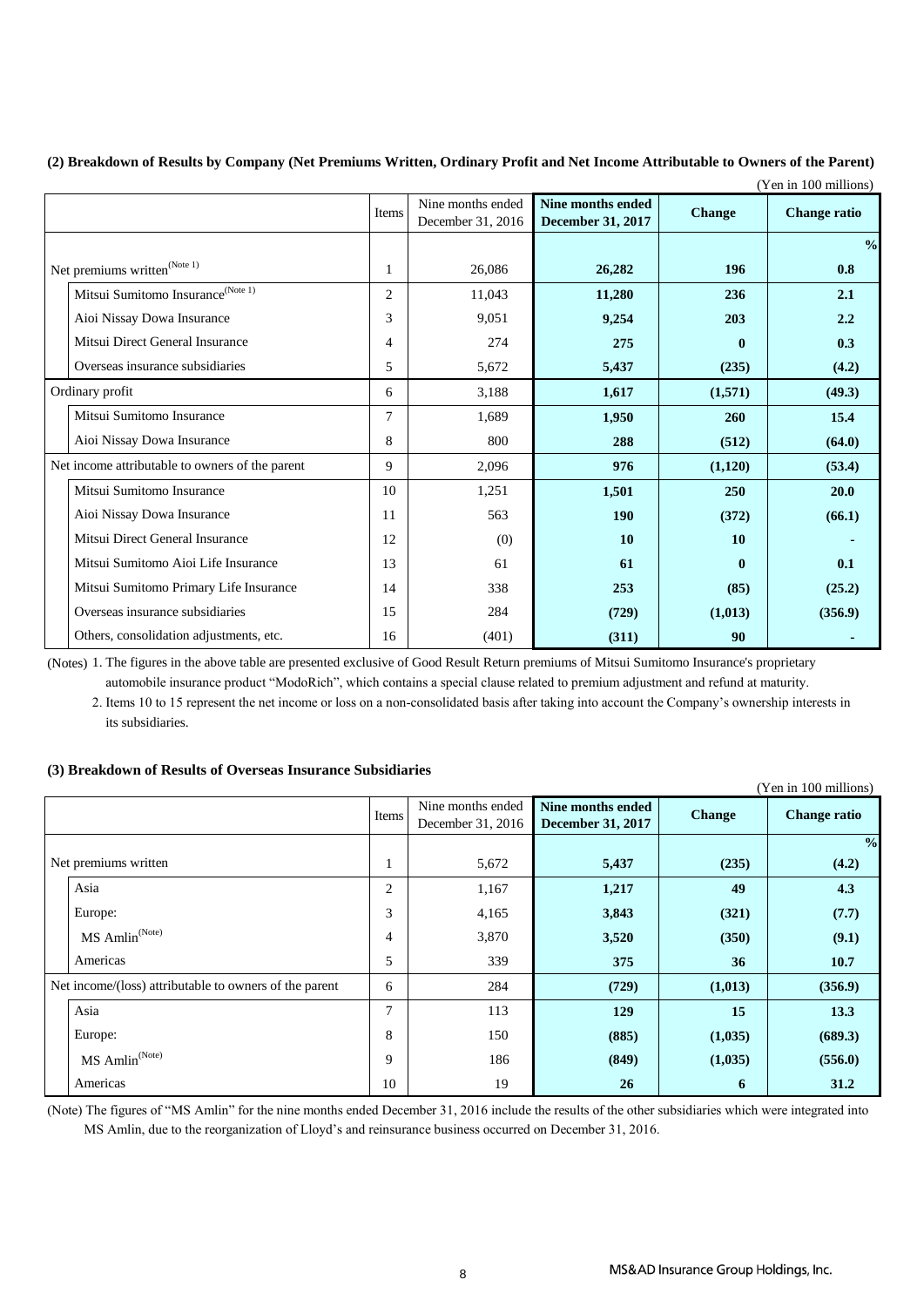#### **(4) Summary of Results of Domestic Life Insurance Business**

|                                              |                |                                        |                                        |               |                     | (Yen in 100 millions)        |
|----------------------------------------------|----------------|----------------------------------------|----------------------------------------|---------------|---------------------|------------------------------|
|                                              | Items          | Nine months ended<br>December 31, 2016 | Nine months ended<br>December 31, 2017 | <b>Change</b> | <b>Change ratio</b> | Year ended<br>March 31, 2017 |
| Amount of new policies                       |                |                                        |                                        |               |                     |                              |
| Mitsui Sumitomo Aioi<br>Life Insurance       | 1              | 16,051                                 | 20,747                                 | 4,696         | 29.3 %              | 23,771                       |
| Mitsui Sumitomo Primary<br>Life Insurance    | $\overline{2}$ | 7,591                                  | 7,581                                  | (10)          | $(0.1)$ %           | 10,322                       |
| Amount of policies in force                  |                |                                        |                                        |               |                     |                              |
| Mitsui Sumitomo Aioi<br>Life Insurance       | 3              | 228,758                                | 237,137                                | 4,994         | $2.2 \frac{9}{6}$   | 232,142                      |
| Mitsui Sumitomo Primary<br>Life Insurance    | $\overline{4}$ | 54,888                                 | 62,470                                 | 5,662         | 10.0 %              | 56,807                       |
| Annualized premiums for<br>policies in force |                |                                        |                                        |               |                     |                              |
| Mitsui Sumitomo Aioi<br>Life Insurance       | 5              | 3,897                                  | 4,097                                  | 87            | $2.2 \frac{9}{6}$   | 4,010                        |
| Mitsui Sumitomo Primary<br>Life Insurance    | 6              | 5,061                                  | 5,217                                  | (104)         | $(2.0)$ %           | 5,321                        |

(Notes) 1. The figures in the above table represent the total sum of individual insurance and individual annuities.

 2. "Changes" and "Change ratio" make comparisons with the nine months ended December 31, 2016 for items 1 and 2 and the year ended March 31, 2017 for items 3 to 6.

### **(5) Natural Catastrophe Incurred Losses occurred outside Japan included in Consolidated Business Results for the Nine Months Ended December 31, 2017**

|                                                      | (Yen in 100 millions)                         |
|------------------------------------------------------|-----------------------------------------------|
|                                                      | Nine months ended<br><b>December 31, 2017</b> |
| Hurricanes in North America (Harvey, Irma and Maria) | 849                                           |
| California wildfire occurred in October and December | 336                                           |
| Others                                               | 90                                            |
| Total                                                | 1.277                                         |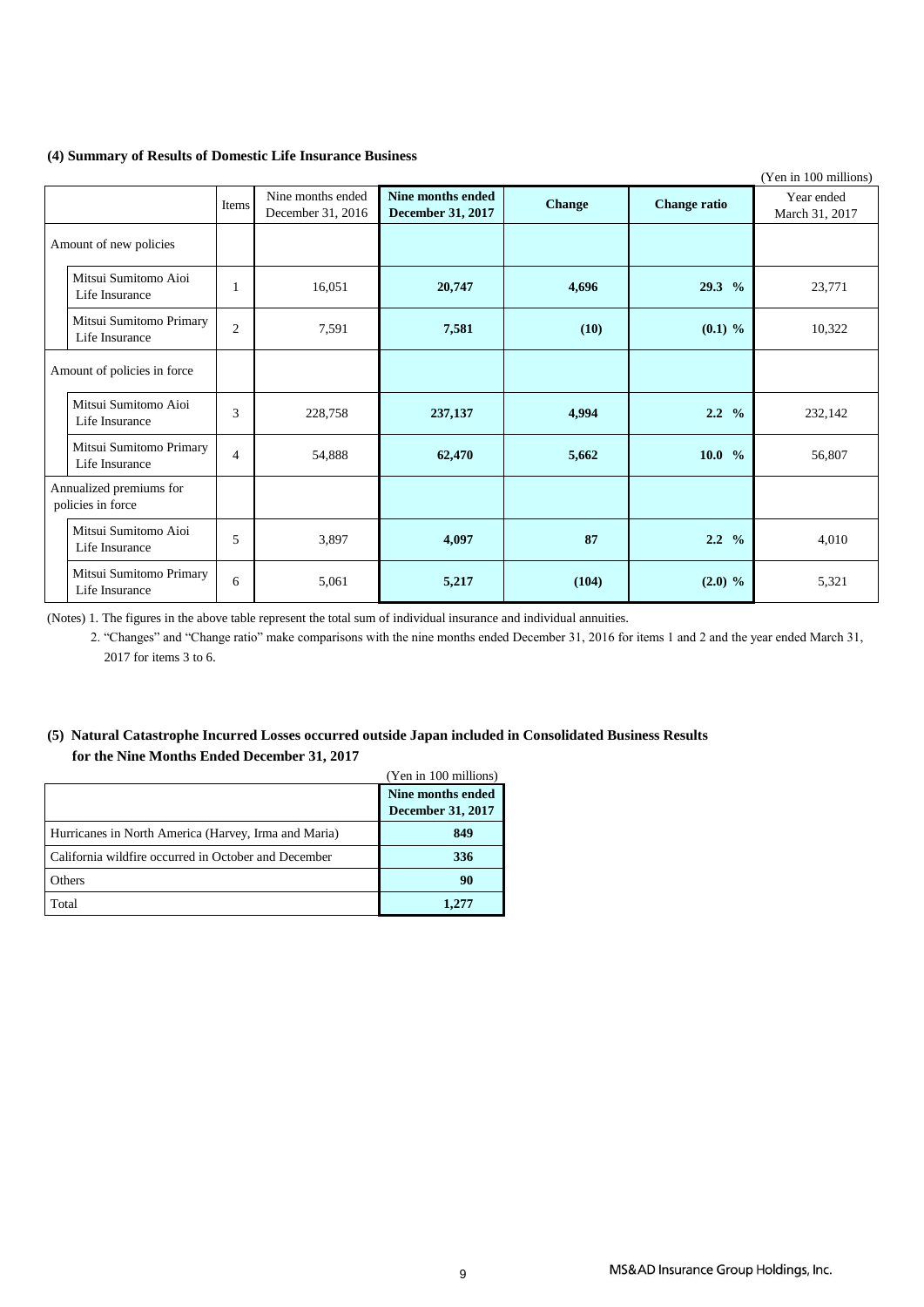### **2. Non-Consolidated Business Results of Mitsui Sumitomo Insurance Co., Ltd.**

 The figures in the tables below are presented exclusive of Good Result Return premiums of Mitsui Sumitomo Insurance's proprietary automobile insurance product "ModoRich", which contains a special clause related to premium adjustment and refund at maturity.

#### **(1) Business Performance**

|          |                                                                                |                | Nine months ended |                                               |               | (Yen in 100 millions) |
|----------|--------------------------------------------------------------------------------|----------------|-------------------|-----------------------------------------------|---------------|-----------------------|
|          |                                                                                | Items          | December 31, 2016 | <b>Nine months ended</b><br>December 31, 2017 | <b>Change</b> | <b>Change ratio</b>   |
|          |                                                                                |                |                   |                                               |               | $\frac{0}{0}$         |
| $(+)$    | Net premiums written                                                           | $\mathbf{1}$   | 11,043            | 11,280                                        | 236           | 2.1                   |
| $(-)$    | Net claims paid                                                                | $\overline{2}$ | 5.963             | 6,053                                         | 90            | 1.5                   |
| $(-)$    | Loss adjustment expenses                                                       | 3              | 643               | 648                                           | 4             | 0.7                   |
| $(-)$    | Commissions and collection expenses                                            | $\overline{4}$ | 1,887             | 1,948                                         | 60            | 3.2                   |
| $(-)$    | Operating expenses and general and<br>administrative expenses for underwriting | 5              | 1,492             | 1,526                                         | 33            | 2.3                   |
|          | Underwriting profit before<br>movements in reserves                            | 6              | 1,055             | 1,102                                         | 47            | 4.5                   |
| $(-)$    | Movement in outstanding claims                                                 | $\tau$         | 193               | 238                                           | 45            | 23.3                  |
| $(-)$    | Movement in ordinary underwriting reserves                                     | 8              | (126)             | 8                                             | 134           |                       |
| $(-)$    | Movement in catastrophe reserve                                                | 9              | 350               | 308                                           | (41)          | (11.8)                |
| $(+)$    | Other                                                                          | 10             | 37                | 34                                            | (2)           | (7.7)                 |
|          | Underwriting profit                                                            | 11             | 675               | 581                                           | (93)          | (13.9)                |
| $(+)$    | Interest and dividends income                                                  | 12             | 841               | 889                                           | 48            | 5.7                   |
| $(-)$    | Transfer of investment income on deposit<br>premiums from policyholders        | 13             | 278               | 252                                           | (25)          | (9.2)                 |
|          | Net interest and dividends income<br>$item 12 - item 13)$                      | 14             | 562               | 636                                           | 73            | 13.1                  |
| $^{(+)}$ | Gains/(losses) on sales of securities                                          | 15             | 526               | 772                                           | 246           | 46.8                  |
| $(-)$    | Impairment losses on securities                                                | 16             | $\Omega$          | 9                                             | 8             | 903.0                 |
| $(+)$    | Other                                                                          | 17             | (44)              | 3                                             | 48            |                       |
|          | Investment profit                                                              | 18             | 1,043             | 1,402                                         | 359           | 34.5                  |
| $(+)$    | Other ordinary profit/(loss)                                                   | 19             | (29)              | (34)                                          | (4)           |                       |
|          | Ordinary profit                                                                | 20             | 1,689             | 1,950                                         | 260           | 15.4                  |
| $(+)$    | Extraordinary income/(losses):                                                 | 21             | (36)              | 21                                            | 57            |                       |
|          | Gains/(losses) on reserve for price fluctuation                                | 22             | (27)              | (29)                                          | (2)           |                       |
|          | Income before income taxes                                                     | 23             | 1,653             | 1,972                                         | 318           | 19.3                  |
| $(-)$    | Income taxes                                                                   | 24             | 401               | 470                                           | 68            | 17.1                  |
|          | Net income                                                                     | 25             | 1,251             | 1,501                                         | 250           | 20.0                  |

|        | Net loss ratio    | 26                     | 59.8<br>% | 59.4<br>$\frac{0}{0}$        | (0.4)<br>$\frac{9}{9}$ |  |
|--------|-------------------|------------------------|-----------|------------------------------|------------------------|--|
| Ratios | Net expense ratio | $\sim$<br>. <u>. .</u> | 30.6<br>% | 30.8<br>$\frac{0}{\sqrt{2}}$ | $\frac{0}{0}$<br>0.2   |  |
|        | Combined ratio    | 28                     | 90.4<br>% | 90.2<br>$\frac{0}{\alpha}$   | (0.2)<br>$\frac{0}{0}$ |  |

(Notes) 1. Net loss ratio = (net claims paid + loss adjustment expenses) / net premiums written x 100

2. Net expense ratio = (commissions and collection expenses + operating expenses and general and administrative expenses for underwriting) / net premiums written x 100

3. Combined ratio  $=$  net loss ratio  $+$  net expense ratio

#### **(Reference) Business performance excluding residential earthquake insurance and CALI\***

|        | Net premiums written | 29            | 9,651     | 9.857                      | 205                  | د دیک |
|--------|----------------------|---------------|-----------|----------------------------|----------------------|-------|
|        | Net loss ratio       | 30            | 56.0<br>% | 56.6<br>$\frac{0}{\Omega}$ | $\frac{0}{0}$<br>0.6 |       |
| Ratios | Net expense ratio    | $\sim$<br>J 1 | 32.5<br>% | $\frac{0}{0}$<br>32.7      | $\frac{0}{2}$<br>0.2 |       |
|        | Combined ratio       | 32<br>ے ر     | 88.5<br>% | 89.3<br>$\frac{9}{9}$      | 0.8<br>$\frac{0}{2}$ |       |

\* CALI stands for compulsory automobile liability insurance, and the same hereinafter.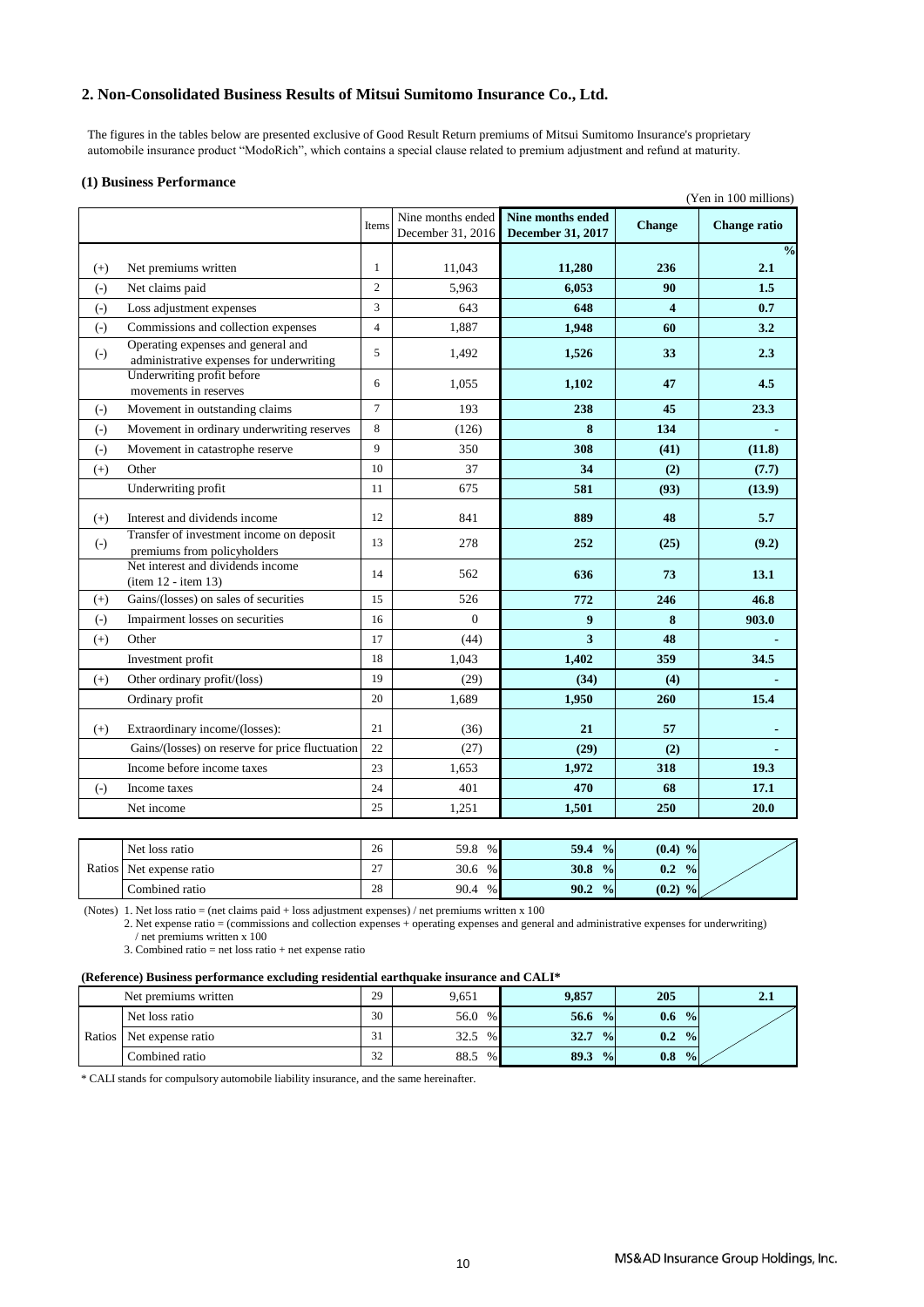#### Mitsui Sumitomo Insurance Co., Ltd. (Non-consolidated)

#### **(2) Premiums written**

| $\mathcal{L}$ is defined to the $\mathcal{L}$<br>(Yen in 100 millions) |                   |              |                          |                     |                                                                         |               |                          |                     |  |  |
|------------------------------------------------------------------------|-------------------|--------------|--------------------------|---------------------|-------------------------------------------------------------------------|---------------|--------------------------|---------------------|--|--|
|                                                                        |                   |              |                          |                     | Direct premiums written (excluding deposit premiums from policyholders) |               |                          |                     |  |  |
|                                                                        | Nine months ended |              | Nine months ended        |                     | Nine months ended                                                       |               | Nine months ended        |                     |  |  |
|                                                                        | December 31, 2016 |              | <b>December 31, 2017</b> |                     | December 31, 2016                                                       |               | <b>December 31, 2017</b> |                     |  |  |
|                                                                        | Amount            | Change ratio | Amount                   | <b>Change ratio</b> | Amount                                                                  | Change ratio  | Amount                   | <b>Change ratio</b> |  |  |
|                                                                        |                   |              |                          | $\frac{0}{0}$       |                                                                         | $\frac{9}{6}$ |                          | $\frac{6}{6}$       |  |  |
| Fire and allied                                                        | 1,366             | (29.6)       | 1,474                    | 7.9                 | 1,966                                                                   | (23.2)        | 2.068                    | 5.2                 |  |  |
| Marine                                                                 | 444               | (13.5)       | 450                      | 1.3                 | 604                                                                     | (15.6)        | 608                      | 0.6                 |  |  |
| Personal accident                                                      | 1,058             | 1.7          | 1,087                    | 2.7                 | 1,134                                                                   | 3.1           | 1,164                    | 2.6                 |  |  |
| Voluntary automobile                                                   | 4.921             | 1.4          | 4.964                    | 0.9                 | 4,953                                                                   | 1.5           | 4,995                    | 0.8                 |  |  |
| <b>CALI</b>                                                            | 1,385             | (2.3)        | 1,418                    | 2.4                 | 1,311                                                                   | 1.0           | 1,267                    | (3.4)               |  |  |
| Other                                                                  | 1,866             | 10.2         | 1,884                    | 1.0                 | 2,137                                                                   | 10.1          | 2.209                    | 3.4                 |  |  |
| Total                                                                  | 11,043            | (3.7)        | 11,280                   | 2.1                 | 12,109                                                                  | (3.1)         | 12,312                   | 1.7                 |  |  |

#### **(3) Net claims paid**

| O Turci claims paid  |        |                                     |                |                                     |                     |                |                       |
|----------------------|--------|-------------------------------------|----------------|-------------------------------------|---------------------|----------------|-----------------------|
|                      |        |                                     |                |                                     |                     |                | (Yen in 100 millions) |
|                      |        | Nine months ended December 31, 2016 |                | Nine months ended December 31, 2017 |                     |                |                       |
|                      | Amount | Change ratio                        | Net loss ratio | <b>Amount</b>                       | <b>Change ratio</b> | Net loss ratio | <b>Change</b>         |
|                      |        | %                                   | %              |                                     | $\frac{0}{0}$       | $\frac{0}{0}$  | $\frac{0}{0}$         |
| Fire and allied      | 973    | (0.6)                               | 73.5           | 920                                 | (5.4)               | 64.7           | (8.8)                 |
| Marine               | 259    | 5.7                                 | 61.5           | 244                                 | (5.9)               | 57.1           | (4.4)                 |
| Personal accident    | 534    | (4.8)                               | 55.2           | 520                                 | (2.6)               | 52.8           | (2.4)                 |
| Voluntary automobile | 2,368  | (1.9)                               | 56.3           | 2,477                               | 4.6                 | 58.0           | 1.7                   |
| <b>CALI</b>          | 1.043  | 1.0                                 | 82.8           | 1,026                               | (1.6)               | 79.4           | (3.4)                 |
| Other                | 783    | 9.8                                 | 44.3           | 863                                 | 10.2                | 48.3           | 4.0                   |
| Total                | 5,963  | 0.3                                 | 59.8           | 6,053                               | 1.5                 | 59.4           | (0.4)                 |

(Note) Net loss ratio = (net claims paid + loss adjustment expenses) / net premiums written x 100

#### **(Reference) Incurred losses caused by natural disasters in Japan** (Yen in 100 millions)

|                      |                                   | Nine months ended December 31, 2016 |                       |     | Nine months ended December 31, 2017 |                       |  |  |
|----------------------|-----------------------------------|-------------------------------------|-----------------------|-----|-------------------------------------|-----------------------|--|--|
|                      | Incurred losses   Net claims paid |                                     | Outstanding<br>claims |     | Incurred losses Net claims paid     | Outstanding<br>claims |  |  |
| Fire and allied      | 295                               | 180                                 | 114                   | 323 | 201                                 | 121                   |  |  |
| Voluntary automobile | 12                                | 12                                  |                       | 29  | 27                                  |                       |  |  |
| Other                | 21                                | Q                                   | 11                    | 29  |                                     | 20                    |  |  |
| Total                | 329                               | 202                                 | 126                   | 382 | 238                                 | 143                   |  |  |

the respective period.<br>The figures for the nine months ended December 31, 2016 include incurred losses related to the Kumamoto earthquakes, which (Note) The above table describes losses caused by natural disasters in Japan, which exclude residential earthquake insurance, incurred during

exclude residential earthquake insurance, as follows:

Incurred losses ¥9.6 billion, Net claims paid ¥4.9 billion and Outstanding claims ¥4.6 billion.

#### **(4) Expenses**

| (Yen in 100 millions)<br><company expenses=""></company> |        |        |                                     |              |        |                                     |                     |  |  |
|----------------------------------------------------------|--------|--------|-------------------------------------|--------------|--------|-------------------------------------|---------------------|--|--|
|                                                          | Items  |        | Nine months ended December 31, 2016 |              |        | Nine months ended December 31, 2017 |                     |  |  |
|                                                          |        | Amount | Change                              | Change ratio | Amount | <b>Change</b>                       | <b>Change ratio</b> |  |  |
|                                                          |        |        |                                     | %            |        |                                     | $\frac{0}{0}$       |  |  |
| Personnel expenses                                       |        | 1.263  | 24                                  | 2.0          | 1.280  | 17                                  | 1.4                 |  |  |
| Non-personnel expenses                                   | ◠      | 860    | 20                                  | 2.5          | 887    | 26                                  | 3.1                 |  |  |
| Taxes and contributions                                  | $\sim$ | 93     | (1)                                 | (1.4)        | 93     |                                     | 0.3                 |  |  |
| Total                                                    |        | 2.217  | 44                                  | 2.0          | 2.261  | 44                                  | 2.0                 |  |  |

(Note) Total = loss adjustment expenses + operating expenses and general and administrative expenses

| (Yen in 100 millions)<br><expenses for="" underwriting=""></expenses> |       |                                     |          |              |                                     |                      |                     |  |  |  |
|-----------------------------------------------------------------------|-------|-------------------------------------|----------|--------------|-------------------------------------|----------------------|---------------------|--|--|--|
|                                                                       | Items | Nine months ended December 31, 2016 |          |              | Nine months ended December 31, 2017 |                      |                     |  |  |  |
|                                                                       |       | Amount                              | Change   | Change ratio | Amount                              | <b>Change</b>        | <b>Change ratio</b> |  |  |  |
|                                                                       |       |                                     |          | %            |                                     |                      | $\frac{0}{0}$       |  |  |  |
| Operating expenses and general<br>and administrative expenses         |       | 1.492                               | 19       | 1.3          | 1,526                               | 33                   | 2.3                 |  |  |  |
| Commissions and<br>collection expenses                                | 6     | 1.887                               | (125)    | (6.2)        | 1.948                               | 60                   | 3.2                 |  |  |  |
| Total                                                                 |       | 3.380                               | (105)    | (3.0)        | 3.474                               | 94                   | 2.8                 |  |  |  |
| Net expense ratio                                                     | 8     | 30.6<br>$\frac{0}{6}$               | 0.2<br>% |              | 30.8<br>$\frac{0}{0}$               | 0.2<br>$\frac{0}{0}$ |                     |  |  |  |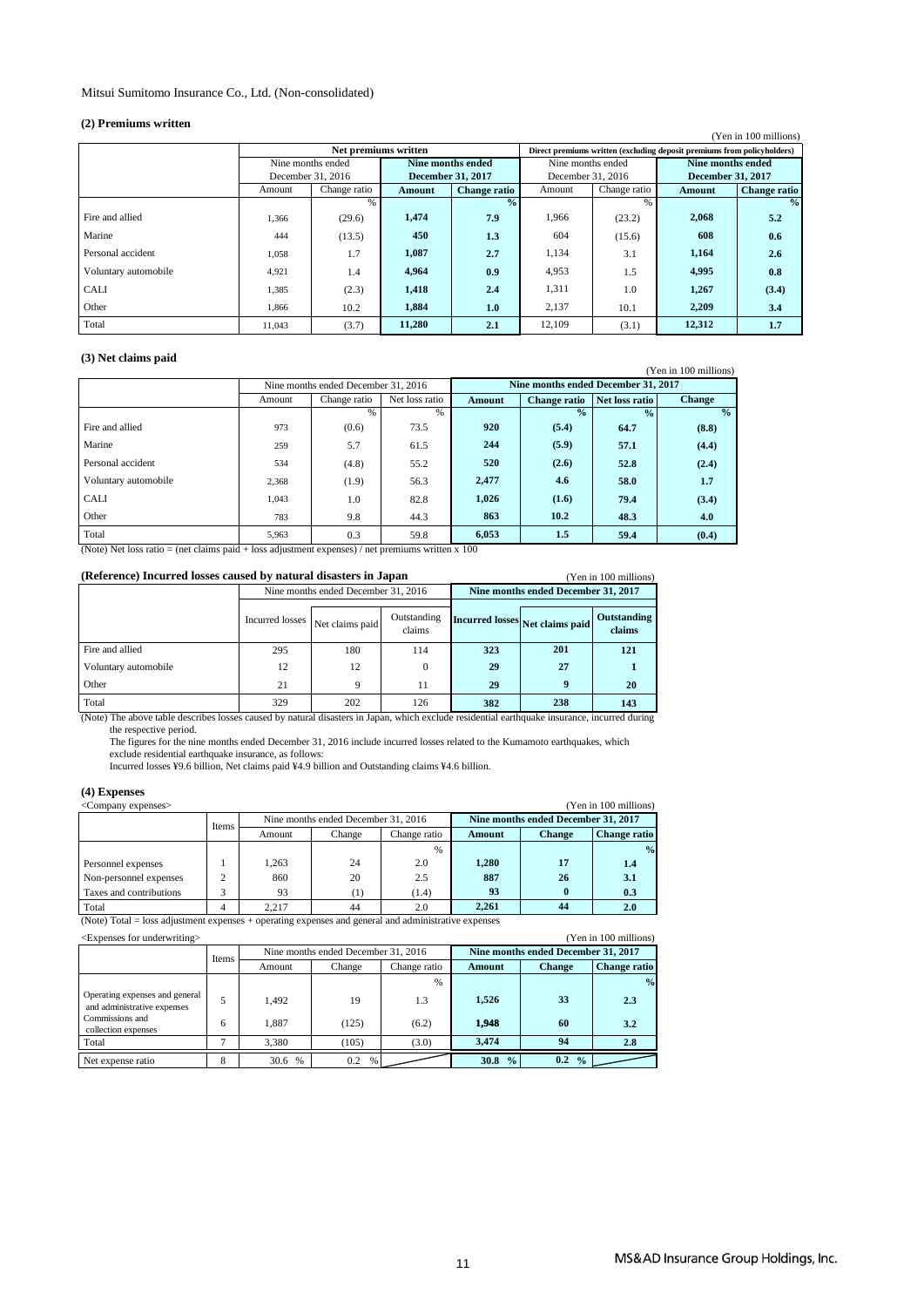### **(5) Catastrophe reserve**

| $\omega$ cannot optic reserve |         |                |                          |                  |                | (Yen in 100 millions) |  |
|-------------------------------|---------|----------------|--------------------------|------------------|----------------|-----------------------|--|
|                               |         | March 31, 2017 | <b>December 31, 2017</b> |                  |                |                       |  |
|                               | Balance | Reserve ratio  | <b>Reversal</b>          | <b>Provision</b> | <b>Balance</b> | <b>Reserve ratio</b>  |  |
|                               |         | $\%$           |                          |                  |                | $\frac{0}{0}$         |  |
| Fire and allied               | 1,460   | 79.7           | 77                       | 74               | 1,456          | 74.3                  |  |
| Marine                        | 781     | 133.2          | $\blacksquare$           | 20               | 802            | 133.7                 |  |
| Personal accident             | 677     | 47.2           | $\blacksquare$           | 34               | 711            | 49.0                  |  |
| Voluntary automobile          | 589     | 9.0            | $\blacksquare$           | 159              | 748            | 11.3                  |  |
| Other                         | 1,780   | 73.4           | 5                        | 103              | 1,878          | 74.8                  |  |
| Total                         | 5,288   | 41.3           | 82                       | 391              | 5,597          | 42.6                  |  |

(Note) Reserve ratio = catastrophe reserve / net premiums written (excluding premiums of residential earthquake insurance and CALI and Good Result Return premiums of the automobile insurance product "ModoRich") x 100 Reserve ratio for December 31, 2017 is calculated on an annualized basis using net premiums written multiplied by four thirds as a denominator.

#### **(6) Investment assets**

|                             |                |                          | (Yen in 100 millions) |
|-----------------------------|----------------|--------------------------|-----------------------|
|                             | March 31, 2017 | <b>December 31, 2017</b> |                       |
|                             |                |                          | <b>Change</b>         |
| Cash, deposits and savings  | 4,198          | 4,628                    | 429                   |
| Investments in securities:  | 52,946         | 57,847                   | 4,900                 |
| Domestic bonds              | 18,479         | 18,198                   | (281)                 |
| Domestic stocks             | 18,068         | 20,730                   | 2,661                 |
| Foreign securities          | 16,048         | 18,553                   | 2,504                 |
| Other securities            | 349            | 365                      | 15                    |
| Loans                       | 4,181          | 3,926                    | (254)                 |
| Land and buildings          | 2,000          | 1,945                    | (55)                  |
| Total                       | 63,327         | 68,347                   | 5,020                 |
| (Reference)                 |                |                          |                       |
| Long-term investment assets | 12,959         | 12,333                   | (626)                 |

#### **(7) Breakdown of interest and dividends income**

(Yen in 100 millions)

|       |                            | Nine months ended | Nine months ended        |                  |
|-------|----------------------------|-------------------|--------------------------|------------------|
|       |                            | December 31, 2016 | <b>December 31, 2017</b> | <b>Change</b>    |
|       | Investments in securities: | 746               | 802                      | 56               |
|       | Domestic bonds             | 146               | 142                      | (4)              |
|       | Domestic stocks            | 419               | 420                      |                  |
|       | Foreign securities         | 164               | 208                      | 44               |
|       | Other securities           | 14                | 30                       | 15               |
| Loans |                            | 38                | 30                       | (7)              |
|       | Land and buildings         | 47                | 48                       |                  |
| Other |                            | 9                 | 8                        | $\left(1\right)$ |
| Total |                            | 841               | 889                      | 48               |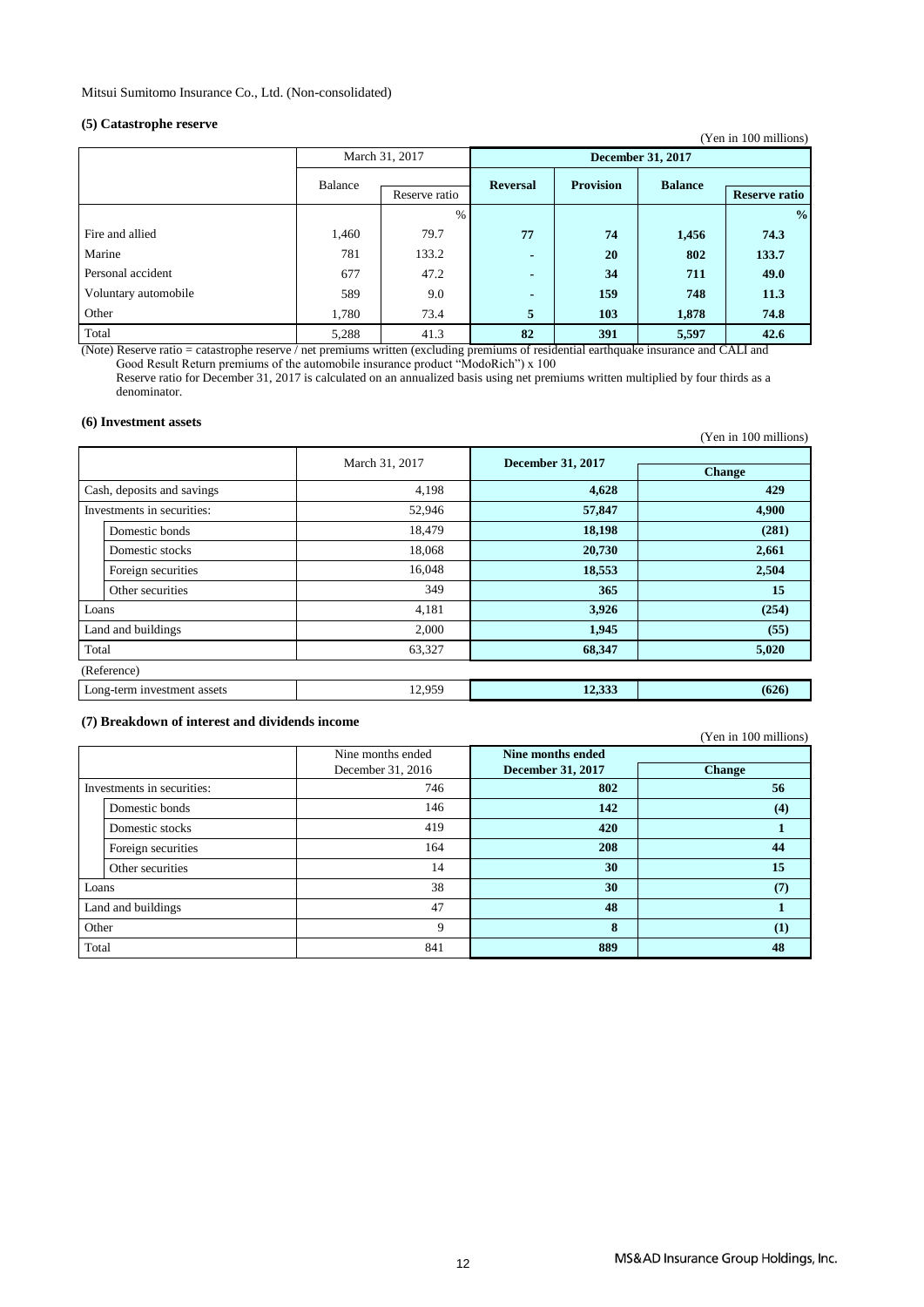#### **(8) Investments in securities**

#### **Unrealized gains and losses on investments in securities**

|                    |        |                   |                   | (Yen in 100 millions)                       |
|--------------------|--------|-------------------|-------------------|---------------------------------------------|
| December 31, 2017  | Cost   | <b>Fair value</b> | <b>Difference</b> | <b>Change from</b><br><b>March 31, 2017</b> |
| Domestic bonds     | 16,700 | 18,198            | 1,497             | (51)                                        |
| Domestic stocks    | 6,055  | 20,395            | 14,340            | 3,061                                       |
| Foreign securities | 5,135  | 5,345             | 210               | 132                                         |
| Other securities   | 255    | 281               | 25                | (9)                                         |
| Total              | 28,146 | 44,221            | 16,074            | 3,133                                       |

|  | (Yen in 100 millions) |  |
|--|-----------------------|--|
|  |                       |  |

| March 31, 2017     | Cost   | Fair value | Difference |
|--------------------|--------|------------|------------|
| Domestic bonds     | 16,930 | 18,479     | 1,548      |
| Domestic stocks    | 6,437  | 17,716     | 11,278     |
| Foreign securities | 4,468  | 4.546      | 78         |
| Other securities   | 309    | 343        | 34         |
| Total              | 28,145 | 41,086     | 12,940     |

(Notes) 1. The above tables describe available-for-sale securities with practically determinable fair value.

2. "Other securities" includes loan receivable trust beneficiary certificates and commercial papers included in Monetary claims bought on the balance sheets.

#### **Gains and losses on sales of securities**

#### 3 **2 3 1** 523 **688 690 2** (0) **82 105 23** - **- - -** 526 **772 800 27** Nine months ended December 31, 2016 **Nine months ended December 31, 2017** Gains/(losses) **Gains/(losses) Gains Losses** Domestic bonds Domestic stocks Foreign securities Other securities Total

#### **Impairment losses on securities**

| mipent ment topped on becan refer |                   |                          | (Yen in 100 millions) |
|-----------------------------------|-------------------|--------------------------|-----------------------|
|                                   | Nine months ended | Nine months ended        |                       |
|                                   | December 31, 2016 | <b>December 31, 2017</b> | <b>Change</b>         |
| Domestic bonds                    |                   |                          |                       |
| Domestic stocks                   |                   |                          |                       |
| Foreign securities                |                   |                          |                       |
| Other securities                  |                   |                          |                       |
| Total                             |                   |                          |                       |

#### (Yen in 100 millions)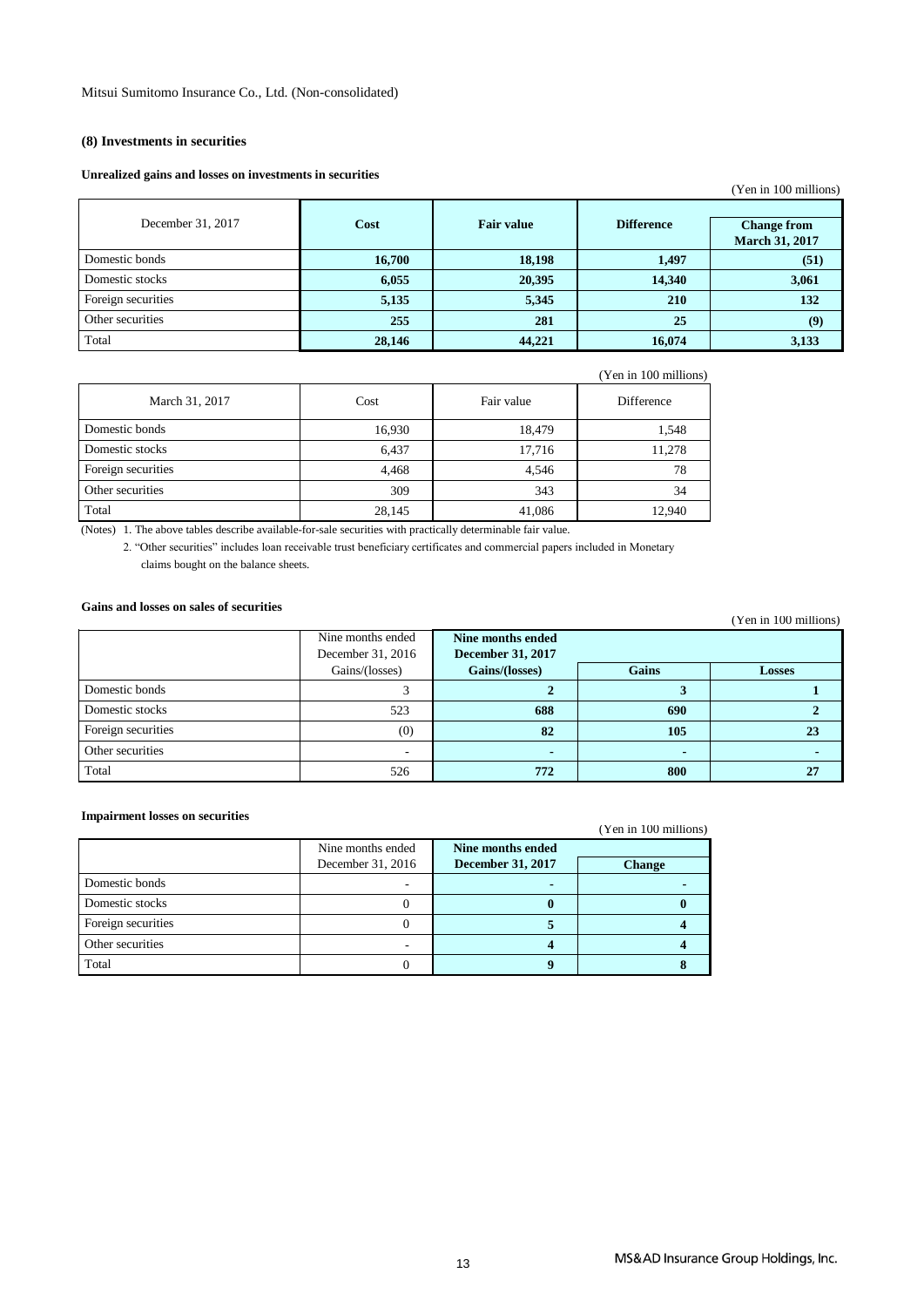### **3. Non-Consolidated Business Results of Aioi Nissay Dowa Insurance Co., Ltd.**

#### **(1) Business Performance**

|       |                                                                                |                |                   |                          |               | (Yen in 100 millions) |
|-------|--------------------------------------------------------------------------------|----------------|-------------------|--------------------------|---------------|-----------------------|
|       |                                                                                | Items          | Nine months ended | Nine months ended        | <b>Change</b> | <b>Change ratio</b>   |
|       |                                                                                |                | December 31, 2016 | <b>December 31, 2017</b> |               |                       |
|       |                                                                                |                |                   |                          | 203           | $\frac{0}{0}$         |
| $(+)$ | Net premiums written                                                           | $\mathbf{1}$   | 9,051             | 9,254                    |               | 2.2                   |
| $(-)$ | Net claims paid                                                                | $\overline{2}$ | 4,867             | 4,842                    | (24)          | (0.5)                 |
| $(-)$ | Loss adjustment expenses                                                       | 3              | 451               | 461                      | 10            | 2.2                   |
| $(-)$ | Commissions and collection expenses                                            | $\overline{4}$ | 1,691             | 1,783                    | 91            | 5.4                   |
| $(-)$ | Operating expenses and general and<br>administrative expenses for underwriting | 5              | 1,302             | 1,258                    | (44)          | (3.4)                 |
|       | Underwriting profit before<br>movements in reserves                            | 6              | 738               | 908                      | 170           | 23.1                  |
| $(-)$ | Movement in outstanding claims                                                 | $\tau$         | (8)               | 569                      | 577           |                       |
| $(-)$ | Movement in ordinary underwriting reserves                                     | 8              | (8)               | 171                      | 179           |                       |
| $(-)$ | Movement in catastrophe reserve                                                | 9              | 309               | 300                      | (8)           | (2.8)                 |
| $(+)$ | Other                                                                          | 10             | 26                | 63                       | 37            | 138.3                 |
|       | Underwriting profit/(loss)                                                     | 11             | 471               | (68)                     | (540)         | (114.5)               |
| $(+)$ | Interest and dividends income                                                  | 12             | 428               | 454                      | 26            | 6.3                   |
| $(-)$ | Transfer of investment income on deposit<br>premiums from policyholders        | 13             | 140               | 126                      | (14)          | (10.5)                |
|       | Net interest and dividends income<br>(item 12 - item 13)                       | 14             | 287               | 328                      | 41            | 14.5                  |
| $(+)$ | Gains/(losses) on sales of securities                                          | 15             | 86                | 80                       | (5)           | (6.5)                 |
| $(-)$ | Impairment losses on securities                                                | 16             | 12                | $\bf{0}$                 | (12)          | (94.6)                |
| $(+)$ | Other                                                                          | 17             | (64)              | (72)                     | (7)           |                       |
|       | Investment profit                                                              | 18             | 296               | 336                      | 40            | 13.7                  |
| $(+)$ | Other ordinary profit/(loss)                                                   | 19             | 32                | 20                       | (12)          | (38.1)                |
|       | Ordinary profit                                                                | 20             | 800               | 288                      | (512)         | (64.0)                |
| $(+)$ | Extraordinary income/(losses):                                                 | 21             | (60)              | (55)                     | 4             |                       |
|       | Gains/(losses) on reserve for price fluctuation                                | 22             | (12)              | (13)                     | (0)           |                       |
|       | Income before income taxes                                                     | 23             | 740               | 232                      | (507)         | (68.6)                |
| $(-)$ | Income taxes                                                                   | 24             | 177               | 41                       | (135)         | (76.4)                |
|       | Net income                                                                     | 25             | 563               | 190                      | (372)         | (66.1)                |

|               | Net loss ratio    | 26                 | 58.8<br>$\%$   | 57.3<br>$\frac{0}{2}$      | $(1.5)$ %              |  |
|---------------|-------------------|--------------------|----------------|----------------------------|------------------------|--|
| <b>Ratios</b> | Net expense ratio | $\sim$<br><u>.</u> | 33.1<br>$\%$ . | 32.9<br>$\frac{0}{0}$      | $(0.2)$ %              |  |
|               | Combined ratio    | 28                 | 91.9<br>$\%$   | 90.2<br>$\frac{0}{\alpha}$ | $\frac{9}{6}$<br>(1.7) |  |

(Notes) 1. Net loss ratio = (net claims paid + loss adjustment expenses) / net premiums written x 100

2. Net expense ratio = (commissions and collection expenses + operating expenses and general and administrative expenses for underwriting) / net premiums written x 100

3. Combined ratio = net loss ratio + net expense ratio

#### **(Reference) Business performance excluding residential earthquake insurance and CALI**

|        | Net premiums written | 29        | 7,794          | 7.967                      | 173                    | $2.2\,$ |
|--------|----------------------|-----------|----------------|----------------------------|------------------------|---------|
|        | Net loss ratio       | 30        | 54.7<br>$\%$ . | $\frac{0}{0}$<br>54.3      | $(0.4)$ %              |         |
| Ratios | Net expense ratio    | 21<br>-21 | 34.7<br>$\%$ . | 34.5<br>$\frac{0}{0}$      | $(0.2)$ %              |         |
|        | Combined ratio       | 32        | 89.4<br>$\%$   | 88.8<br>$\frac{0}{\alpha}$ | (0.6)<br>$\frac{9}{9}$ |         |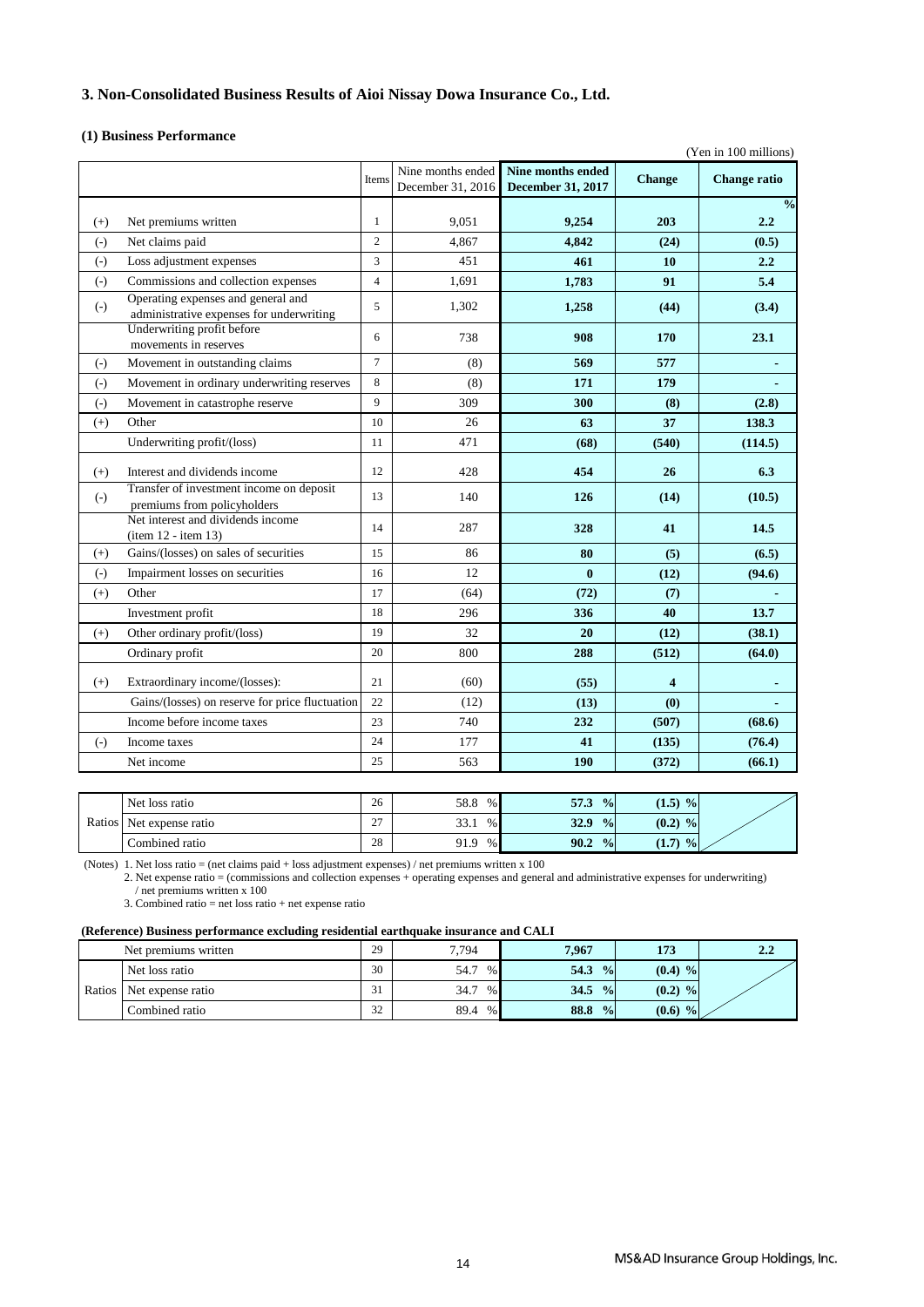#### Aioi Nissay Dowa Insurance Co., Ltd. (Non-consolidated)

#### **(2) Premiums written**

|                      |                   |                      |                          |                     |                   |              |                                                                         | (Yen in 100 millions) |
|----------------------|-------------------|----------------------|--------------------------|---------------------|-------------------|--------------|-------------------------------------------------------------------------|-----------------------|
|                      |                   | Net premiums written |                          |                     |                   |              | Direct premiums written (excluding deposit premiums from policyholders) |                       |
|                      | Nine months ended |                      | Nine months ended        |                     | Nine months ended |              | Nine months ended                                                       |                       |
|                      | December 31, 2016 |                      | <b>December 31, 2017</b> |                     | December 31, 2016 |              | December 31, 2017                                                       |                       |
|                      | Amount            | Change ratio         | Amount                   | <b>Change</b> ratio | Amount            | Change ratio | Amount                                                                  | <b>Change ratio</b>   |
|                      |                   | %                    |                          | $\frac{0}{0}$       |                   | %            |                                                                         | $\frac{0}{2}$         |
| Fire and allied      | 1,126             | (11.8)               | 1,323                    | 17.5                | 1,417             | (22.4)       | 1,497                                                                   | 5.7                   |
| Marine               | 40                | (8.2)                | 57                       | 42.4                | (0)               |              | (0)                                                                     |                       |
| Personal accident    | 471               | (3.9)                | 470                      | (0.2)               | 499               | (2.7)        | 498                                                                     | (0.3)                 |
| Voluntary automobile | 5,123             | 1.4                  | 5,151                    | 0.5                 | 4,981             | 0.4          | 4,978                                                                   | (0.1)                 |
| <b>CALI</b>          | 1,252             | (3.6)                | 1,283                    | 2.5                 | 1,388             | (0.4)        | 1,328                                                                   | (4.3)                 |
| Other                | 1,036             | 20.1                 | 968                      | (6.6)               | 1.079             | 9.2          | 1,102                                                                   | 2.1                   |
| Total                | 9,051             | 0.3                  | 9.254                    | 2.2                 | 9,366             | (3.3)        | 9,405                                                                   | 0.4                   |

#### **(3) Net claims paid**

| O Turci claims paid  |        |                                     |                |               |                                     |                |                       |
|----------------------|--------|-------------------------------------|----------------|---------------|-------------------------------------|----------------|-----------------------|
|                      |        |                                     |                |               |                                     |                | (Yen in 100 millions) |
|                      |        | Nine months ended December 31, 2016 |                |               | Nine months ended December 31, 2017 |                |                       |
|                      | Amount | Change ratio                        | Net loss ratio | <b>Amount</b> | <b>Change</b> ratio                 | Net loss ratio | <b>Change</b>         |
|                      |        | $\%$                                | %              |               | $\overline{\frac{0}{6}}$            | $\frac{0}{2}$  | $\frac{0}{0}$         |
| Fire and allied      | 630    | (1.0)                               | 58.0           | 679           | 7.6                                 | 53.6           | (4.4)                 |
| Marine               | 19     | 1.2                                 | 49.7           | 26            | 30.9                                | 45.8           | (3.9)                 |
| Personal accident    | 203    | (11.8)                              | 47.4           | <b>200</b>    | (1.4)                               | 46.9           | (0.5)                 |
| Voluntary automobile | 2,562  | (2.4)                               | 55.8           | 2,622         | 2.3                                 | 56.7           | 0.9                   |
| <b>CALI</b>          | 926    | (1.0)                               | 81.0           | 894           | (3.5)                               | 76.3           | (4.7)                 |
| Other                | 524    | 27.4                                | 53.0           | 419           | (19.9)                              | 46.2           | (6.8)                 |
| Total                | 4,867  | 0.1                                 | 58.8           | 4,842         | (0.5)                               | 57.3           | (1.5)                 |

(Note) Net loss ratio = (net claims paid + loss adjustment expenses) / net premiums written x 100

| (Reference) Incurred losses caused by natural disasters in Japan |                                   |                                     |                       | (Yen in 100 millions)               |     |                       |
|------------------------------------------------------------------|-----------------------------------|-------------------------------------|-----------------------|-------------------------------------|-----|-----------------------|
|                                                                  |                                   | Nine months ended December 31, 2016 |                       | Nine months ended December 31, 2017 |     |                       |
|                                                                  | Incurred losses   Net claims paid |                                     | Outstanding<br>claims | Incurred losses Net claims paid     |     | Outstanding<br>claims |
| Fire and allied                                                  | 141                               | 103                                 | 37                    | 239                                 | 132 | 107                   |
| Voluntary automobile                                             | 12                                | 12                                  | 0                     | 24                                  | 22  |                       |
| Other                                                            | 8                                 | 4                                   | 3                     | 13<br>4                             |     |                       |
| Total                                                            | 162                               | 120                                 | 41                    | 277                                 | 159 | 118                   |

the respective period.<br>The figures for the nine months ended December 31, 2016 include incurred losses related to the Kumamoto earthquakes, which (Note) The above table describes losses caused by natural disasters in Japan, which exclude residential earthquake insurance, incurred during

exclude residential earthquake insurance, as follows:<br>Incurred losses ¥3.7 billion, Net claims paid ¥1.9 billion and Outstanding claims ¥1.8 billion.

#### **(4) Expenses**

| (Yen in 100 millions)<br><company expenses=""></company> |       |        |                                     |              |        |                                     |                     |
|----------------------------------------------------------|-------|--------|-------------------------------------|--------------|--------|-------------------------------------|---------------------|
|                                                          | Items |        | Nine months ended December 31, 2016 |              |        | Nine months ended December 31, 2017 |                     |
|                                                          |       | Amount | Change                              | Change ratio | Amount | <b>Change</b>                       | <b>Change ratio</b> |
|                                                          |       |        |                                     | $\%$         |        |                                     | $\frac{9}{6}$       |
| Personnel expenses                                       |       | 929    | (24)                                | (2.6)        | 963    | 34                                  | 3.7                 |
| Non-personnel expenses                                   | ↑     | 803    | (50)                                | (6.0)        | 749    | (53)                                | (6.7)               |
| Taxes and contributions                                  |       | 83     | (1)                                 | (1.6)        | 82     | $\boldsymbol{\left(0\right)}$       | (0.4)               |
| Total                                                    |       | 1.816  | 77)                                 | (4.1)        | 1.796  | (19)                                | (1.1)               |

(Note) Total = loss adjustment expenses + operating expenses and general and administrative expenses

| <expenses for="" underwriting=""><br/>(Yen in 100 millions)</expenses> |       |           |                                     |              |                                     |               |                     |
|------------------------------------------------------------------------|-------|-----------|-------------------------------------|--------------|-------------------------------------|---------------|---------------------|
|                                                                        | Items |           | Nine months ended December 31, 2016 |              | Nine months ended December 31, 2017 |               |                     |
|                                                                        |       | Amount    | Change                              | Change ratio | Amount                              | <b>Change</b> | <b>Change ratio</b> |
|                                                                        |       |           |                                     | %            |                                     |               | $\frac{0}{0}$       |
| Operating expenses and general<br>and administrative expenses          |       | 1.302     | (75)                                | (5.5)        | 1,258                               | (44)          | (3.4)               |
| Commissions and<br>collection expenses                                 | 6     | 1.691     | (6)                                 | (0.4)        | 1.783                               | 91            | 5.4                 |
| Total                                                                  |       | 2.994     | (81)                                | (2.6)        | 3.041                               | 47            | 1.6                 |
| Net expense ratio                                                      | 8     | 33.1<br>% | $(1.0)$ %                           |              | $\frac{0}{0}$<br>32.9               | $(0.2)$ %     |                     |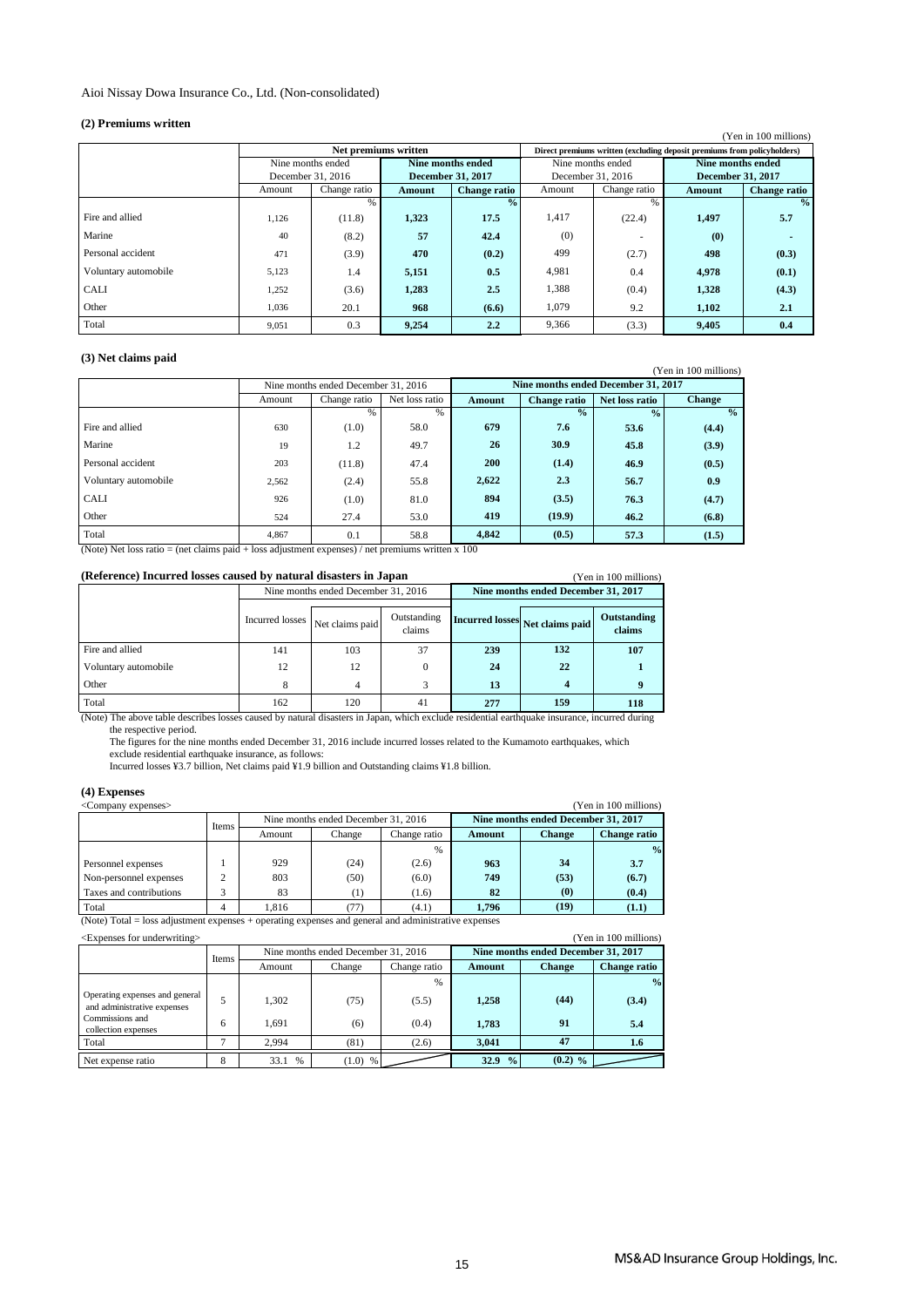### **(5) Catastrophe reserve**

| $\sqrt{2}$ $\sqrt{2}$ $\sqrt{2}$ $\sqrt{2}$ $\sqrt{2}$ $\sqrt{2}$ $\sqrt{2}$ $\sqrt{2}$ $\sqrt{2}$ $\sqrt{2}$ $\sqrt{2}$ $\sqrt{2}$ $\sqrt{2}$ $\sqrt{2}$ $\sqrt{2}$ $\sqrt{2}$ $\sqrt{2}$ $\sqrt{2}$ $\sqrt{2}$ $\sqrt{2}$ $\sqrt{2}$ $\sqrt{2}$ $\sqrt{2}$ $\sqrt{2}$ $\sqrt{2}$ $\sqrt{2}$ $\sqrt{2}$ $\sqrt{2$ |         |                |                 |                          |                | (Yen in 100 millions) |  |
|--------------------------------------------------------------------------------------------------------------------------------------------------------------------------------------------------------------------------------------------------------------------------------------------------------------------|---------|----------------|-----------------|--------------------------|----------------|-----------------------|--|
|                                                                                                                                                                                                                                                                                                                    |         | March 31, 2017 |                 | <b>December 31, 2017</b> |                |                       |  |
|                                                                                                                                                                                                                                                                                                                    | Balance | Reserve ratio  | <b>Reversal</b> | <b>Provision</b>         | <b>Balance</b> | <b>Reserve ratio</b>  |  |
|                                                                                                                                                                                                                                                                                                                    |         | $\%$           |                 |                          |                | $\frac{0}{0}$         |  |
| Fire and allied                                                                                                                                                                                                                                                                                                    | 1,265   | 83.0           | $\blacksquare$  | 107                      | 1,373          | 78.0                  |  |
| Marine                                                                                                                                                                                                                                                                                                             | 139     | 254.7          | $\blacksquare$  | $\bf{0}$                 | 140            | 183.7                 |  |
| Personal accident                                                                                                                                                                                                                                                                                                  | 651     | 106.1          | $\blacksquare$  | 14                       | 666            | 106.2                 |  |
| Voluntary automobile                                                                                                                                                                                                                                                                                               | 438     | 6.5            | 31              | 164                      | 572            | 8.3                   |  |
| Other                                                                                                                                                                                                                                                                                                              | 641     | 48.8           | 4               | 48                       | 685            | 53.1                  |  |
| Total                                                                                                                                                                                                                                                                                                              | 3,136   | 30.4           | 35              | 336                      | 3,437          | 32.4                  |  |

(Note) Reserve ratio = catastrophe reserve / net premiums written (excluding premiums of residential earthquake insurance and CALI) x 100 Reserve ratio for December 31, 2017 is calculated on an annualized basis using net premiums written multiplied by four thirds as a denominator.

#### **(6) Investment assets**

(Yen in 100 millions)

|       |                             | March 31, 2017 | <b>December 31, 2017</b> |               |
|-------|-----------------------------|----------------|--------------------------|---------------|
|       |                             |                |                          | <b>Change</b> |
|       | Cash, deposits and savings  | 1,898          | 1,243                    | (654)         |
|       | Investments in securities:  | 25,770         | 27,796                   | 2,025         |
|       | Domestic bonds              | 9,707          | 9,595                    | (112)         |
|       | Domestic stocks             | 8,433          | 9,878                    | 1,445         |
|       | Foreign securities          | 7.070          | 7,619                    | 549           |
|       | Other securities            | 558            | 701                      | 142           |
| Loans |                             | 2,109          | 2,001                    | (108)         |
|       | Land and buildings          | 1,634          | 1,573                    | (60)          |
| Total |                             | 31,412         | 32,614                   | 1,201         |
|       | (Reference)                 |                |                          |               |
|       | Long-term investment assets | 4,530          | 4,299                    | (231)         |

#### **(7) Breakdown of interest and dividends income**

(Yen in 100 millions)

|       |                            | Nine months ended | Nine months ended        |               |
|-------|----------------------------|-------------------|--------------------------|---------------|
|       |                            | December 31, 2016 | <b>December 31, 2017</b> | <b>Change</b> |
|       | Investments in securities: | 370               | 396                      | 25            |
|       | Domestic bonds             | 74                | 74                       | $\mathbf{0}$  |
|       | Domestic stocks            | 169               | 181                      | 11            |
|       | Foreign securities         | 109               | 124                      | 15            |
|       | Other securities           | 17                | 15                       | (1)           |
| Loans |                            | 20                | 17                       | (2)           |
|       | Land and buildings         | 33                | 34                       | $\mathbf{0}$  |
| Other |                            | 3                 | 6                        | 3             |
| Total |                            | 428               | 454                      | 26            |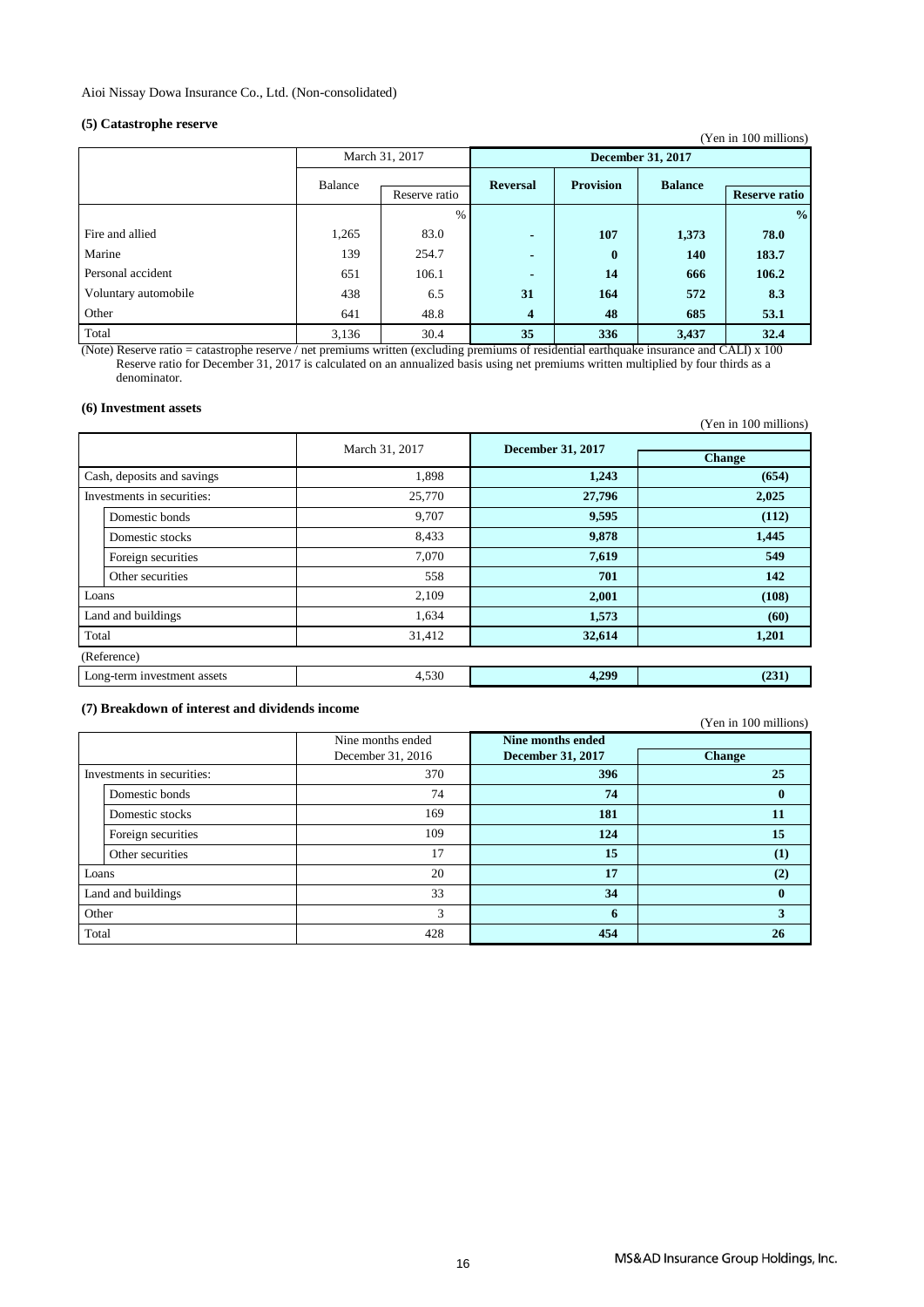#### **(8) Investments in securities**

#### **Unrealized gains and losses on investments in securities**

|                    |        |                   |                   | (Yen in 100 millions)                       |
|--------------------|--------|-------------------|-------------------|---------------------------------------------|
| December 31, 2017  | Cost   | <b>Fair value</b> | <b>Difference</b> | <b>Change from</b><br><b>March 31, 2017</b> |
| Domestic bonds     | 8,965  | 9,595             | 630               | (18)                                        |
| Domestic stocks    | 4,186  | 9,609             | 5,423             | 1,509                                       |
| Foreign securities | 6,083  | 6,610             | 526               | 93                                          |
| Other securities   | 554    | 644               | 90                | 33                                          |
| Total              | 19,790 | 26,461            | 6,670             | 1,618                                       |

|                    |        |            | (Yen in 100 millions) |
|--------------------|--------|------------|-----------------------|
| March 31, 2017     | Cost   | Fair value | Difference            |
| Domestic bonds     | 9,059  | 9,707      | 648                   |
| Domestic stocks    | 4,252  | 8,165      | 3,913                 |
| Foreign securities | 5,683  | 6,116      | 433                   |
| Other securities   | 455    | 512        | 56                    |
| Total              | 19,450 | 24,503     | 5,052                 |

(Note) The above tables describe available-for-sale securities with practically determinable fair value.

### **Gains and losses on sales of securities**

|                    |                   |                          |       | $1 \, \text{cm}$ in 100 immons) |
|--------------------|-------------------|--------------------------|-------|---------------------------------|
|                    | Nine months ended | Nine months ended        |       |                                 |
|                    | December 31, 2016 | <b>December 31, 2017</b> |       |                                 |
|                    | Gains/(losses)    | Gains/(losses)           | Gains | <b>Losses</b>                   |
| Domestic bonds     |                   |                          |       |                                 |
| Domestic stocks    | 106               | 71                       | 72    |                                 |
| Foreign securities | (25)              |                          | 25    | 18                              |
| Other securities   |                   |                          |       |                                 |
| Total              | 86                | 80                       | 100   | 19                              |

#### **Impairment losses on securities**

(Yen in 100 millions)

|                    | Nine months ended | Nine months ended        |               |
|--------------------|-------------------|--------------------------|---------------|
|                    | December 31, 2016 | <b>December 31, 2017</b> | <b>Change</b> |
| Domestic bonds     |                   |                          |               |
| Domestic stocks    | h                 |                          | (J)           |
| Foreign securities | O                 |                          | (6)           |
| Other securities   |                   |                          |               |
| Total              | 12                |                          |               |

(Yen in 100 millions)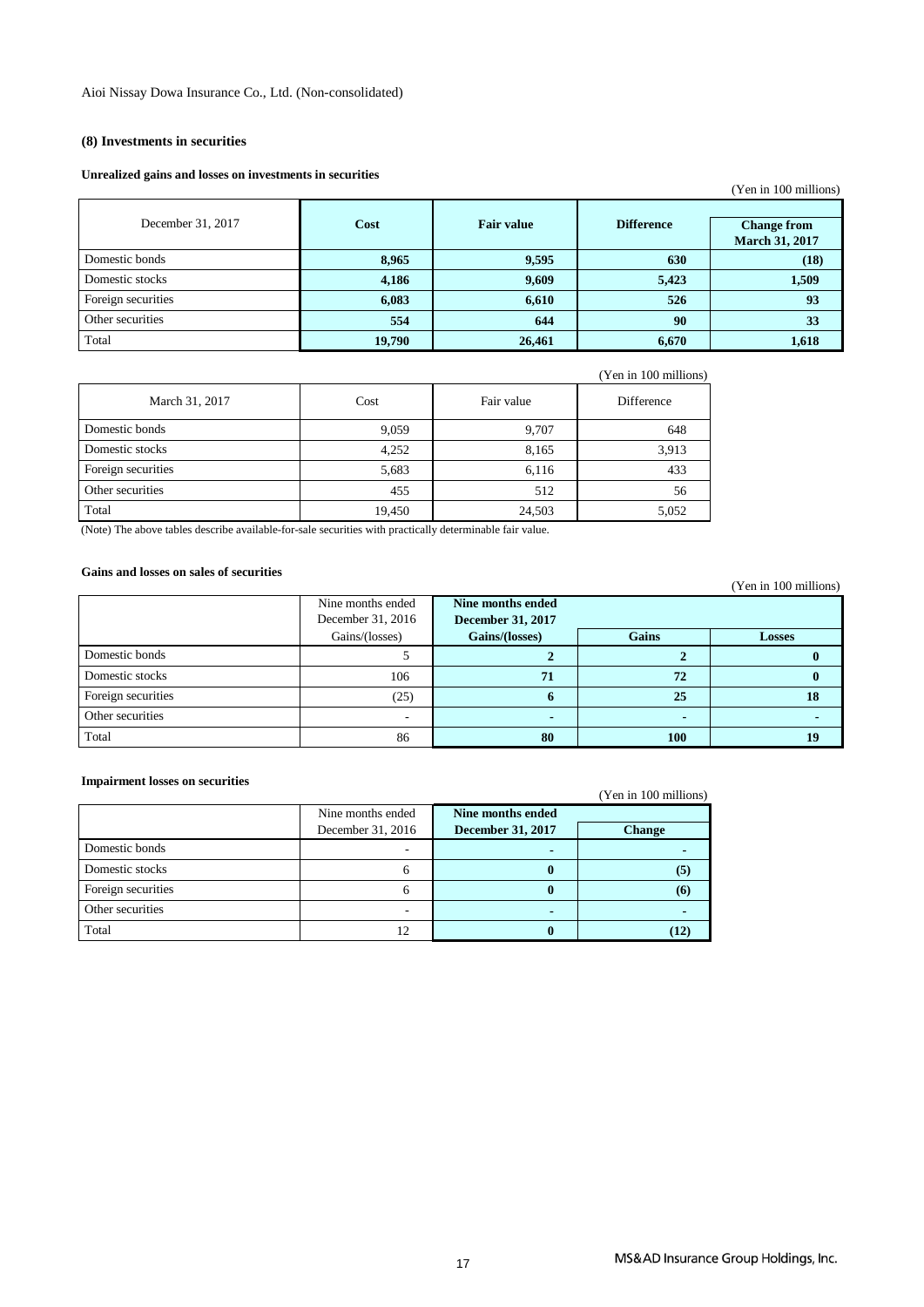### **4. Supplementary Information**

### **(1) Supplementary Information on Consolidated Business Results**

## **(a) Premiums Written and Net Claims Paid by Line of Insurance**

### **Direct Premiums Written by Line of Insurance (including Deposit premiums from policyholders)**

|                                     |           |                      |                     |                   |                      | (Yen in millions)    |
|-------------------------------------|-----------|----------------------|---------------------|-------------------|----------------------|----------------------|
|                                     |           | Nine months ended    |                     | Nine months ended |                      |                      |
| Lines of Insurance                  |           | December 31, 2016    |                     |                   | December 31, 2017    |                      |
|                                     | Amount    | <b>Share</b><br>(% ) | Change ratio<br>(%) | Amount            | <b>Share</b><br>(% ) | Change ratio<br>(% ) |
| Fire and allied                     | 443,670   | 16.2                 | (16.0)              | 455,641           | 16.4                 | 2.7                  |
| Marine                              | 145,206   | 5.3                  | 39.3                | 151,574           | 5.5                  | 4.4                  |
| Personal accident                   | 250,264   | 9.1                  | 1.6                 | 245,463           | 8.8                  | (1.9)                |
| Voluntary automobile                | 1,156,787 | 42.1                 | 4.3                 | 1,164,561         | 41.9                 | 0.7                  |
| <b>CALI</b>                         | 270.038   | 9.8                  | 0.3                 | 259.619           | 9.4                  | (3.9)                |
| Other                               | 479.845   | 17.5                 | 20.0                | 500.840           | 18.0                 | 4.4                  |
| <b>Total:</b>                       | 2,745,812 | 100.0                | 3.3                 | 2,777,701         | 100.0                | 1.2                  |
| Deposit premiums from policyholders | 79,361    | 2.9                  | (16.5)              | 68,815            | 2.5                  | (13.3)               |

| (Reference) Direct Premiums Written excluding Good Result Return premiums of the automobile insurance product "ModoRich" |           |  |    |                |  |    |
|--------------------------------------------------------------------------------------------------------------------------|-----------|--|----|----------------|--|----|
| Voluntarv<br>Automobile                                                                                                  | .56442    |  |    |                |  |    |
| <b>Total</b>                                                                                                             | 2,745,468 |  | J. | . 967<br>.781. |  | ≖⊷ |

#### **Net Premiums Written by Line of Insurance**

(Yen in millions) Amount Share (%) Change ratio Amount Share<br>
(%) Amount (%) (%) Change ratio (%) Fire and allied 15.7 | 408,784 | 15.7 | 9.3 | 410,331 | 15.6 | 0.4 Marine 127,064 4.9 54.8 131,135 5.0 3.2 Personal accident 175,662 6.7 2.2 180,015 6.9 2.5 Voluntary automobile 1,188,659 45.6 5.8 1,198,970 45.7 0.9 CALI 264,147 10.1 (2.9) 270,573 10.3 2.4 Other 17.0 17.0 36.9 432,929 16.5 (2.6)  **Total 2,608,957 100.0 11.5 2,623,955 100.0 0.6** Nine months ended December 31, 2016 Nine months ended December 31, 2017 Lines of Insurance

### **(Reference) Net Premiums Written excluding Good Result Return premiums of the automobile insurance product "ModoRich"**

| T<br>$\cdot$ $\cdot$<br>automobile<br>voluntary. | $\sim$ $\sim$<br>1.188.315 | $\sim$<br>$\overline{\phantom{a}}$ | $\sim$<br>1.203.23      | .        |
|--------------------------------------------------|----------------------------|------------------------------------|-------------------------|----------|
| m<br>'Total                                      | 2,608,61?                  | L.<br>$\prime$<br>.                | AA<br>69 O<br>2.028.222 | ົ<br>v.v |

### **Net Claims Paid by Line of Insurance**

|                      | Nine months ended |              |              | Nine months ended |              |              |
|----------------------|-------------------|--------------|--------------|-------------------|--------------|--------------|
| Lines of Insurance   | December 31, 2016 |              |              | December 31, 2017 |              |              |
|                      |                   | <b>Share</b> | Change ratio |                   | <b>Share</b> | Change ratio |
|                      | Amount            | $(\% )$      | $(\%)$       | Amount            | (% )         | (% )         |
| Fire and allied      | 227,702           | 16.9         | 27.6         | 237,810           | 17.0         | 4.4          |
| Marine               | 67,839            | 5.0          | 96.9         | 70,383            | 5.0          | 3.8          |
| Personal accident    | 80.924            | 6.0          | (1.9)        | 78,808            | 5.6          | (2.6)        |
| Voluntary automobile | 590,983           | 43.9         | 2.5          | 623,745           | 44.6         | 5.5          |
| <b>CALI</b>          | 197,366           | 14.6         | 0.0          | 192,436           | 13.8         | (2.5)        |
| Other                | 183,026           | 13.6         | 27.9         | 195,672           | 14.0         | 6.9          |
| <b>Total</b>         | 1,347,843         | 100.0        | 11.1         | 1,398,856         | 100.0        | 3.8          |

(Note) The figures in the above tables include elimination of intersegment transactions.

(Yen in millions)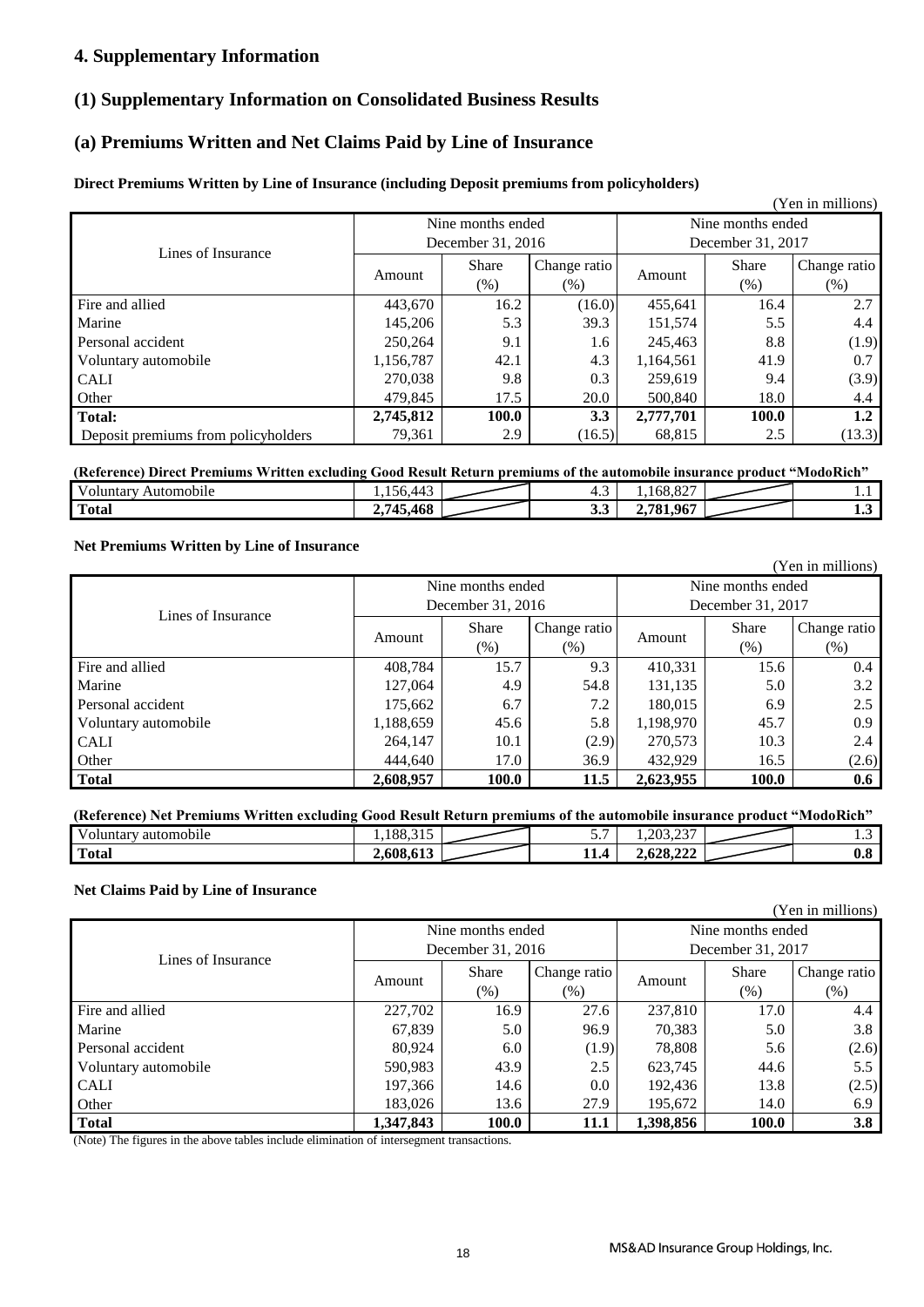### **(b) Investments in Securities**

#### **1. Trading securities**

|                    |                 |                                                    |                   | (Yen in millions)                                  |  |
|--------------------|-----------------|----------------------------------------------------|-------------------|----------------------------------------------------|--|
|                    |                 | March 31, 2017                                     | December 31, 2017 |                                                    |  |
|                    | Carrying amount | Unrealized<br>gains/(losses)<br>included in income | Carrying amount   | Unrealized<br>gains/(losses)<br>included in income |  |
| Trading securities | 3,245,290       | 41,278                                             | 3,377,892         | 105,187                                            |  |

(Note) "Trading securities" includes certificates of deposits included in Cash, deposits and savings, and commercial papers included in Monetary claims bought on the consolidated balance sheet.

#### **2. Held-to-maturity securities**

| (Yen in millions)       |                    |            |                   |                    |            |            |
|-------------------------|--------------------|------------|-------------------|--------------------|------------|------------|
| March 31, 2017          |                    |            | December 31, 2017 |                    |            |            |
| Items                   | Carrying<br>amount | Fair value | Difference        | Carrying<br>amount | Fair value | Difference |
| Domestic Bonds          | 1,032,755          | 1,223,936  | 191,181           | 1,042,602          | 1,239,371  | 196,769    |
| <b>Other Securities</b> | 9.539              | 9,539      |                   | 6.784              | 6,784      |            |
| Total                   | 1,042,295          | 1,233,476  | 191,181           | 1,049,387          | 1,246,156  | 196,769    |

"Other Securities" includes certificates of deposits included in Cash, deposits and savings, and commercial papers included in (Note) Monetary claims bought on the consolidated balance sheet.

#### **3. Debt securities earmarked for underwriting reserves**

| (Yen in millions)         |                    |                |            |                    |            |            |  |
|---------------------------|--------------------|----------------|------------|--------------------|------------|------------|--|
|                           |                    | March 31, 2017 |            | December 31, 2017  |            |            |  |
| Items                     | Carrying<br>amount | Fair value     | Difference | Carrying<br>amount | Fair value | Difference |  |
| Domestic Bonds            | 288,821            | 285,054        | (3,766)    | 420,027            | 419,219    | (808)      |  |
| <b>Foreign Securities</b> | 1,408,431          | 1,436,414      | 27,983     | 1,628,889          | 1,676,205  | 47,315     |  |
| Total                     | 1,697,252          | 1,721,469      | 24.216     | 2,048,917          | 2,095,424  | 46,507     |  |

#### **4. Available-for-sale securities**

| (Yen in millions)         |           |                    |                   |                   |                    |                   |
|---------------------------|-----------|--------------------|-------------------|-------------------|--------------------|-------------------|
|                           |           | March 31, 2017     |                   | December 31, 2017 |                    |                   |
| <b>Items</b>              | Cost      | Carrying<br>amount | <b>Difference</b> | Cost              | Carrying<br>amount | <b>Difference</b> |
| Domestic Bonds            | 4,005,029 | 4,336,212          | 331,183           | 4,017,499         | 4,334,107          | 316,607           |
| Domestic Stocks           | 1,140,272 | 2,589,024          | 1,448,751         | 1,093,160         | 3,001,530          | 1,908,370         |
| <b>Foreign Securities</b> | 1,982,164 | 2,065,525          | 83,361            | 2,191,917         | 2,317,806          | 125,888           |
| <b>Other Securities</b>   | 145,206   | 154,664            | 9.457             | 169.144           | 182,306            | 13,162            |
| Total                     | 7,272,672 | 9,145,427          | 1,872,754         | 7,471,721         | 9,835,750          | 2,364,029         |

(Notes) 1. Available-for-sale securities without practically determinable fair value are not included in the above table.

2. "Other Securities" includes certificates of deposits included in Cash, deposits and savings, and commercial papers and loan

receivable trust beneficiary certificates included in Monetary claims bought on the consolidated balance sheet.

3. The Company and its consolidated subsidiaries recognized impairment losses on Available-for-sale securities with practically determinable fair value as follows.

 For the year ended March 31, 2017: ¥1,602 million (comprised of ¥669 million on Domestic stocks and ¥932 million on Foreign securities)

 For the nine months ended December 31, 2017: ¥404 million (comprised of ¥70 million on Domestic stocks and ¥333 million on Foreign securities)

 In principle, the Company and its domestic consolidated subsidiaries recognize impairment losses on securities with practically determinable fair value if the fair value declines by 30% or more from the cost.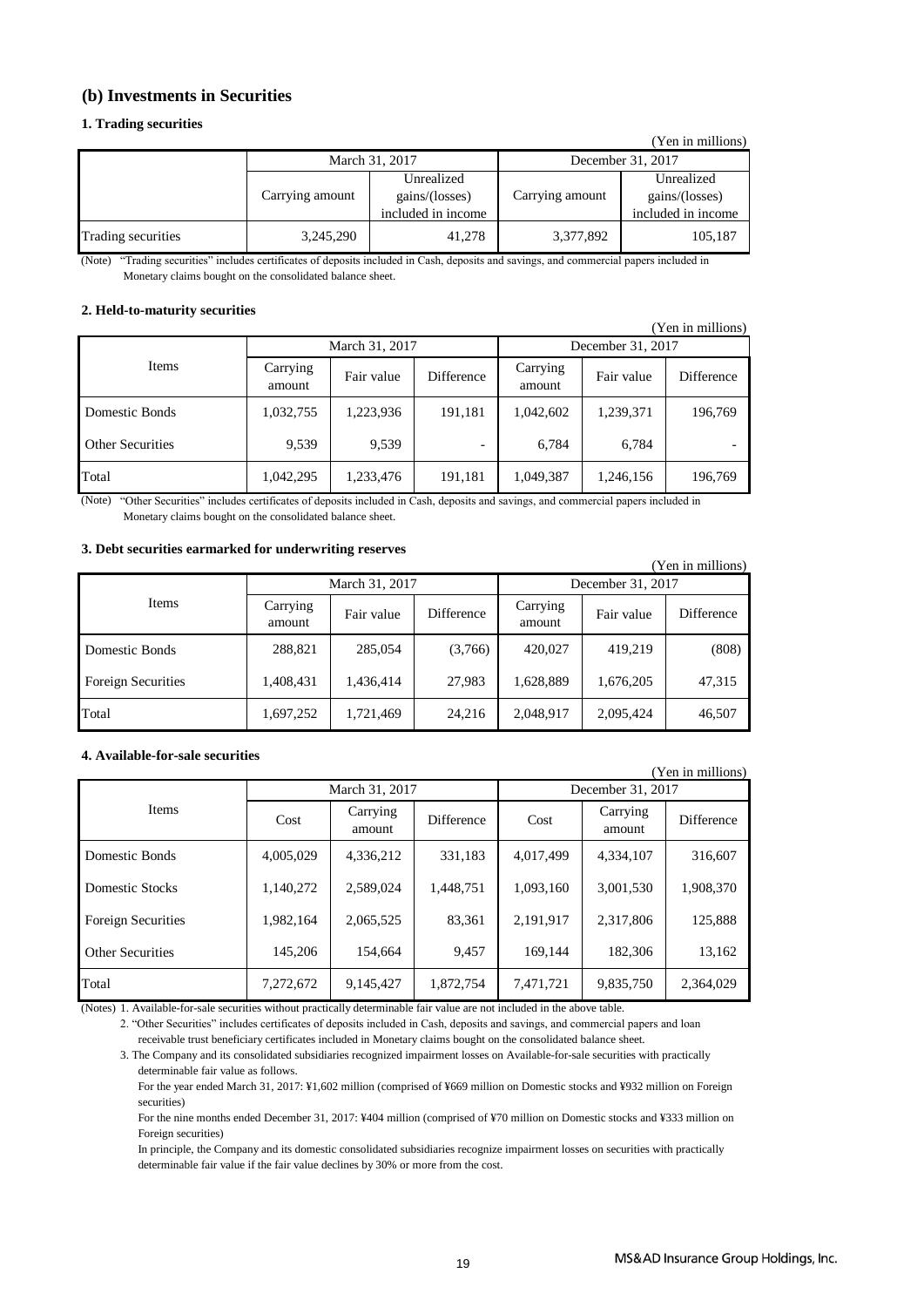## **(2) Summary of Business Results of Main Consolidated Subsidiaries**

## **(a) Mitsui Sumitomo Insurance Co., Ltd. (Non-consolidated)**

## **Non-Consolidated Balance Sheets**

|                                                                                   |                | (Yen in millions) |
|-----------------------------------------------------------------------------------|----------------|-------------------|
| Items                                                                             | March 31, 2017 | December 31, 2017 |
|                                                                                   |                |                   |
| (Assets)                                                                          |                |                   |
| Cash, deposits and savings                                                        | 389,027        | 436,938           |
| Receivables under resale agreements                                               | 6,999          | 6,999             |
| <b>Monetary claims bought</b>                                                     | 20,393         | 14,756            |
| <b>Money trusts</b>                                                               | 3,500          | 4,142             |
| <b>Investments in securities</b>                                                  | 5,294,691      | 5,784,739         |
| Loans                                                                             | 418,146        | 392,681           |
| <b>Tangible fixed assets</b>                                                      | 210,723        | 204,615           |
| <b>Intangible fixed assets</b>                                                    | 40,105         | 40,283            |
| <b>Other assets</b>                                                               | 352,144        | 332,992           |
| <b>Customers' liabilities under acceptances and guarantees</b>                    | 45,520         | 48,432            |
| <b>Bad debt reserve</b>                                                           | (4,175)        | (3,324)           |
| <b>Total assets</b>                                                               | 6,777,076      | 7,263,257         |
|                                                                                   |                |                   |
| (Liabilities)                                                                     |                |                   |
| <b>Policy liabilities:</b>                                                        | 3,960,687      | 3,949,700         |
| Outstanding claims                                                                | 643,446        | 667,313           |
| Underwriting reserves                                                             | 3,317,241      | 3,282,386         |
| <b>Bonds</b> issued                                                               | 256,191        | 386,191           |
| <b>Other liabilities:</b>                                                         | 515,281        | 473,023           |
| Income taxes payable                                                              | 39,277         | 21,072            |
| Lease obligations                                                                 | 1,399          | 1,231             |
| Asset retirement obligations                                                      | 3,831          | 3,869             |
| Other liabilities                                                                 | 470,773        | 446,849           |
| Reserve for pension and retirement benefits                                       | 136,186        | 141,699           |
| Reserve for retirement benefits for officers                                      | 612            | 502               |
| <b>Accrued bonuses for employees</b>                                              |                | 370               |
|                                                                                   | 10,453         |                   |
| <b>Reserve for reorganization by function</b><br>Reserves under the special laws: | 3,015          | 2,688             |
|                                                                                   | 67,801         | 70,756            |
| Reserve for price fluctuation                                                     | 67,801         | 70,756            |
| <b>Deferred tax liabilities</b>                                                   | 136,275        | 222,862           |
| <b>Acceptances and guarantees</b>                                                 | 45,520         | 48,432            |
| <b>Total liabilities</b>                                                          | 5,132,025      | 5,296,228         |
| (Net assets)                                                                      |                |                   |
|                                                                                   |                |                   |
| <b>Common stock</b>                                                               | 139,595        | 139,595           |
| <b>Capital surplus</b>                                                            | 93,107         | 93,107            |
| <b>Retained earnings</b>                                                          | 443,975        | 541,591           |
| Total shareholders' equity                                                        | 676,678        | 774,294           |
| Net unrealized gains/(losses) on investments in securities                        | 932,995        | 1,159,444         |
| Net deferred gains/(losses) on hedges                                             | 35,377         | 33,290            |
| <b>Total valuation and translation adjustments</b>                                | 968,372        | 1,192,734         |
| <b>Total net assets</b>                                                           | 1,645,050      | 1,967,029         |
| <b>Total liabilities and net assets</b>                                           | 6,777,076      | 7,263,257         |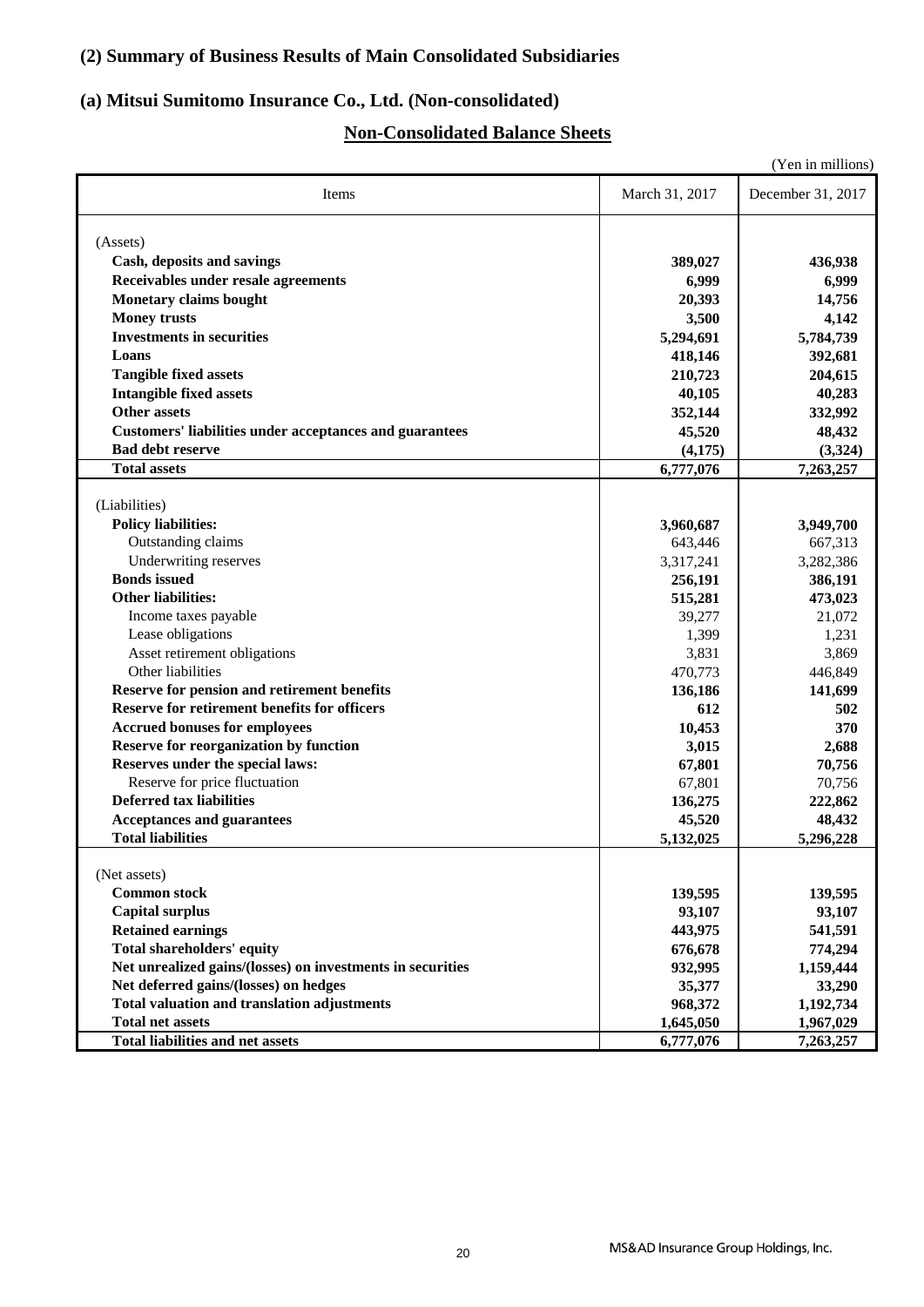## **Non-Consolidated Statements of Income**

|                                                                      |                   | (Yen in millions) |
|----------------------------------------------------------------------|-------------------|-------------------|
| Items                                                                | Nine months ended | Nine months ended |
|                                                                      | December 31, 2016 | December 31, 2017 |
|                                                                      |                   |                   |
| <b>Ordinary income:</b>                                              | 1,333,885         | 1,386,801         |
| <b>Underwriting income:</b>                                          | 1,215,043         | 1,232,483         |
| Net premiums written                                                 | 1,104,659         | 1,123,736         |
| Deposit premiums from policyholders                                  | 56,329            | 47,948            |
| Investment income on deposit premiums from policyholders             | 27,856            | 25,298            |
| Reversal of underwriting reserves                                    | 26,166            | 34,854            |
| <b>Investment income:</b>                                            | 115,849           | 150,953           |
| Interest and dividends income                                        | 84,143            | 88,957            |
| Investment gains on money trusts                                     | 492               | 653               |
| Gains on sales of securities                                         | 54,076            | 80,000            |
| Transfer of investment income on deposit premiums from policyholders | (27, 856)         | (25,298)          |
| Other ordinary income                                                | 2,993             | 3,364             |
| <b>Ordinary expenses:</b>                                            | 1,164,931         | 1,191,781         |
| <b>Underwriting expenses:</b>                                        | 997,023           | 1,020,058         |
| Net claims paid                                                      | 596,353           | 605,388           |
| Loss adjustment expenses                                             | 64,395            | 64,846            |
| Commissions and collection expenses                                  | 188,797           | 194,866           |
| Maturity refunds to policyholders                                    | 127,015           | 130,546           |
| Provision for outstanding claims                                     | 19,364            | 23,867            |
| <b>Investment expenses:</b>                                          | 5,715             | 4,655             |
| Investment losses on money trusts                                    | 9                 |                   |
| Losses on sales of securities                                        | 1,447             | 2.745             |
| Impairment losses on securities                                      | 95                | 962               |
| Operating expenses and general and administrative expenses           | 157,355           | 161,336           |
| Other ordinary expenses:                                             | 4,835             | 5,730             |
| Interest expense                                                     | 4,760             | 4,818             |
| <b>Ordinary profit</b>                                               | 168,954           | 195,020           |
| <b>Extraordinary income</b>                                          | 773               | 6,440             |
| <b>Extraordinary losses</b>                                          | 4.387             | 4,254             |
| Income before income taxes                                           | 165,340           | 197,205           |
| <b>Income taxes</b>                                                  | 40,162            | 47,011            |
| Net income                                                           | 125,178           | 150,194           |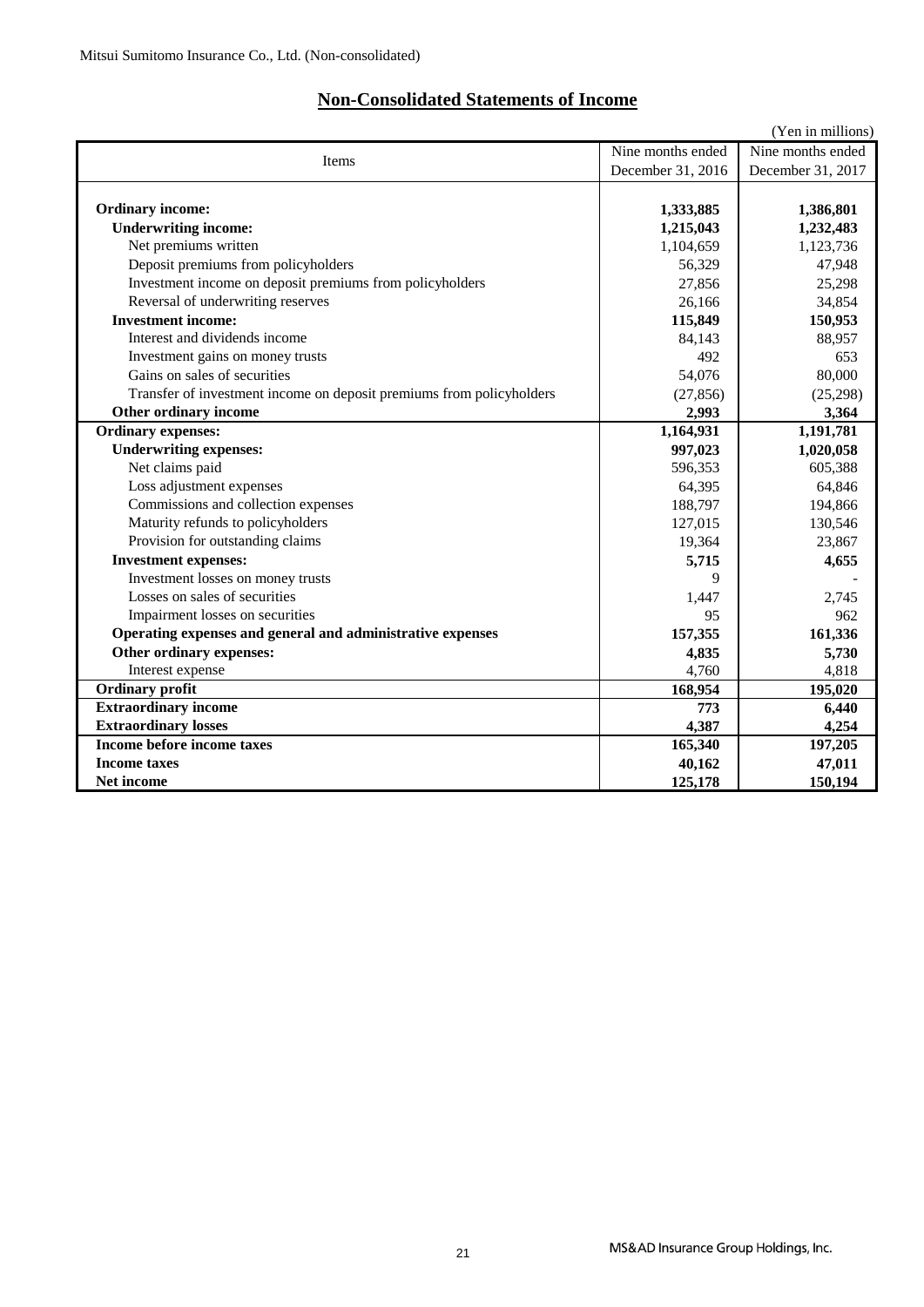### **Non-Consolidated Solvency Margin Ratio**

Insurance companies running their business in Japan calculate the non-consolidated solvency margin ratio pursuant to the provisions of Articles 86 and 87 of the Insurance Business Act Enforcement Regulations and Public Notice No. 50 issued by the Ministry of Finance in 1996.

While insurance companies set aside reserves to provide for payments of insurance claims should an insured event occur, they are also required to maintain sufficient funds to pay out in an event outside the normal range of estimates such as a major catastrophe and a significant drop in the value of their assets.

The non-consolidated solvency margin ratio, or item (C) in each of the tables below, which is calculated in accordance with the Insurance Business Act, is the ratio of "solvency margin of insurance companies calculated based on their capital and other reserves", or (A) the total amount of solvency margin, to "risks exceeding the normal range of estimates", or (B) the total amount of risks.

The non-consolidated solvency margin ratio is one of the objective indicators used by the insurance regulatory authorities to supervise insurance companies. A non-consolidated solvency margin ratio of 200% or over indicates adequate ability to satisfy insurance claims and other payment requirements.

|                                                                                                                                          |                | (Yen in millions) |
|------------------------------------------------------------------------------------------------------------------------------------------|----------------|-------------------|
|                                                                                                                                          | March 31, 2017 | December 31, 2017 |
| (A) Total amount of solvency margin                                                                                                      | 2,840,438      | 3,486,992         |
| Total net assets                                                                                                                         | 639,997        | 774,294           |
| Reserve for price fluctuation                                                                                                            | 67,801         | 70,756            |
| Contingency reserve                                                                                                                      | 589            | 717               |
| Catastrophe reserve                                                                                                                      | 536,735        | 567,875           |
| General bad debt reserve                                                                                                                 | 156            | 170               |
| Net unrealized gains/(losses) on investments in securities and<br>net deferred gains/(losses) on hedges (prior to tax effect deductions) | 1,164,861      | 1,447,335         |
| Net unrealized gains/(losses) on land                                                                                                    | 45,296         | 50,656            |
| Excess of policyholders' contract deposits (a)                                                                                           |                |                   |
| Subordinated debts, etc. (b)                                                                                                             | 256,191        | 386,191           |
| Amount excluded from the margin, out of (a) and (b)                                                                                      |                |                   |
| Deductions                                                                                                                               | 14,646         | 6,642             |
| Others                                                                                                                                   | 143,455        | 195,636           |
| $\sqrt{(R_1+R_2)^2+(R_3+R_4)^2}$ + R <sub>5</sub> + R <sub>6</sub><br>(B) Total amount of risks                                          | 863,472        | 959,025           |
| General insurance risk $(R_1)$                                                                                                           | 125,601        | 126,922           |
| Insurance risk of third sector insurance contracts $(R_2)$                                                                               |                |                   |
| Assumed interest rate risk $(R_3)$                                                                                                       | 16,637         | 16,228            |
| Asset management risk $(R_4)$                                                                                                            | 696,215        | 797,668           |
| Business administration risk $(R_5)$                                                                                                     | 19,178         | 21,100            |
| Catastrophe risk $(R_6)$                                                                                                                 | 120,461        | 114,191           |
| (C) Solvency margin ratio<br>$[(A) / {(B) x 1/2}] x 100$                                                                                 | 657.9%         | 727.1 %           |

(Note) The non-consolidated solvency margin ratio for December 31, 2017 is calculated by partially applying the simplified method where components such as the catastrophe risk  $(R_6)$  are calculated based on the data used for September 30, 2017.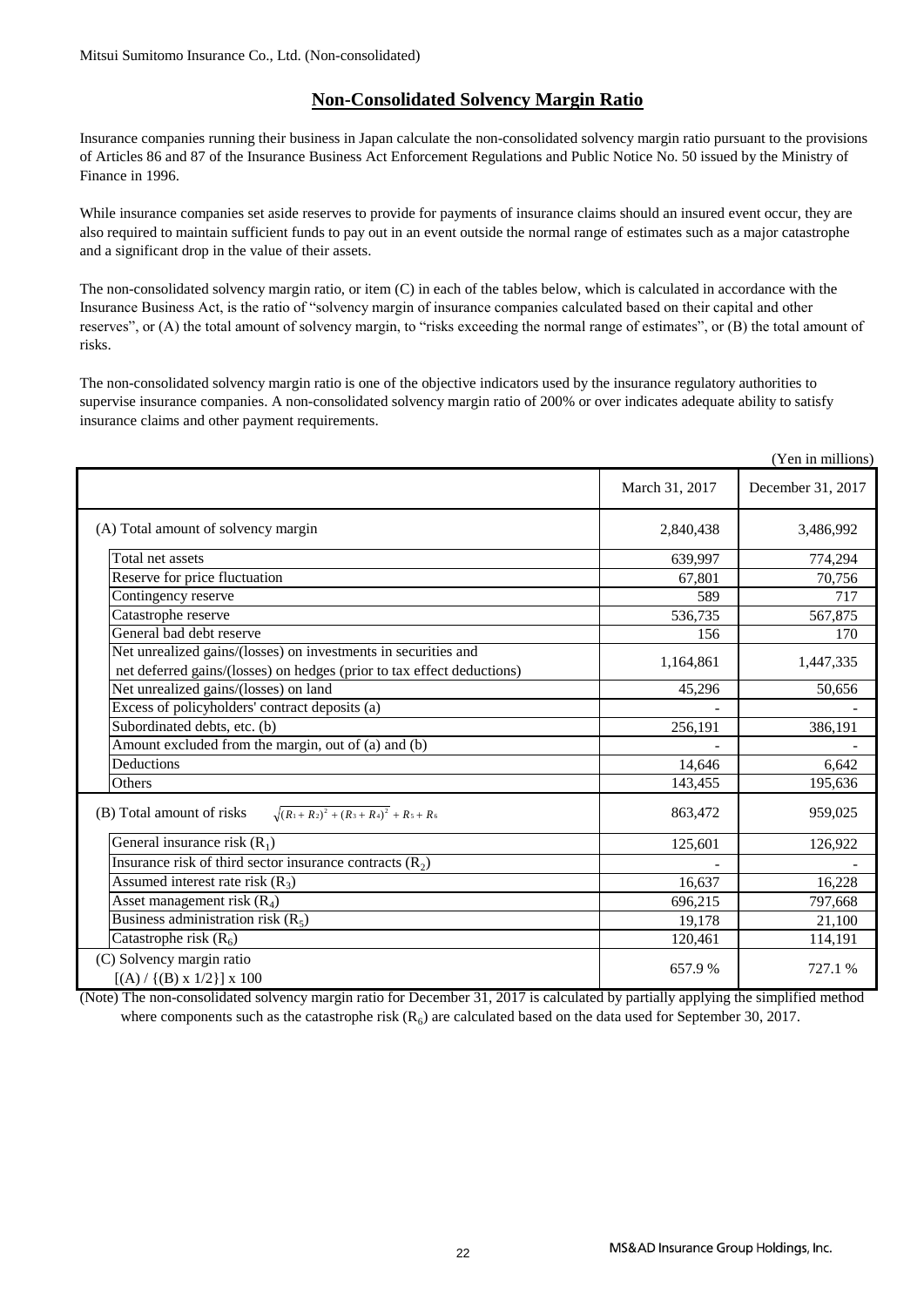## **Non-Consolidated Balance Sheets**

|                                                                |                  | (Yen in millions) |
|----------------------------------------------------------------|------------------|-------------------|
| Items                                                          | March 31, 2017   | December 31, 2017 |
| (Assets)                                                       |                  |                   |
| Cash, deposits and savings                                     | 172,323          | 121,879           |
| <b>Call loans</b>                                              | 15,000           |                   |
| <b>Money trusts</b>                                            | 2,502            | 2,521             |
| <b>Investments in securities</b>                               | 2,577,087        | 2,779,602         |
| Loans                                                          | 210,917          | 200,104           |
| <b>Tangible fixed assets</b>                                   | 174,597          | 168,647           |
| <b>Intangible fixed assets</b>                                 | 19,679           | 23,889            |
| <b>Other assets</b>                                            | 276,730          | 287,653           |
| <b>Prepaid pension expenses</b>                                | 27,150           | 24,542            |
| <b>Deferred tax assets</b>                                     | 16,329           |                   |
| <b>Customers' liabilities under acceptances and guarantees</b> | 7,530            | 5,500             |
| <b>Bad debt reserve</b>                                        | (1,584)          | (1,294)           |
| <b>Total assets</b>                                            | 3,498,264        | 3,613,044         |
|                                                                |                  |                   |
| (Liabilities)                                                  |                  |                   |
| <b>Policy liabilities:</b>                                     | 2,425,101        | 2,506,417         |
| Outstanding claims                                             | 526,764          | 583,675           |
| Underwriting reserves                                          | 1,898,337        | 1,922,742         |
| <b>Bonds</b> issued<br><b>Other liabilities:</b>               | 50,000           | 22,000            |
|                                                                | 154,423          | 140,310           |
| Income taxes payable<br>Lease obligations                      | 17,290<br>30     | 1,590<br>18       |
| Asset retirement obligations                                   | 661              | 817               |
| Other liabilities                                              | 136,441          | 137,883           |
| Reserve for pension and retirement benefits                    |                  |                   |
| <b>Accrued bonuses for employees</b>                           | 22,840<br>5,919  | 25,974<br>326     |
| <b>Reserve for reorganization by function</b>                  | 2,288            | 1,981             |
| Reserves under the special laws:                               |                  | 38,453            |
| Reserve for price fluctuation                                  | 37,114<br>37,114 | 38,453            |
| <b>Deferred tax liabilities</b>                                |                  | 22,583            |
| <b>Acceptances and guarantees</b>                              | 7,530            | 5,500             |
| <b>Total liabilities</b>                                       | 2,705,218        | 2,763,547         |
|                                                                |                  |                   |
| (Net assets)                                                   |                  |                   |
| <b>Common stock</b>                                            | 100,005          | 100,005           |
| <b>Capital surplus</b>                                         | 81,207           | 81,207            |
| <b>Retained earnings</b>                                       | 237,071          | 176,032           |
| <b>Total shareholders' equity</b>                              | 418,284          | 357,244           |
| Net unrealized gains/(losses) on investments in securities     | 374,762          | 492,252           |
| <b>Total valuation and translation adjustments</b>             | 374,762          | 492,252           |
| <b>Total net assets</b>                                        | 793,046          | 849,497           |
| <b>Total liabilities and net assets</b>                        | 3,498,264        | 3,613,044         |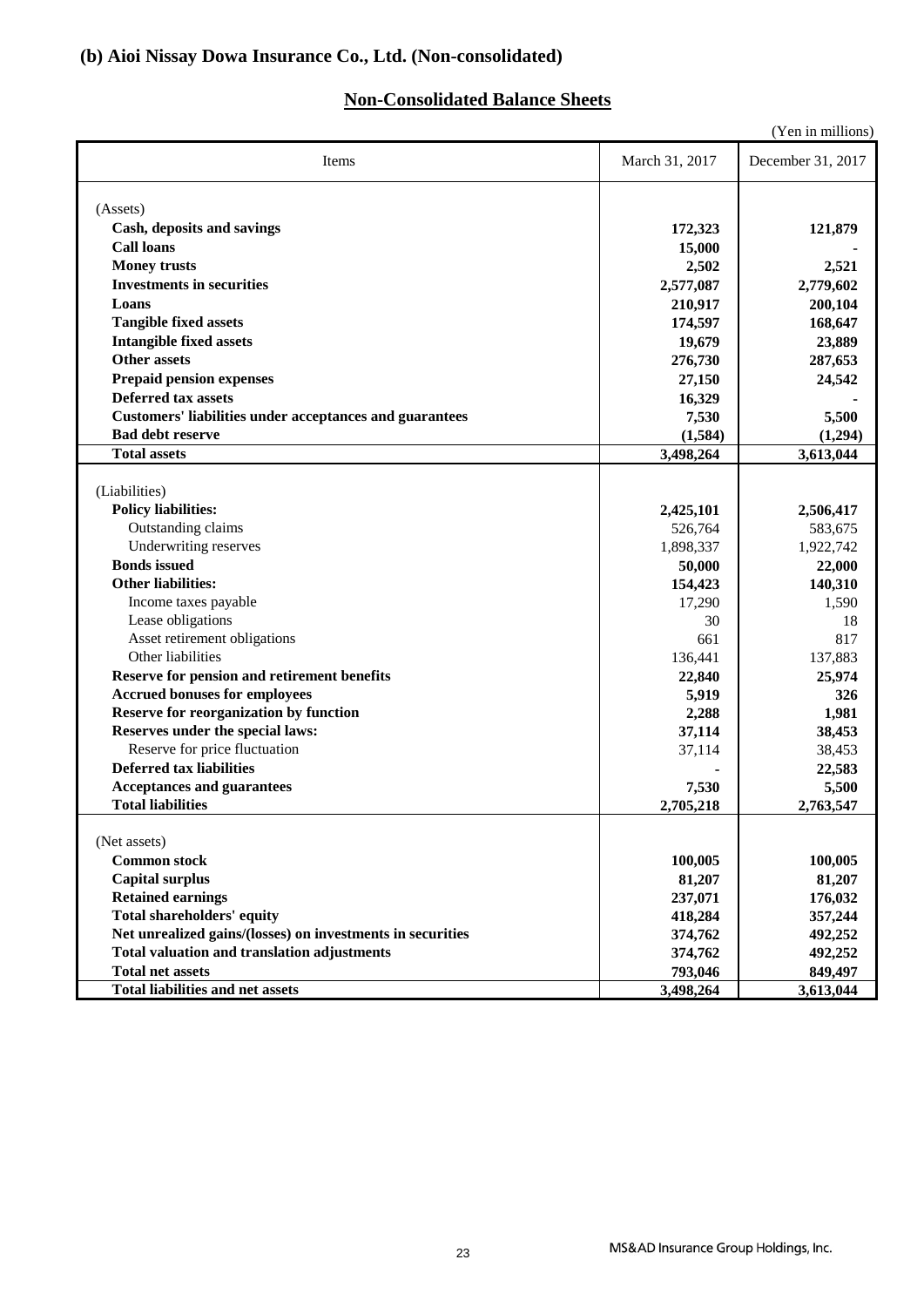## **Non-Consolidated Statements of Income**

|                                                                      |                   | (Yen in millions) |
|----------------------------------------------------------------------|-------------------|-------------------|
| Items                                                                | Nine months ended |                   |
|                                                                      | December 31, 2016 | December 31, 2017 |
|                                                                      |                   |                   |
| <b>Ordinary income:</b>                                              | 990,072           | 1,012,489         |
| <b>Underwriting income:</b>                                          | 944,164           | 962,088           |
| Net premiums written                                                 | 905,141           | 925,454           |
| Deposit premiums from policyholders                                  | 23,031            | 20,867            |
| Investment income on deposit premiums from policyholders             | 14,095            | 12,613            |
| Reversal of outstanding claims                                       | 808               |                   |
| <b>Investment income:</b>                                            | 41,272            | 43,640            |
| Interest and dividends income                                        | 42,808            | 45,497            |
| Investment gains on money trusts                                     | $\Omega$          | 1                 |
| Gains on sales of securities                                         | 11,929            | 10,011            |
| Transfer of investment income on deposit premiums from policyholders | (14,095)          | (12,613)          |
| Other ordinary income                                                | 4,635             | 6,760             |
| <b>Ordinary expenses:</b>                                            | 909,973           | 983,630           |
| <b>Underwriting expenses:</b>                                        | 764,236           | 842,533           |
| Net claims paid                                                      | 486,725           | 484,239           |
| Loss adjustment expenses                                             | 45,169            | 46,184            |
| Commissions and collection expenses                                  | 169,199           | 178,315           |
| Maturity refunds to policyholders                                    | 54,196            | 51,264            |
| Provision for outstanding claims                                     |                   | 56,910            |
| Provision for underwriting reserves                                  | 6,962             | 24,405            |
| <b>Investment expenses:</b>                                          | 7,733             | 6,136             |
| Losses on sales of securities                                        | 3,284             | 1,928             |
| Impairment losses on securities                                      | 1,275             | 69                |
| Operating expenses and general and administrative expenses           | 136,471           | 133,490           |
| Other ordinary expenses:                                             | 1,532             | 1,469             |
| Interest expense                                                     | 565               | 472               |
| <b>Ordinary profit</b>                                               | 80,098            | 28,859            |
| <b>Extraordinary income</b>                                          | 1,399             | 1,597             |
| <b>Extraordinary losses</b>                                          | 7,412             | 7,170             |
| Income before income taxes                                           | 74,086            | 23,286            |
| <b>Income taxes</b>                                                  | 17,756            | 4,186             |
| <b>Net income</b>                                                    | 56,329            | 19,099            |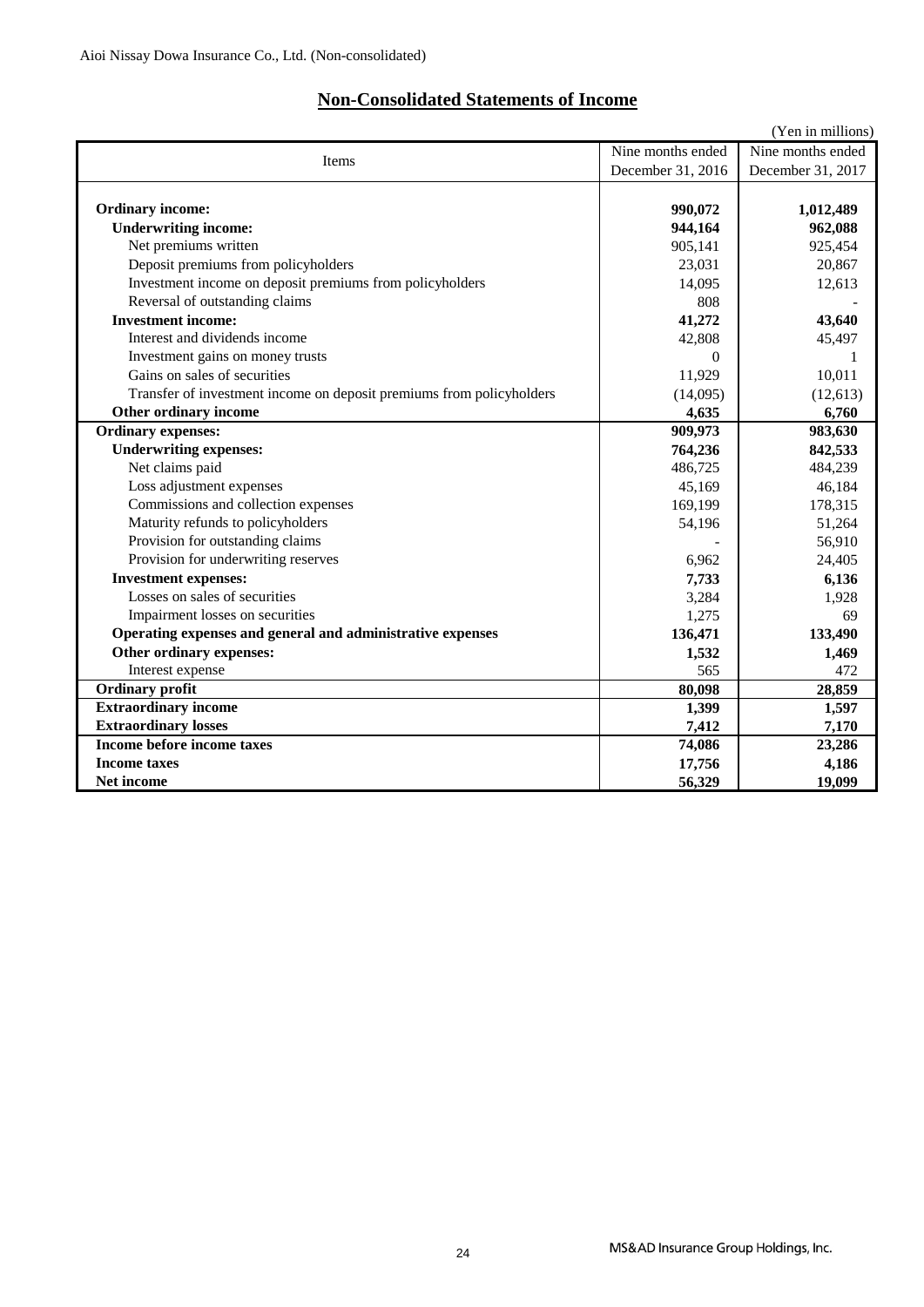$\left[ \left( \mathrm{A}\right) /\left\{ \left( \mathrm{B}\right) \mathrm{x}$  1/2} $\right]$ x 100

|                                                                                                                                          |                | (Yen in millions) |
|------------------------------------------------------------------------------------------------------------------------------------------|----------------|-------------------|
|                                                                                                                                          | March 31, 2017 | December 31, 2017 |
| (A) Total amount of solvency margin                                                                                                      | 1,332,714      | 1,429,861         |
| Total net assets                                                                                                                         | 398,099        | 357,244           |
| Reserve for price fluctuation                                                                                                            | 37,114         | 38,453            |
| Contingency reserve                                                                                                                      | 747            | 747               |
| Catastrophe reserve                                                                                                                      | 318,711        | 349,087           |
| General bad debt reserve                                                                                                                 | 296            | 199               |
| Net unrealized gains/(losses) on investments in securities and<br>net deferred gains/(losses) on hedges (prior to tax effect deductions) | 455,477        | 601,130           |
| Net unrealized gains/(losses) on land                                                                                                    | 14,099         | 18,040            |
| Excess of policyholders' contract deposits (a)                                                                                           |                |                   |
| Subordinated debts, etc. (b)                                                                                                             | 50,000         | 17,600            |
| Amount excluded from the margin, out of (a) and (b)                                                                                      |                |                   |
| Deductions                                                                                                                               | 10,743         | 5,738             |
| Others                                                                                                                                   | 68,911         | 53,096            |
| $\sqrt{(R_1+R_2)^2+(R_3+R_4)^2}$ + $R_5+R_6$<br>(B) Total amount of risks                                                                | 312,981        | 351,758           |
| General insurance risk $(R_1)$                                                                                                           | 103,370        | 103,077           |
| Insurance risk of third sector insurance contracts $(R_2)$                                                                               |                |                   |
| Assumed interest rate risk $(R_3)$                                                                                                       | 8.387          | 8.070             |
| Asset management risk $(R_4)$                                                                                                            | 221,083        | 253,908           |
| Business administration risk $(R_5)$                                                                                                     | 7,728          | 8,535             |
| Catastrophe risk $(R_6)$                                                                                                                 | 53,574         | 61,695            |
| (C) Solvency margin ratio<br>$f(\Lambda) / f(D) = 1/211 = 100$                                                                           | 851.6%         | 812.9%            |

# **Non-Consolidated Solvency Margin Ratio**

(Note) The non-consolidated solvency margin ratio for December 31, 2017 is calculated by partially applying the simplified method where components such as the catastrophe risk  $(R_6)$  are calculated based on the data used for September 30, 2017.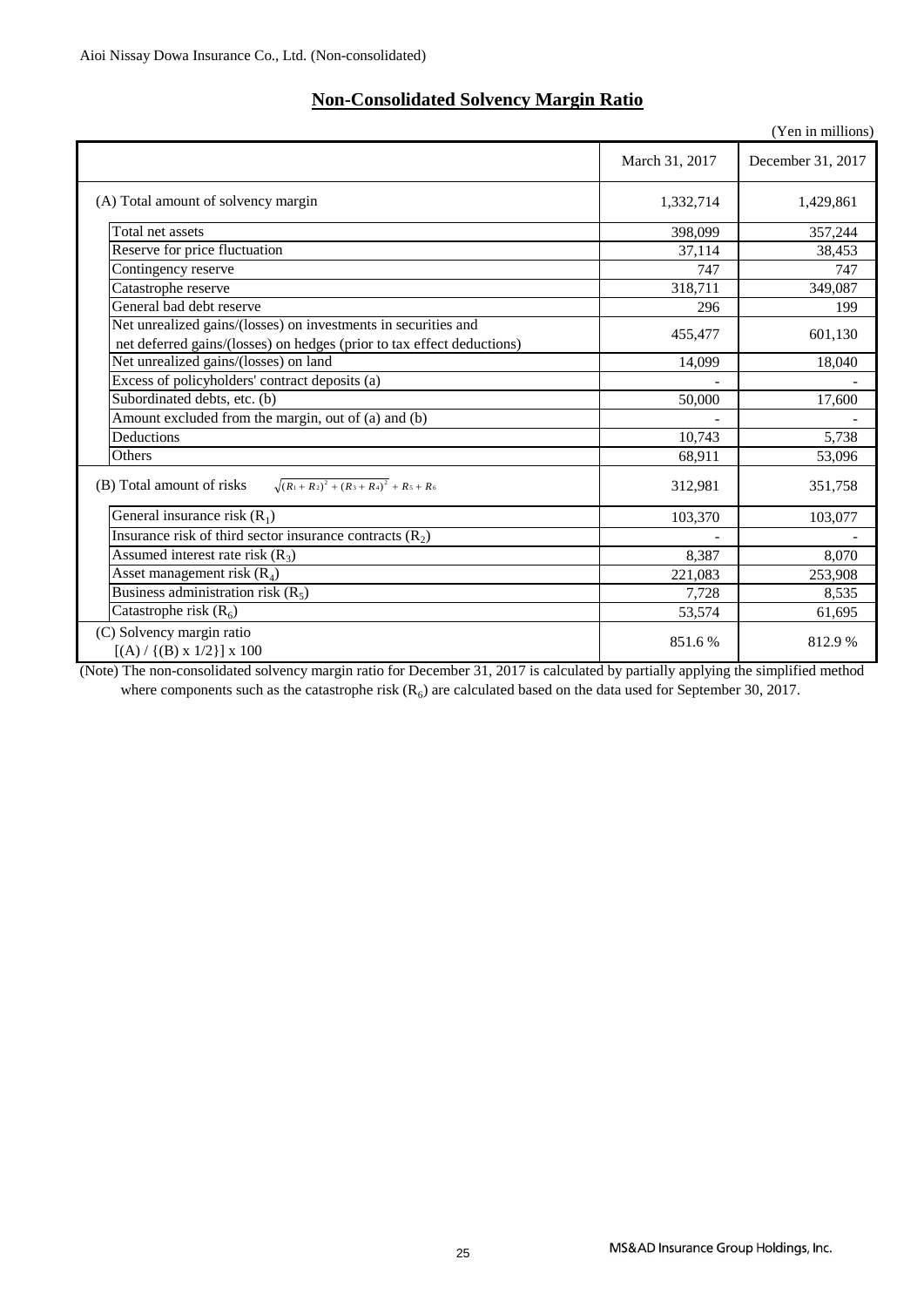## **(c) Mitsui Direct General Insurance Co., Ltd. (Non-consolidated)**

## **Non-Consolidated Balance Sheets**

|                                                            |                | (Yen in millions) |
|------------------------------------------------------------|----------------|-------------------|
| Items                                                      | March 31, 2017 | December 31, 2017 |
| (Assets)                                                   |                |                   |
| Cash, deposits and savings                                 | 12,180         | 11,515            |
| <b>Investments in securities</b>                           | 39,510         | 40,419            |
| <b>Tangible fixed assets</b>                               | 367            | 385               |
| <b>Intangible fixed assets</b>                             | 2,307          | 2,495             |
| <b>Other assets</b>                                        | 5,625          | 5,412             |
| <b>Bad debt reserve</b>                                    | (4)            | (2)               |
| <b>Total assets</b>                                        | 59,987         | 60,227            |
|                                                            |                |                   |
| (Liabilities)                                              |                |                   |
| <b>Policy liabilities:</b>                                 | 44,851         | 44,306            |
| Outstanding claims                                         | 24,157         | 24,530            |
| Underwriting reserves                                      | 20,693         | 19,775            |
| <b>Other liabilities:</b>                                  | 1,254          | 1,198             |
| Income taxes payable                                       | 119            | 184               |
| Asset retirement obligations                               | 17             | 17                |
| Other liabilities                                          | 1,118          | 996               |
| Reserve for pension and retirement benefits                | 52             | 91                |
| <b>Accrued bonuses for employees</b>                       | 262            |                   |
| Reserves under the special laws:                           | 56             | 63                |
| Reserve for price fluctuation                              | 56             | 63                |
| <b>Deferred tax liabilities</b>                            | 119            | 91                |
| <b>Total liabilities</b>                                   | 46,596         | 45,751            |
|                                                            |                |                   |
| (Net assets)                                               |                |                   |
| <b>Common stock</b>                                        | 39,106         | 39,106            |
| <b>Capital surplus</b>                                     | 9,006          | 9,006             |
| <b>Retained earnings</b>                                   | (34, 820)      | (33, 693)         |
| <b>Total shareholders' equity</b>                          | 13,291         | 14,418            |
| Net unrealized gains/(losses) on investments in securities | 99             | 57                |
| <b>Total valuation and translation adjustments</b>         | 99             | 57                |
| <b>Total net assets</b>                                    | 13,390         | 14,476            |
| <b>Total liabilities and net assets</b>                    | 59,987         | 60,227            |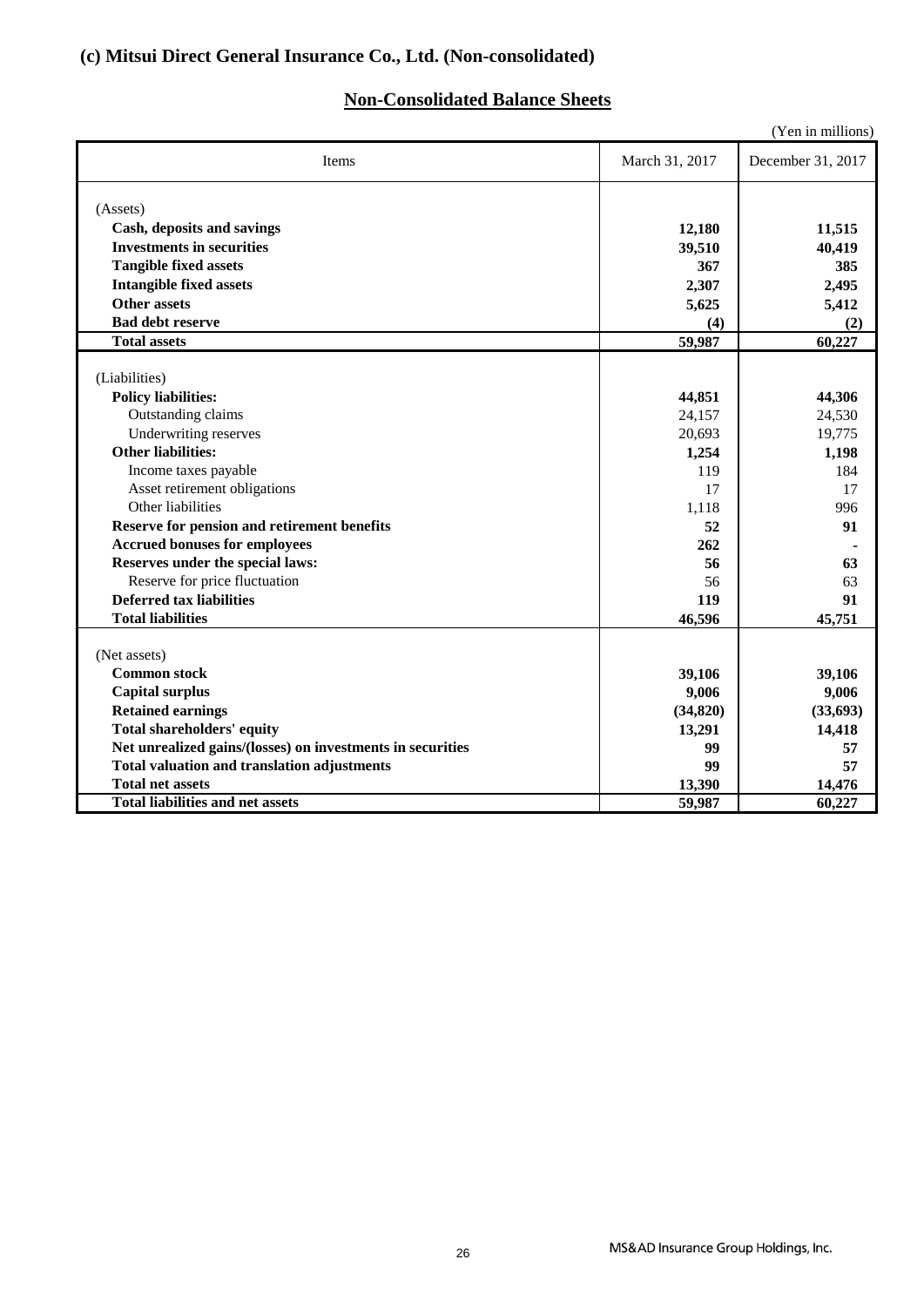## **Non-Consolidated Statements of Income**

|                                                                      |                   | (Yen in millions) |
|----------------------------------------------------------------------|-------------------|-------------------|
|                                                                      | Nine months ended |                   |
| Items                                                                | December 31, 2016 | December 31, 2017 |
|                                                                      |                   |                   |
| <b>Ordinary income:</b>                                              | 28,060            | 28,545            |
| <b>Underwriting income:</b>                                          | 27,997            | 28,487            |
| Net premiums written                                                 | 27,462            | 27,555            |
| Investment income on deposit premiums from policyholders             | 15                | 14                |
| Reversal of underwriting reserves                                    | 519               | 917               |
| <b>Investment income:</b>                                            | 55                | 44                |
| Interest and dividends income                                        | 70                | 58                |
| Gains on sales of securities                                         | 0                 | $\Omega$          |
| Transfer of investment income on deposit premiums from policyholders | (15)              | (14)              |
| Other ordinary income                                                |                   | 14                |
| <b>Ordinary expenses:</b>                                            | 27,953            | 27,286            |
| <b>Underwriting expenses:</b>                                        | 21,971            | 21,044            |
| Net claims paid                                                      | 19,391            | 18,409            |
| Loss adjustment expenses                                             | 2,045             | 2,056             |
| Commissions and collection expenses                                  | 183               | 204               |
| Provision for outstanding claims                                     | 350               | 373               |
| <b>Investment expenses</b>                                           |                   |                   |
| Operating expenses and general and administrative expenses           | 5,948             | 6,239             |
| Other ordinary expenses                                              | 33                | 2                 |
| <b>Ordinary profit</b>                                               | 107               | 1,259             |
| <b>Extraordinary income</b>                                          |                   |                   |
| <b>Extraordinary losses</b>                                          | 10                | 6                 |
| <b>Income before income taxes</b>                                    | 97                | 1,253             |
| <b>Income taxes</b>                                                  | 28                | 126               |
| <b>Net income</b>                                                    | 68                | 1,127             |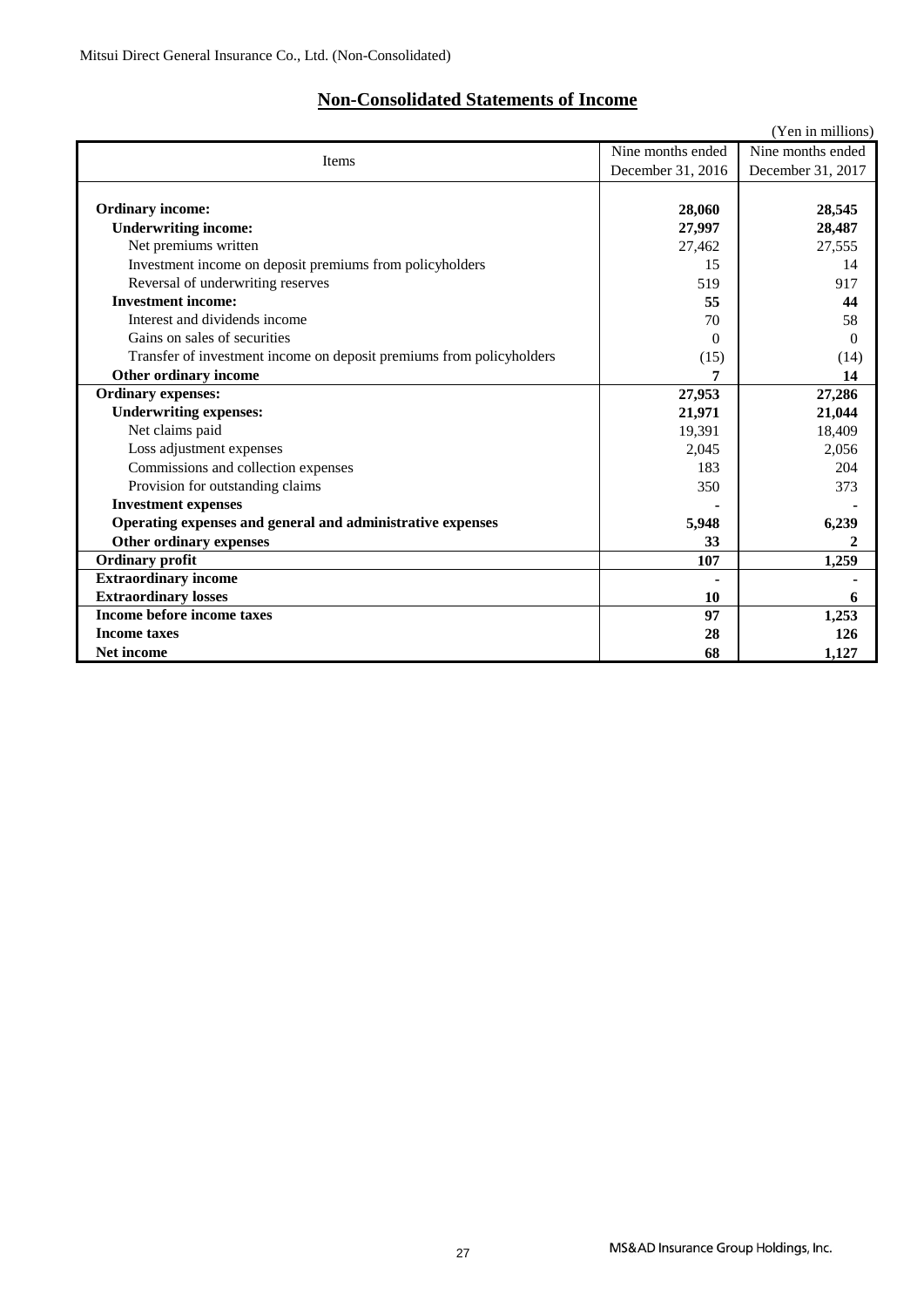## **Non-Consolidated Solvency Margin Ratio**

|                                                                           |                          | (Yen in millions)        |
|---------------------------------------------------------------------------|--------------------------|--------------------------|
|                                                                           | March 31, 2017           | December 31, 2017        |
| (A) Total amount of solvency margin                                       | 14,705                   | 15,471                   |
| Total net assets                                                          | 13,291                   | 14,418                   |
| Reserve for price fluctuation                                             | 56                       | 63                       |
| Contingency reserve                                                       | $\Omega$                 | $\Omega$                 |
| Catastrophe reserve                                                       | 1,231                    | 916                      |
| General bad debt reserve                                                  |                          |                          |
| Net unrealized gains/(losses) on investments in securities and            | 124                      | 71                       |
| net deferred gains/(losses) on hedges (prior to tax effect deductions)    |                          |                          |
| Net unrealized gains/(losses) on land                                     |                          |                          |
| Excess of policyholders' contract deposits (a)                            | $\overline{\phantom{0}}$ | $\overline{\phantom{a}}$ |
| Subordinated debts, etc. (b)                                              | ۰                        | $\overline{\phantom{m}}$ |
| Amount excluded from the margin, out of (a) and (b)                       | ۰                        |                          |
| Deductions                                                                |                          |                          |
| Others                                                                    |                          |                          |
| $\sqrt{(R_1+R_2)^2+(R_3+R_4)^2}$ + $R_5+R_6$<br>(B) Total amount of risks | 6,817                    | 6,819                    |
| General insurance risk $(R_1)$                                            | 6,227                    | 6,227                    |
| Insurance risk of third sector insurance contracts $(R_2)$                |                          |                          |
| Assumed interest rate risk $(R_3)$                                        | $\Omega$                 | $\Omega$                 |
| Asset management risk $(R_4)$                                             | 912                      | 924                      |
| Business administration risk $(R_5)$                                      | 223                      | 223                      |
| Catastrophe risk $(R_6)$                                                  | 300                      | 300                      |
| (C) Solvency margin ratio<br>$[(A) / {(B) x 1/2}] x 100$                  | 431.4 %                  | 453.7 %                  |

(Note) The non-consolidated solvency margin ratio for December 31, 2017 is calculated by partially applying the simplified method to components such as the assumed interest rate risk  $(R_3)$ .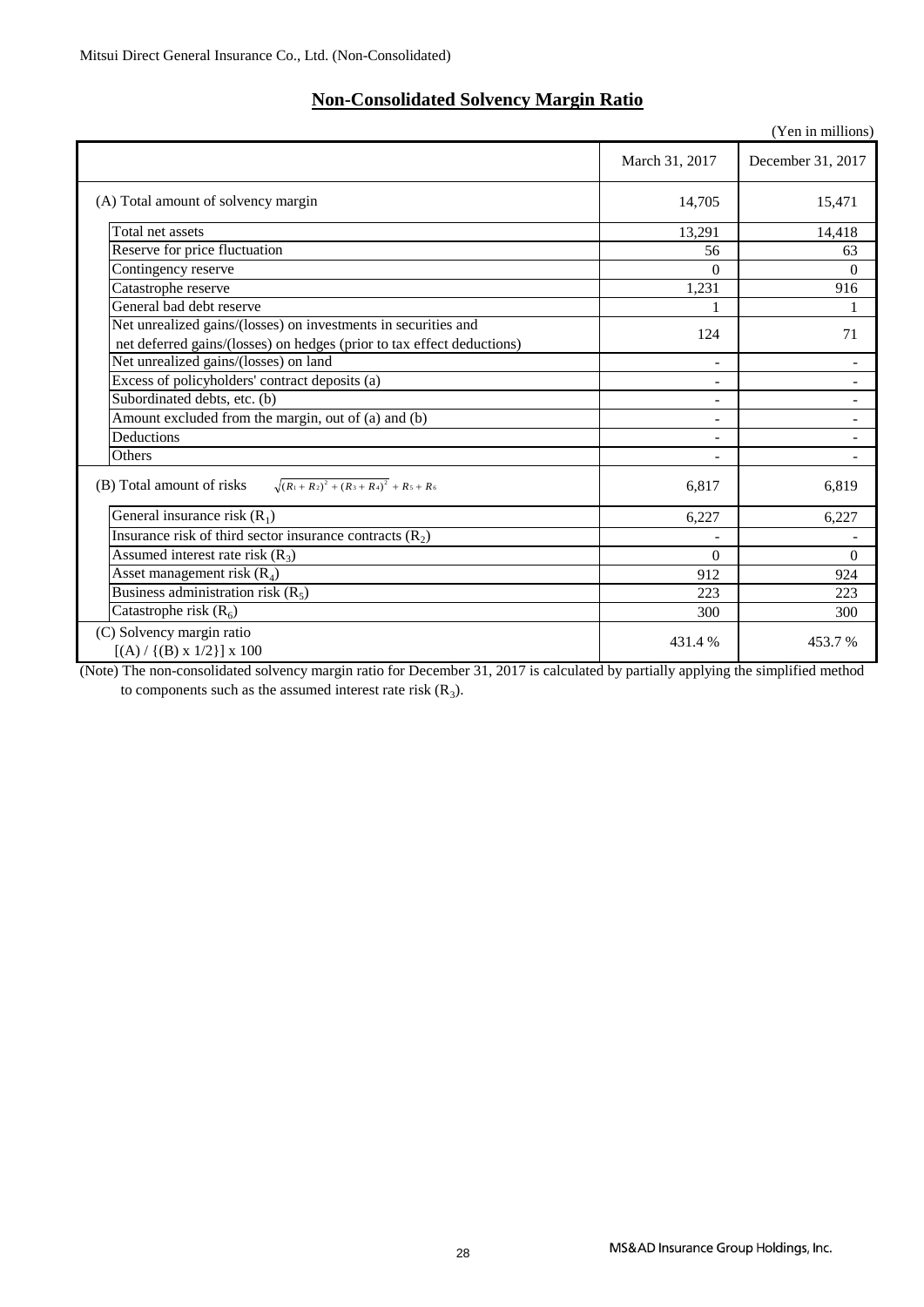## **(d) Mitsui Sumitomo Aioi Life Insurance Co., Ltd. (Non-consolidated)**

## **Non-Consolidated Balance Sheets**

|                                                            |                | (Yen in millions) |
|------------------------------------------------------------|----------------|-------------------|
| Items                                                      | March 31, 2017 | December 31, 2017 |
| (Assets)                                                   |                |                   |
| Cash, deposits and savings                                 | 290,010        | 145,999           |
| Receivables under securities borrowing transactions        | 285,455        | 268,786           |
| <b>Investments in securities</b>                           | 2,919,795      | 3,234,324         |
| Loans                                                      | 55,198         | 56,071            |
| <b>Tangible fixed assets</b>                               | 4,638          | 4,082             |
| <b>Intangible fixed assets</b>                             | 20,987         | 23,521            |
| Due from agencies                                          | 116            | 119               |
| Reinsurance accounts receivable                            | 1,018          | 13                |
| <b>Other assets</b>                                        | 42,103         | 40,288            |
| <b>Bad debt reserve</b>                                    | (128)          | (120)             |
| <b>Total assets</b>                                        | 3,619,194      | 3,773,085         |
|                                                            |                |                   |
| (Liabilities)                                              |                |                   |
| <b>Policy liabilities:</b>                                 | 2,934,939      | 3,111,240         |
| Outstanding claims                                         | 27,648         | 26,933            |
| Underwriting reserves                                      | 2,896,459      | 3,073,793         |
| Reserve for dividends to policyholders                     | 10,831         | 10,513            |
| Due to agencies                                            | 5,626          | 4,065             |
| Reinsurance accounts payable                               | 283            | 213               |
| <b>Other liabilities:</b>                                  | 375,124        | 355,824           |
| Payables under securities lending transactions             | 361,797        | 345,550           |
| Income taxes payable                                       | 853            | 649               |
| Lease obligations                                          | 2,976          | 2,538             |
| Asset retirement obligations                               | 429            | 431               |
| Other liabilities                                          | 9,066          | 6,653             |
| Reserve for pension and retirement benefits                | 2,535          | 2,873             |
| Reserve for retirement benefits for officers               | 28             | 23                |
| Reserves under the special laws:                           | 5,988          | 6,635             |
| Reserve for price fluctuation                              | 5,988          | 6,635             |
| <b>Deferred tax liabilities</b>                            | 18,397         | 16,986            |
| <b>Total liabilities</b>                                   | 3,342,924      | 3,497,862         |
| (Net assets)                                               |                |                   |
| <b>Common stock</b>                                        | 85,500         | 85,500            |
| <b>Capital surplus</b>                                     | 93,688         | 93,688            |
| <b>Retained earnings</b>                                   | 6,133          | 8,714             |
| <b>Total shareholders' equity</b>                          | 185,321        | 187,903           |
| Net unrealized gains/(losses) on investments in securities | 90,948         | 87,319            |
| <b>Total valuation and translation adjustments</b>         | 90,948         | 87,319            |
| <b>Total net assets</b>                                    | 276,270        | 275,222           |
| <b>Total liabilities and net assets</b>                    | 3,619,194      | 3,773,085         |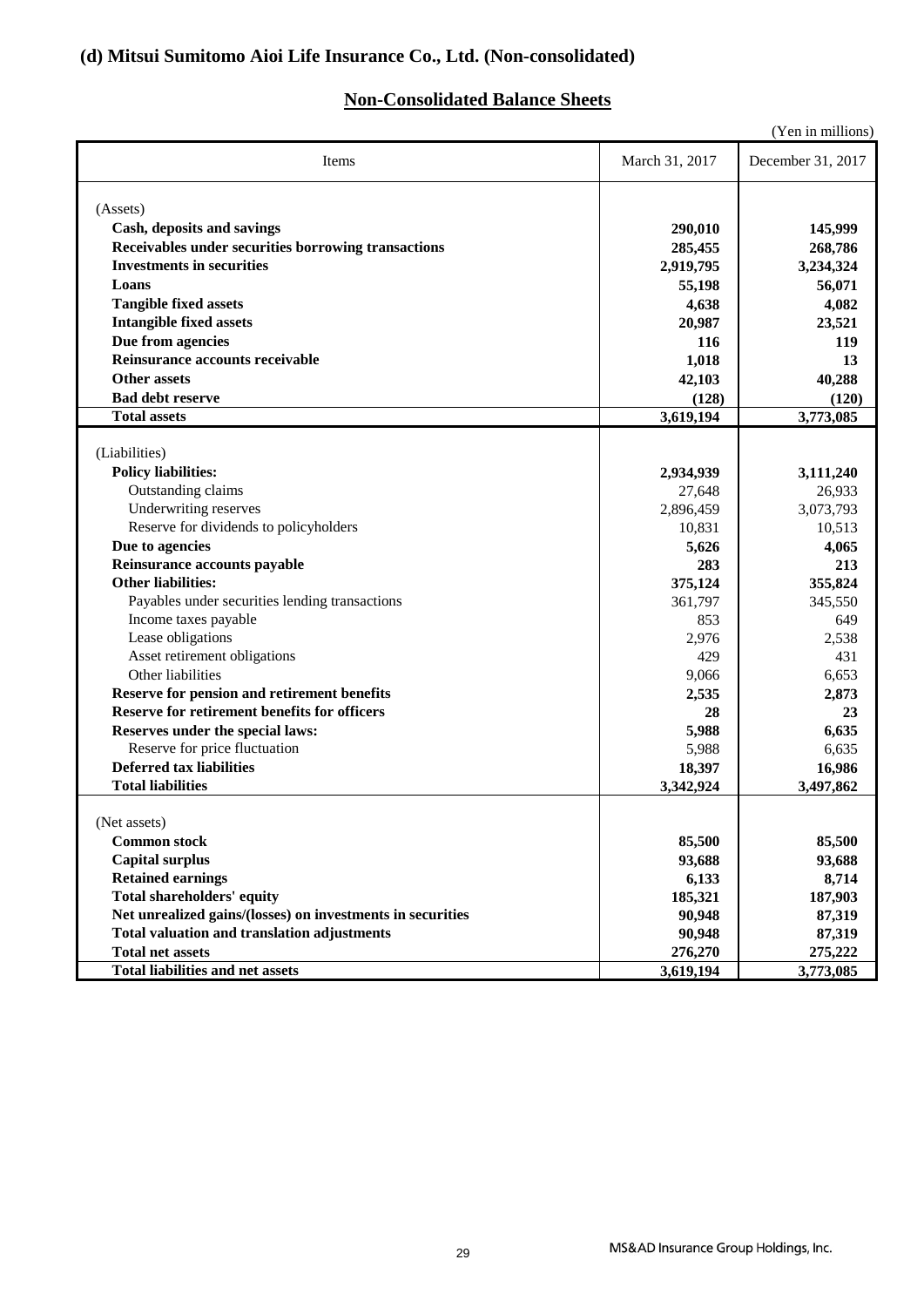## **Non-Consolidated Statements of Income**

|                                                                          |                   | (Yen in millions) |  |  |  |
|--------------------------------------------------------------------------|-------------------|-------------------|--|--|--|
| Nine months ended<br>Nine months ended<br><b>Items</b>                   |                   |                   |  |  |  |
|                                                                          | December 31, 2016 | December 31, 2017 |  |  |  |
|                                                                          |                   |                   |  |  |  |
| <b>Ordinary income:</b>                                                  | 385,526           | 401,924           |  |  |  |
| Insurance premiums and others:                                           | 349,335           | 360,711           |  |  |  |
| Insurance premiums                                                       | 349.028           | 360,216           |  |  |  |
| <b>Investment income:</b>                                                | 34,810            | 38,536            |  |  |  |
| Interest and dividends income                                            | 32,957            | 33,494            |  |  |  |
| Gains on sales of securities                                             | 1,853             | 5,032             |  |  |  |
| Other ordinary income:                                                   | 1,380             | 2,676             |  |  |  |
| Reversal of outstanding claims                                           |                   | 714               |  |  |  |
| <b>Ordinary expenses:</b>                                                | 372,461           | 388,693           |  |  |  |
| <b>Insurance claims and others:</b>                                      | 137,506           | 141,194           |  |  |  |
| Insurance claims                                                         | 30,889            | 31,074            |  |  |  |
| Annuity payments                                                         | 11,922            | 12,894            |  |  |  |
| <b>Benefits</b>                                                          | 12,005            | 13,894            |  |  |  |
| Surrender benefits                                                       | 79,210            | 79,489            |  |  |  |
| Other refunds                                                            | 2,356             | 2,957             |  |  |  |
| Provision for underwriting reserves and others:                          | 167,937           | 177,333           |  |  |  |
| Provision for outstanding claims                                         | 1,707             |                   |  |  |  |
| Provision for underwriting reserves                                      | 166,229           | 177,333           |  |  |  |
| Provision for interest portion of reserve for dividends to policyholders | $\Omega$          | $\Omega$          |  |  |  |
| <b>Investment expenses:</b>                                              | 2,919             | 2,501             |  |  |  |
| Interest expense                                                         | 53                | 48                |  |  |  |
| Losses on sales of securities                                            | 611               | 690               |  |  |  |
| Losses on derivative transactions                                        | 2,179             | 1,697             |  |  |  |
| <b>Operating expenses</b>                                                | 55,494            | 58,367            |  |  |  |
| Other ordinary expenses                                                  | 8,604             | 9,295             |  |  |  |
| <b>Ordinary profit</b>                                                   | 13,065            | 13,230            |  |  |  |
| <b>Extraordinary income</b>                                              | 1                 | 1                 |  |  |  |
| <b>Extraordinary losses</b>                                              | 570               | 656               |  |  |  |
| Provision for reserve for dividends to policyholders                     | 3,709             | 4,446             |  |  |  |
| Income before income taxes                                               | 8,786             | 8,128             |  |  |  |
| <b>Income taxes</b>                                                      | 2,672             | 2,006             |  |  |  |
| Net income                                                               | 6,114             | 6,121             |  |  |  |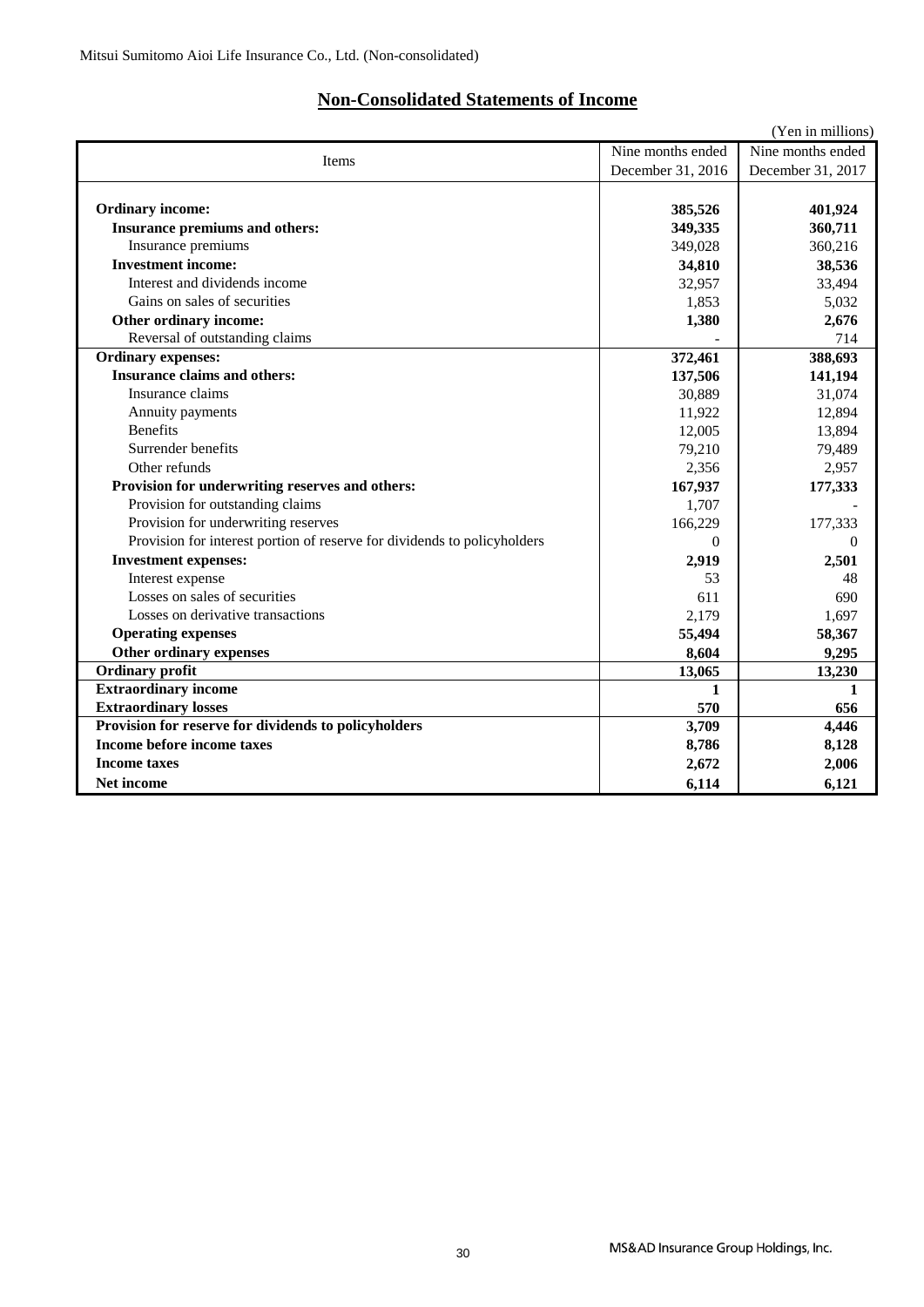### **Business Results**

### **Amount of Policies in Force and New Policies**

| (1) Policies in force<br>(Yen in 100 millions) |                    |         |                    |         |
|------------------------------------------------|--------------------|---------|--------------------|---------|
| March 31, 2017                                 |                    |         | December 31, 2017  |         |
|                                                | Number of policies | Amount  | Number of policies | Amount  |
|                                                | (in thousands)     |         | (in thousands)     |         |
| Individual insurance                           | 2,938              | 224,779 | 3.026              | 229,969 |
| Individual annuities                           | 186                | 7,362   | 183                | 7,167   |
| Group insurance                                |                    | 70.743  |                    | 77,727  |
| Group annuities                                |                    |         |                    |         |

(Notes) 1. The amounts of individual annuities represent the total sum of (a) the funds to be held at the time annuity payments are to commence for the policies for which annuity payments have not yet commenced and (b) the underwriting reserves for the policies for which annuity payments have commenced.

2. The amounts of group annuities represent the underwriting reserves.

| (2) New policies                    |                          |                          |              |               |                |                                     |              | (Yen in 100 millions) |
|-------------------------------------|--------------------------|--------------------------|--------------|---------------|----------------|-------------------------------------|--------------|-----------------------|
| Nine months ended December 31, 2016 |                          |                          |              |               |                | Nine months ended December 31, 2017 |              |                       |
|                                     | Number of                |                          |              |               | Number of      |                                     |              |                       |
|                                     | policies                 | Amount                   | New policies | Net increase  | policies       | Amount                              | New policies | Net increase          |
|                                     | (in thousands)           |                          |              | by conversion | (in thousands) |                                     |              | by conversion         |
| Individual insurance                | 226                      | 15,865                   | 15,865       |               | 204            | 20.675                              | 20,675       |                       |
| Individual annuities                | 4                        | 186                      | 186          |               |                | 72                                  | 72           |                       |
| Group insurance                     |                          | 428                      | 428          |               |                | 1.206                               | 1.206        |                       |
| Group annuities                     | $\overline{\phantom{0}}$ | $\overline{\phantom{0}}$ | -            |               |                | $\overline{\phantom{a}}$            | ۰            |                       |

(Note) The amounts of individual annuities represent the funds to be held at the time annuity payments are to commence.

### **Annualized Premiums**

| (1) Policies in force<br>(Yen in 100 millions) |                |                   |  |  |
|------------------------------------------------|----------------|-------------------|--|--|
|                                                | March 31, 2017 | December 31, 2017 |  |  |
| Individual insurance                           | 3,577          | 3,665             |  |  |
| Individual annuities                           | 433            | 432               |  |  |
| Total:                                         | 4,010          | 4,097             |  |  |
| Medical coverage,                              | 884            | 945               |  |  |
| living benefits, etc.                          |                |                   |  |  |

| (2) New policies                           |                   | (Yen in 100 millions) |
|--------------------------------------------|-------------------|-----------------------|
|                                            | Nine months ended | Nine months ended     |
|                                            | December 31, 2016 | December 31, 2017     |
| Individual insurance                       | 325               | 289                   |
| Individual annuities                       | 10                |                       |
| Total:                                     | 336               | 292                   |
| Medical coverage,<br>living benefits, etc. | 113               | 103                   |

(Notes) 1. An annualized premium is the annual total of premiums that is obtained by multiplying the amount of a single payment with the number of payments per year in accordance with the premium payment method. An annualized premium for a lump-sum payment policy is the premium divided by the number of years of coverage.

 2. "Medical coverage, living benefits, etc." represents the portion of annualized premiums that corresponds to medical coverage benefits (for hospitalization, surgeries, etc.), living benefits (for specified diseases, nursing care, etc.) and premium waiver benefits (excluding those for disability, but including those for specified diseases, nursing care, etc.).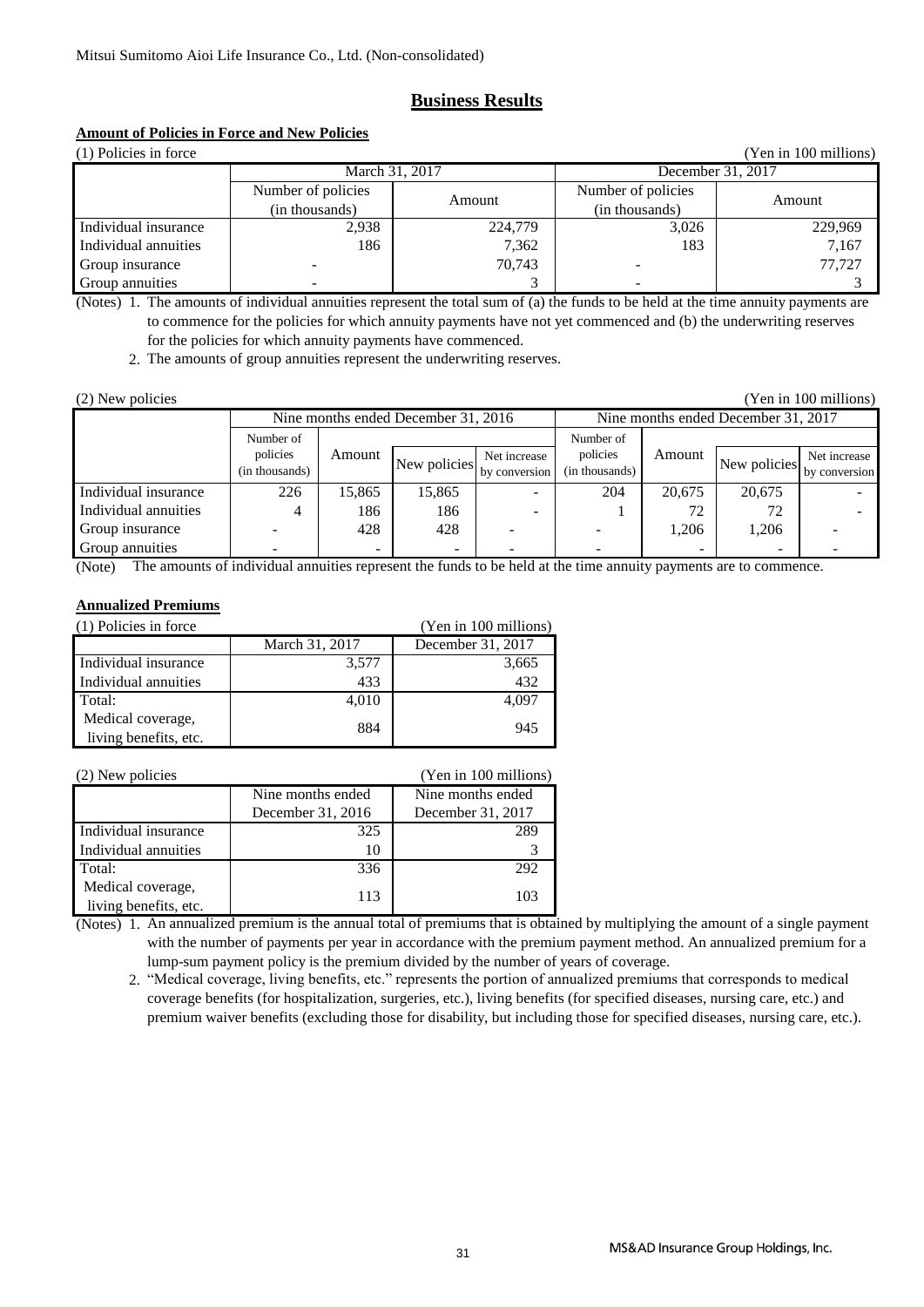### **Non-Consolidated Business Performance**

|                                                      |                                        |                                        | (Yen in millions) |
|------------------------------------------------------|----------------------------------------|----------------------------------------|-------------------|
|                                                      | Nine months ended<br>December 31, 2016 | Nine months ended<br>December 31, 2017 | Change            |
| Fundamental revenues:                                | 383,675                                | 396,888                                | 13,213            |
| Insurance premiums and others                        | 349,335                                | 360,711                                | 11,376            |
| Fundamental expenses                                 | 367,858                                | 385,448                                | 17,590            |
| Fundamental profit                                   | 15,817                                 | 11,439                                 | (4,377)           |
| Capital gains/(losses)                               | (942)                                  | 2.646                                  | 3,588             |
| Non-recurring gains/(losses)                         | (1,809)                                | (854)                                  | 954               |
| Ordinary profit                                      | 13,065                                 | 13,230                                 | 165               |
| Extraordinary income                                 |                                        |                                        | $\Omega$          |
| <b>Extraordinary losses</b>                          | 570                                    | 656                                    | 86                |
| Provision for reserve for dividends to policyholders | 3,709                                  | 4,446                                  | 737               |
| Income taxes                                         | 2,672                                  | 2,006                                  | (665)             |
| Net income                                           | 6,114                                  | 6,121                                  |                   |

## **Non-Consolidated Solvency Margin Ratio**

|                                                                                                                                                |                | (Yen in millions) |
|------------------------------------------------------------------------------------------------------------------------------------------------|----------------|-------------------|
|                                                                                                                                                | March 31, 2017 | December 31, 2017 |
| (A) Total amount of solvency margin                                                                                                            | 487,958        | 497,887           |
| Total capital                                                                                                                                  | 183,197        | 187,903           |
| Reserve for price fluctuation                                                                                                                  | 5,988          | 6,635             |
| Contingency reserve                                                                                                                            | 31,584         | 32,440            |
| General bad debt reserve                                                                                                                       | 25             | 18                |
| Net unrealized gains/(losses) on investments in securities and<br>net deferred gains/(losses) on hedges (prior to tax effect deductions) x 90% | 113,685        | 109,149           |
| Net unrealized gains/(losses) on land x 85%                                                                                                    | $\sim$         |                   |
| Excess of continued Zillmerized reserve (a)                                                                                                    | 151,430        | 158,149           |
| Subordinated debts, etc. (b)                                                                                                                   |                |                   |
| Amount excluded from the margin, out of (a) and (b)                                                                                            |                |                   |
| Brought in capital                                                                                                                             |                |                   |
| Deductions                                                                                                                                     |                |                   |
| Others                                                                                                                                         | 2,046          | 3,589             |
| (B) Total amount of risks $\sqrt{(R_1+R_3)^2+(R_2+R_3+R_7)^2}$ + R <sub>4</sub>                                                                | 51,546         | 55,864            |
| Insurance risk $(R_1)$                                                                                                                         | 16,565         | 17,318            |
| Insurance risk of third sector insurance contracts $(R_8)$                                                                                     | 11,315         | 11,325            |
| Assumed interest rate risk $(R_2)$                                                                                                             | 3,080          | 3,108             |
| Minimum guarantee risk $(R_7)$                                                                                                                 |                |                   |
| Asset management risk $(R_3)$                                                                                                                  | 38,611         | 43,101            |
| Business administration risk $(R_4)$                                                                                                           | 1,391          | 1,497             |
| (C) Solvency margin ratio<br>$[(A) / {(B) x 1/2}] x 100$                                                                                       | 1,893.2%       | 1,782.4 %         |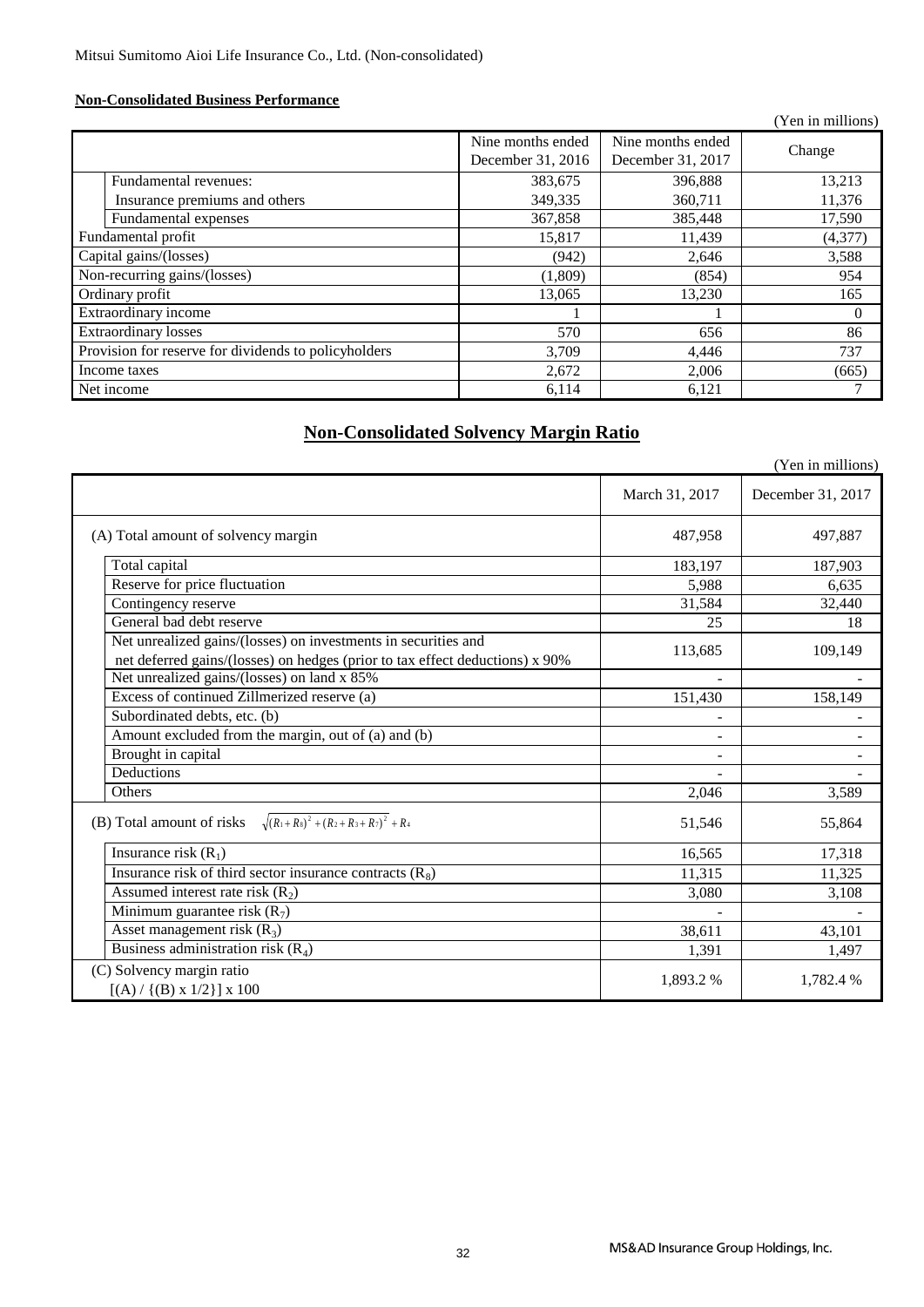## **(e) Mitsui Sumitomo Primary Life Insurance Co., Ltd. (Non-consolidated)**

## **Non-Consolidated Balance Sheets**

| (Yen in millions)                                          |                |                   |  |
|------------------------------------------------------------|----------------|-------------------|--|
| Items                                                      | March 31, 2017 | December 31, 2017 |  |
| (Assets)                                                   |                |                   |  |
| Cash, deposits and savings                                 | 141,458        | 173,171           |  |
| Monetary claims bought                                     | 41,499         | 35,999            |  |
| <b>Money trusts</b>                                        | 965,032        | 1,098,552         |  |
| <b>Investments in securities</b>                           | 4,404,883      | 4,754,763         |  |
| Loans                                                      | 208,643        | 251,496           |  |
| <b>Tangible fixed assets</b>                               | 560            | 727               |  |
| <b>Intangible fixed assets</b>                             | 4,471          | 5,334             |  |
| Reinsurance accounts receivable                            | 2,851          | 3,534             |  |
| <b>Other assets</b>                                        | 25,001         | 44,620            |  |
| <b>Deferred tax assets</b>                                 | 43,644         | 41,608            |  |
| <b>Total assets</b>                                        | 5,838,048      | 6,409,808         |  |
|                                                            |                |                   |  |
| (Liabilities)                                              |                |                   |  |
| <b>Policy liabilities:</b>                                 | 5,561,432      | 6,112,967         |  |
| Outstanding claims                                         | 12,418         | 16,065            |  |
| Underwriting reserves                                      | 5,549,014      | 6,096,901         |  |
| Due to agencies                                            | 4,984          | 4,292             |  |
| Reinsurance accounts payable                               | 7,199          | 5,206             |  |
| <b>Other liabilities:</b>                                  | 42,675         | 31,552            |  |
| Income taxes payable                                       | 2,911          |                   |  |
| Lease obligations                                          | 207            | 517               |  |
| Asset retirement obligations                               | 132            | 134               |  |
| Other liabilities                                          | 39,423         | 30,901            |  |
| Reserves under the special laws:                           | 84,000         | 91,254            |  |
| Reserve for price fluctuation                              | 84,000         | 91,254            |  |
| <b>Total liabilities</b>                                   | 5,700,291      | 6,245,273         |  |
|                                                            |                |                   |  |
| (Net assets)                                               |                |                   |  |
| <b>Common stock</b>                                        | 41,060         | 41,060            |  |
| <b>Capital surplus</b>                                     | 24,735         | 24,735            |  |
| <b>Retained earnings</b>                                   | 64,435         | 85,978            |  |
| <b>Total shareholders' equity</b>                          | 130,230        | 151,773           |  |
| Net unrealized gains/(losses) on investments in securities | 7,522          | 12,542            |  |
| Net deferred gains/(losses) on hedges                      | 3              | 218               |  |
| <b>Total valuation and translation adjustments</b>         | 7,525          | 12,761            |  |
| <b>Total net assets</b>                                    | 137,756        | 164,535           |  |
| <b>Total liabilities and net assets</b>                    | 5,838,048      | 6,409,808         |  |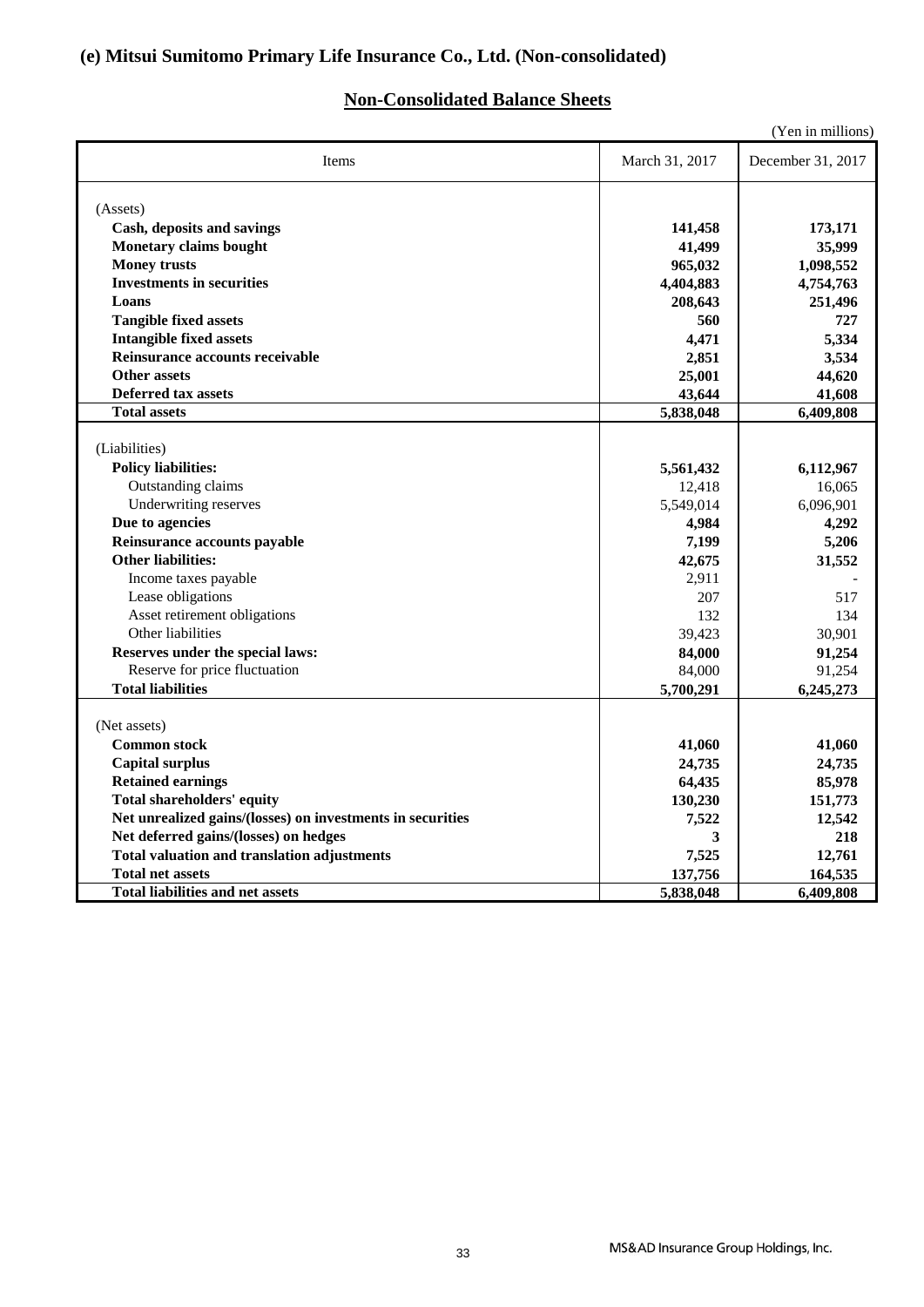## **Non-Consolidated Statements of Income**

|                                                 |                   | (Yen in millions) |
|-------------------------------------------------|-------------------|-------------------|
| Items                                           | Nine months ended | Nine months ended |
|                                                 | December 31, 2016 | December 31, 2017 |
|                                                 |                   |                   |
| <b>Ordinary income:</b>                         | 920,548           | 1,171,090         |
| Insurance premiums and others:                  | 788,144           | 789,676           |
| Insurance premiums                              | 782,055           | 756,890           |
| <b>Investment income:</b>                       | 129,858           | 378,941           |
| Interest and dividends income                   | 43,773            | 58,424            |
| Investment gains on money trusts                |                   | 63,675            |
| Gains on sales of securities                    | 1.306             | 1,506             |
| Gains on derivative transactions                | 64                |                   |
| Investment gains on separate accounts           | 73,415            | 201,324           |
| Other ordinary income                           | 2,545             | 2,472             |
| <b>Ordinary expenses:</b>                       | 871,794           | 1,128,726         |
| <b>Insurance claims and others:</b>             | 316,829           | 533,857           |
| Insurance claims                                | 42,289            | 50,607            |
| Annuity payments                                | 60,177            | 64,921            |
| <b>Benefits</b>                                 | 91,411            | 130,989           |
| Surrender benefits                              | 78,465            | 182,264           |
| Other refunds                                   | 2,562             | 1,911             |
| Provision for underwriting reserves and others: | 495,392           | 551,534           |
| Provision for outstanding claims                | 1,490             | 3,646             |
| Provision for underwriting reserves             | 493,901           | 547,887           |
| <b>Investment expenses:</b>                     | 4,265             | 52                |
| Interest expense                                | $\Omega$          | 0                 |
| Investment losses on money trusts               | 2,913             |                   |
| Losses on sales of securities                   | 1,299             |                   |
| <b>Operating expenses</b>                       | 47,773            | 37,109            |
| Other ordinary expenses                         | 7,533             | 6,172             |
| <b>Ordinary profit</b>                          | 48,754            | 42,363            |
| <b>Extraordinary income</b>                     |                   |                   |
| <b>Extraordinary losses</b>                     | 1,751             | 7,254             |
| Income before income taxes                      | 47,002            | 35,109            |
| <b>Income taxes</b>                             | 13,175            | 9,797             |
| Net income                                      | 33,826            | 25,311            |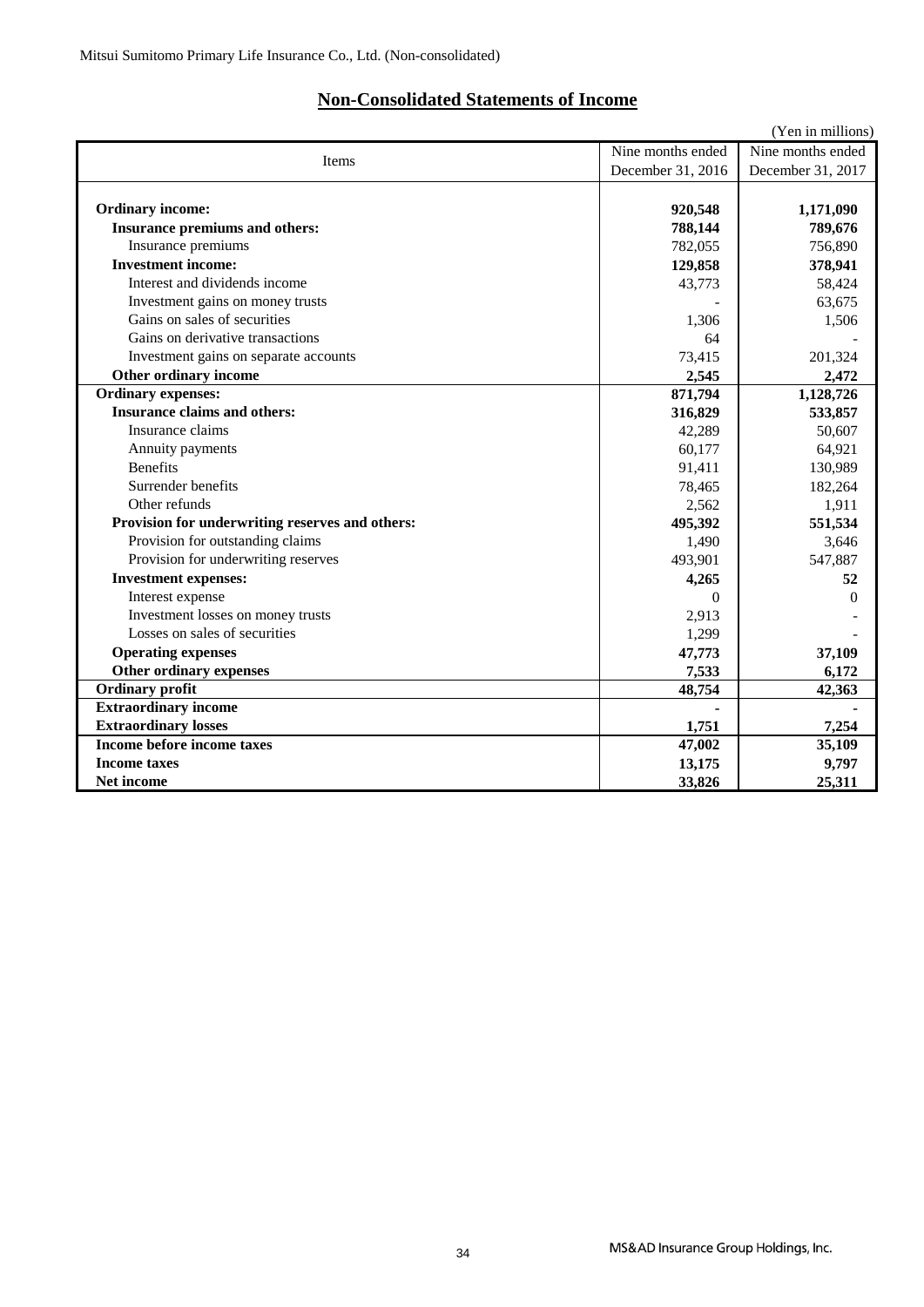### **Business Results**

### **Amount of Policies in Force and New Policies**

(1) Policies in force (Yen in 100 millions) Amount Multiple of policies Amount Individual insurance Individual annuities Group insurance 323 23,455 332 23,687 - - - - Group annuities - - - - March 31, 2017 **December 31, 2017** Number of policies (in thousands) Number of policies (in thousands) 597 33,352 665 38,782

(Note) The amounts of individual annuities represent the total sum of (a) the funds to be held at the time annuity payments are to commence (the premium reserves in the case of individual variable annuities) for the policies for which annuity payments have not yet commenced and (b) the underwriting reserves for the policies for which annuity payments have commenced.

(2) New policies (Yen in 100 millions)

|                      | Nine months ended December 31, 2016 |        |                                   | Nine months ended December 31, 2017 |                    |                          |              |               |
|----------------------|-------------------------------------|--------|-----------------------------------|-------------------------------------|--------------------|--------------------------|--------------|---------------|
|                      | Number of                           |        |                                   |                                     | Number of          |                          |              |               |
|                      | policies                            | Amount |                                   | Net increase                        | policies<br>Amount | New policies             | Net increase |               |
|                      | (in thousands)                      |        | New policies by conversion $\int$ |                                     | (in thousands)     |                          |              | by conversion |
| Individual insurance | 121                                 | 6.645  | 6,645                             |                                     | 89                 | 6,125                    | 6,125        |               |
| Individual annuities | 17                                  | 945    | 945                               |                                     | 32                 | 1,456                    | 1,456        |               |
| Group insurance      |                                     |        |                                   |                                     |                    |                          |              |               |
| Group annuities      |                                     | -      | -                                 |                                     |                    | $\overline{\phantom{0}}$ | ۰            |               |

(Note) The amounts of individual annuities represent the funds to be held at the time annuity payments are to commence (the premium reserves at the time of enrollment in the case of individual variable annuities).

### **Annualized Premiums**

| (1) Policies in force | (Yen in 100 millions) |                   |
|-----------------------|-----------------------|-------------------|
|                       | March 31, 2017        | December 31, 2017 |
| Individual insurance  | 2,217                 | 2,680             |
| Individual annuities  | 3,104                 | 2,536             |
| Total:                | 5,321                 | 5,217             |
| Medical coverage,     |                       |                   |
| living benefits, etc. |                       |                   |

| (2) New policies      |                   | (Yen in 100 millions) |
|-----------------------|-------------------|-----------------------|
|                       | Nine months ended | Nine months ended     |
|                       | December 31, 2016 | December 31, 2017     |
| Individual insurance  | 479               | 493                   |
| Individual annuities  | 652               | 202                   |
| Total:                | 1,131             | 695                   |
| Medical coverage,     |                   |                       |
| living benefits, etc. |                   |                       |

(Notes) 1. An annualized premium is the annual total of premiums that is obtained by multiplying the amount of a single payment with the number of payments per year in accordance with the premium payment method. An annualized premium for a lump-sum payment policy is the premium divided by the number of years of coverage.

 2. "Medical coverage, living benefits, etc." represents the portion of annualized premiums that corresponds to medical coverage benefits (for hospitalization, surgeries, etc.), living benefits (for specified diseases, nursing care, etc.) and premium waiver benefits (excluding those for disability, but including those for specified diseases, nursing care, etc.).